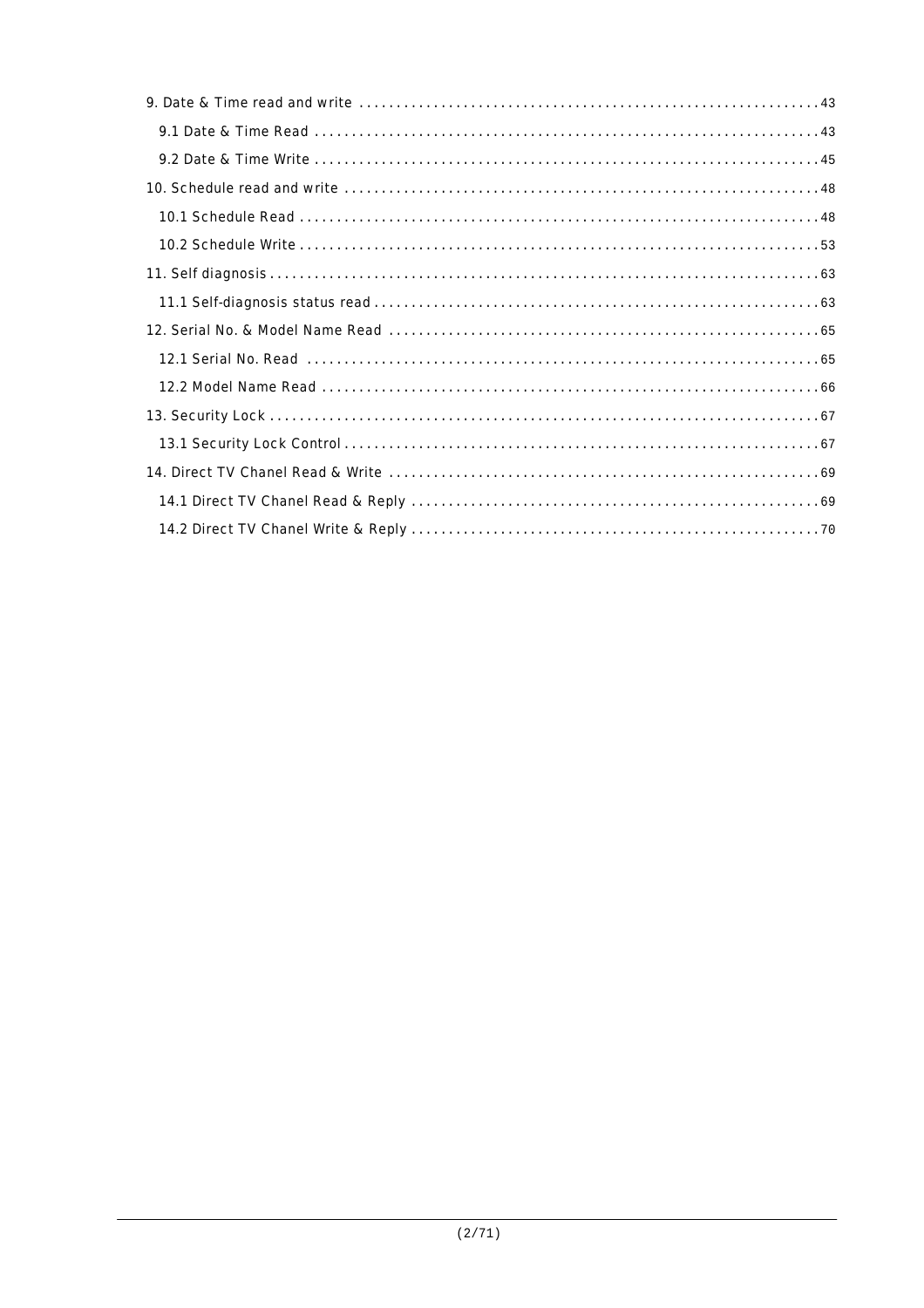# I. Application

This document defines the communications method for control of the NEC LCD monitor, MultiSync P402 /P462 /P552 /P702 /V422 /V462 /V551 /V651 /X461S /X551S /X463UN /X551UN when using an external controller.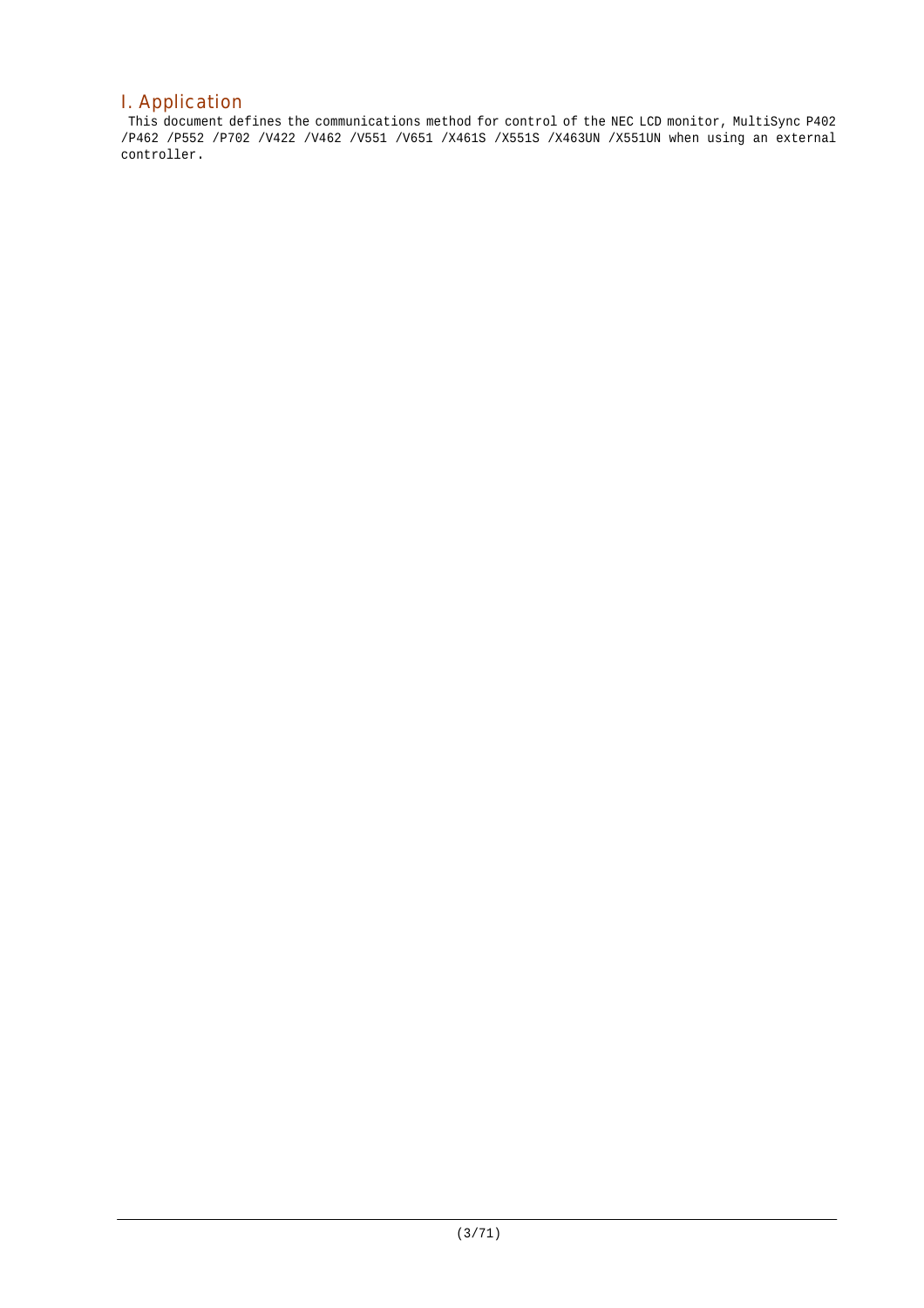# II. Preparation

# 2. Connectors and wiring

# 2.1 RS-232C Remote control

Connector: 9-pin D-Sub Cable: Cross (reversed) cable or null modem cable

## Connection



(Please refer "Controlling the LCD monitor via RS-232C Remote control" on User's manual.)

# 2.2 LAN control

Connector: RJ-45 10/100 BASE-T Cable: Category 5 or higher LAN cable

### **Example of LAN connection:**



(Please refer "Controlling the LCD monitor via LAN control" on User's manual.)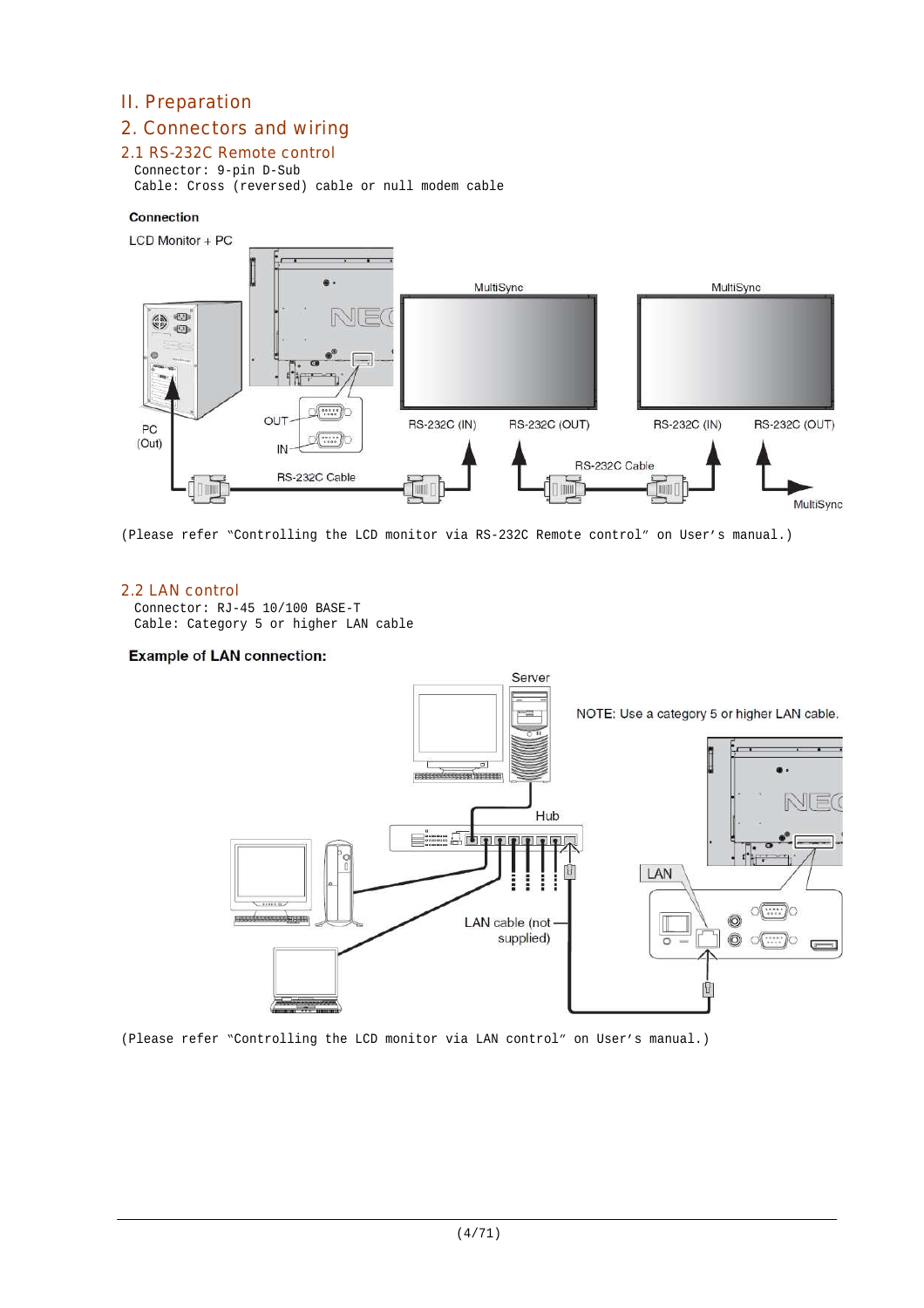# III. Communication specification

# 3. Communication Parameter

# 3.1 RS-232C Remote control

|  | (1) Communication system |  |
|--|--------------------------|--|
|--|--------------------------|--|

| (2) Interface   | RS-232C    |
|-----------------|------------|
| (3) Baud rate   | $9600$ bps |
| (4) Data length | 8bits      |
| (5) Parity      | None       |
| $(6)$ Stop bit  | 1 bit      |

(7) Communication code ASCII

# 3.2 LAN control

| (1) Communication system<br>(2) Interface | TCP/IP (Internet protocol suite)<br>Ethernet (CSMA/CD) |
|-------------------------------------------|--------------------------------------------------------|
| (3) Communication layer                   | Transport layer (TCP)                                  |
|                                           | * Using the payload of TCP segment.                    |
| (4) IP address                            | (Default) 192.168.0.10                                 |
|                                           | * If you need to change,                               |
|                                           | Please refer "Network settings" on User's manual.      |
| $(5)$ Port No.                            | 7142 (Fixed)                                           |

Asynchronous

(Note)

The monitor will disconnect the connection if no packet data is received for 15 minutes. And the controller (PC) has to re-connect to control the monitor again, after 15 minutes or more.

# 3.3 Communication timing

The controller should wait for a packet interval before next command is sent. The packet interval needs to be longer than 600msec for the LCD monitor.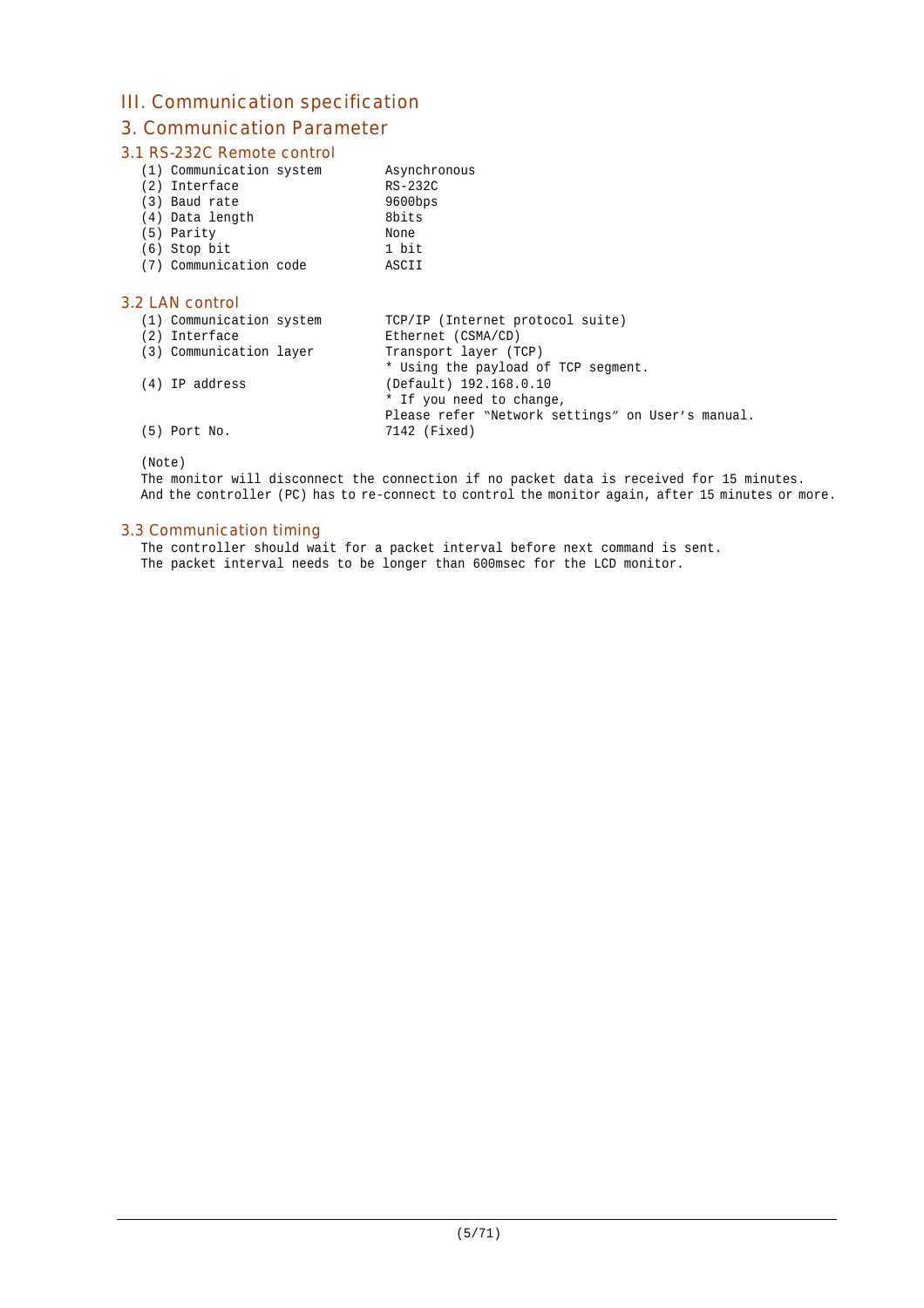# 4. Communication Format

|--|

The command packet consists of four parts, Header, Message, Check code and Delimiter.

Recommended sequence of a typical procedure to control a monitor is as follows, [A controller and a monitor, two-way communication composition figure]

For the general command (see the part "6.3. Operation Code (OP code) Table")



For the special command (see the part 7 to 14. and 5.5.2)

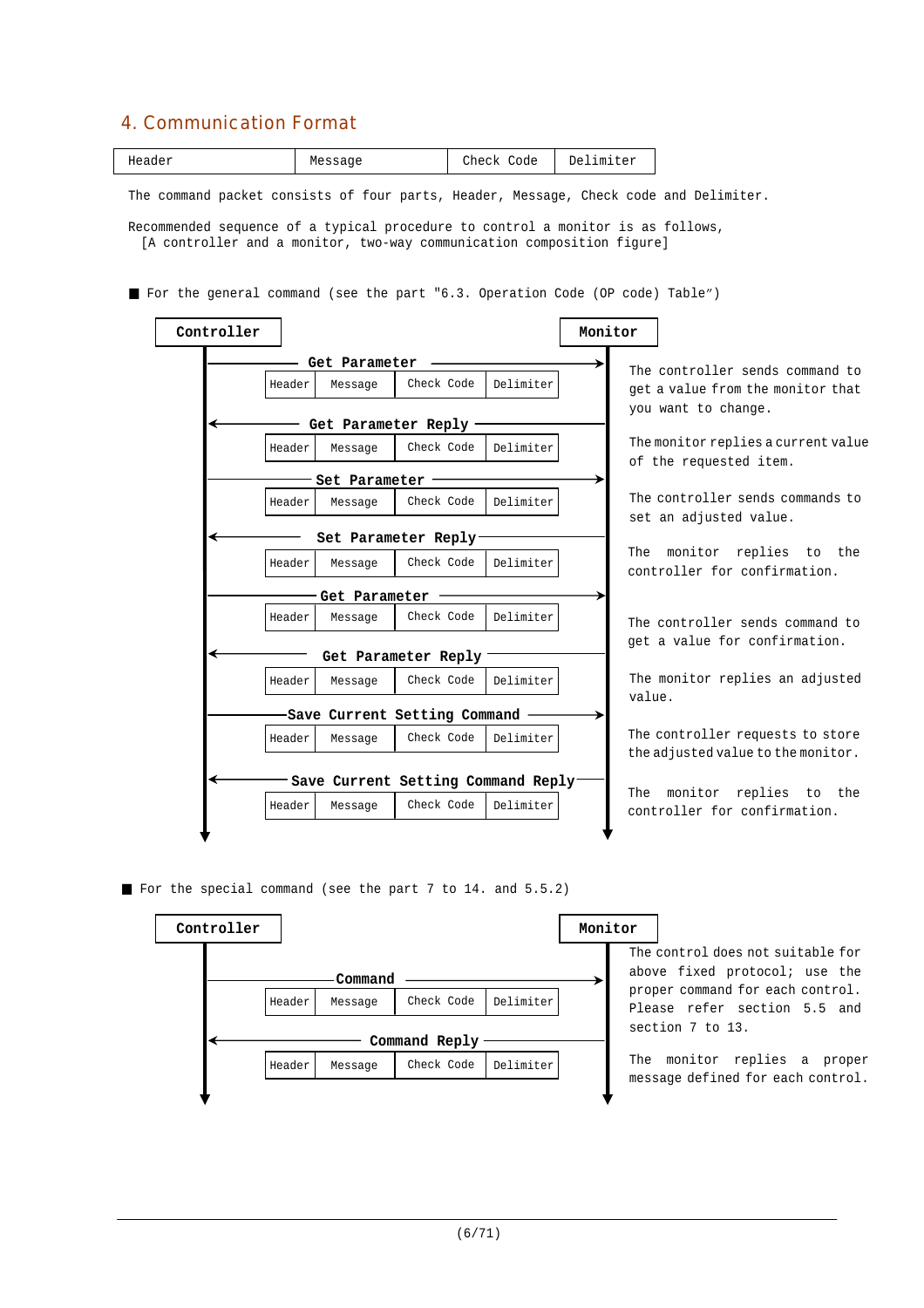# 4.1 Header block format (fixed length)

Header | Message | Check code | Delimiter

| SOH | Reserved | Destination | Source | Message<br>$T$ vpe | Message<br>Length                          |
|-----|----------|-------------|--------|--------------------|--------------------------------------------|
| -st | ∽nd      | ∽rd         | τn     | – UI               | $-11$<br>- UII<br>$\overline{\phantom{a}}$ |

1 st byte) SOH: Start of Header ASCII SOH (01h)

2<sup>nd</sup>byte) Reserved: Reserved for future extensions.

On this monitor, it must be ASCII '0'(30h).

3<sup>rd</sup>byte) Destination: Destination equipment ID. (Receiver)

Specify a commands receiver's address.

The controller sets the "MONITOR ID" or "GROUP ID" of the monitor controlled in here.

On the reply, the monitor sets '0' (30h), always.

"MONITOR ID", "GROUP ID" to "Destination Address" conversion table is as follows,

| Monitor         | Destination    | Monitor | Destination     | Monitor | Destination | Monitor | Destination     |
|-----------------|----------------|---------|-----------------|---------|-------------|---------|-----------------|
| ID              | Address        | ID      | Address         | ID      | Address     | ID      | Address         |
| 1               | 41h('A')       | 26      | 5Ah('Z')        | 51      | 73h         | 76      | 8Ch             |
| 2               | 42h('B')       | 27      | 5Bh             | 52      | 74h         | 77      | 8Dh             |
| 3               | 43h('C')       | 28      | 5Ch             | 53      | 75h         | 78      | 8Eh             |
| $\overline{4}$  | 44h('D')       | 29      | 5Dh             | 54      | 76h         | 79      | 8Fh             |
| 5               | 45h('E')       | 30      | 5Eh             | 55      | 77h         | 80      | 90h             |
| 6               | 46h('F')       | 31      | 5Fh             | 56      | 78h         | 81      | 91h             |
| $7\overline{ }$ | 47h('G')       | 32      | 60h             | 57      | 79h         | 82      | 92h             |
| 8               | 48h('H')       | 33      | 61h             | 58      | 7Ah         | 83      | 93h             |
| 9               | 49h('I')       | 34      | 62h             | 59      | 7Bh         | 84      | 94h             |
| 10              | 4Ah('J')       | 35      | 63h             | 60      | 7Ch         | 85      | 95h             |
| 11              | 4Bh('K')       | 36      | 64h             | 61      | 7Dh         | 86      | 96h             |
| 12              | 4Ch('L')       | 37      | 65h             | 62      | 7Eh         | 87      | 97h             |
| 13              | 4Dh('M')       | 38      | 66h             | 63      | 7Fh         | 88      | 98h             |
| 14              | 4Eh('N')       | 39      | 67h             | 64      | 80h         | 89      | 99h             |
| 15              | 4Fh('0')       | 40      | 68h             | 65      | 81h         | 90      | 9Ah             |
| 16              | 50h('P')       | 41      | 69h             | 66      | 82h         | 91      | 9Bh             |
| 17              | 51h('0')       | 42      | 6Ah             | 67      | 83h         | 92      | 9Ch             |
| 18              | 52h('R')       | 43      | 6Bh             | 68      | 84h         | 93      | 9 <sub>Dh</sub> |
| 19              | 53h('S')       | 44      | 6Ch             | 69      | 85h         | 94      | 9Eh             |
| 20              | 54h('T')       | 45      | 6 <sub>Dh</sub> | 70      | 86h         | 95      | 9Fh             |
| 21              | 55h('U')       | 46      | 6Eh             | 71      | 87h         | 96      | A0h             |
| 22              | 56h('V')       | 47      | 6Fh             | 72      | 88h         | 97      | A1h             |
| 23              | 57h('W')       | 48      | 70h             | 73      | 89h         | 98      | A2h             |
| 24              | 58h('X')       | 49      | 71h             | 74      | 8Ah         | 99      | A3h             |
| 25              | 59h('Y')       | 50      | 72h             | 75      | 8Bh         | 100     | A4h             |
| ALL             | $2Ah(^{1*'}')$ |         |                 |         |             |         |                 |

| Group | Destination | Group | Destination | Group | Destination | Group | Destination |
|-------|-------------|-------|-------------|-------|-------------|-------|-------------|
| ΙD    | Address     | ΙD    | Address     | ΙD    | Address     | ID    | Address     |
|       | 31h('1')    |       | 34h(14')    |       | 37h('7')    |       | 3Ah('')     |
|       | 32h('2')    |       | 35h('5')    |       | 38h('8'     |       |             |
|       | 33h('3')    |       | 36h('6')    |       | 39h('9')    |       |             |

Ex.) If you want to control a monitor that has the "ID No." as '1', specify a destination address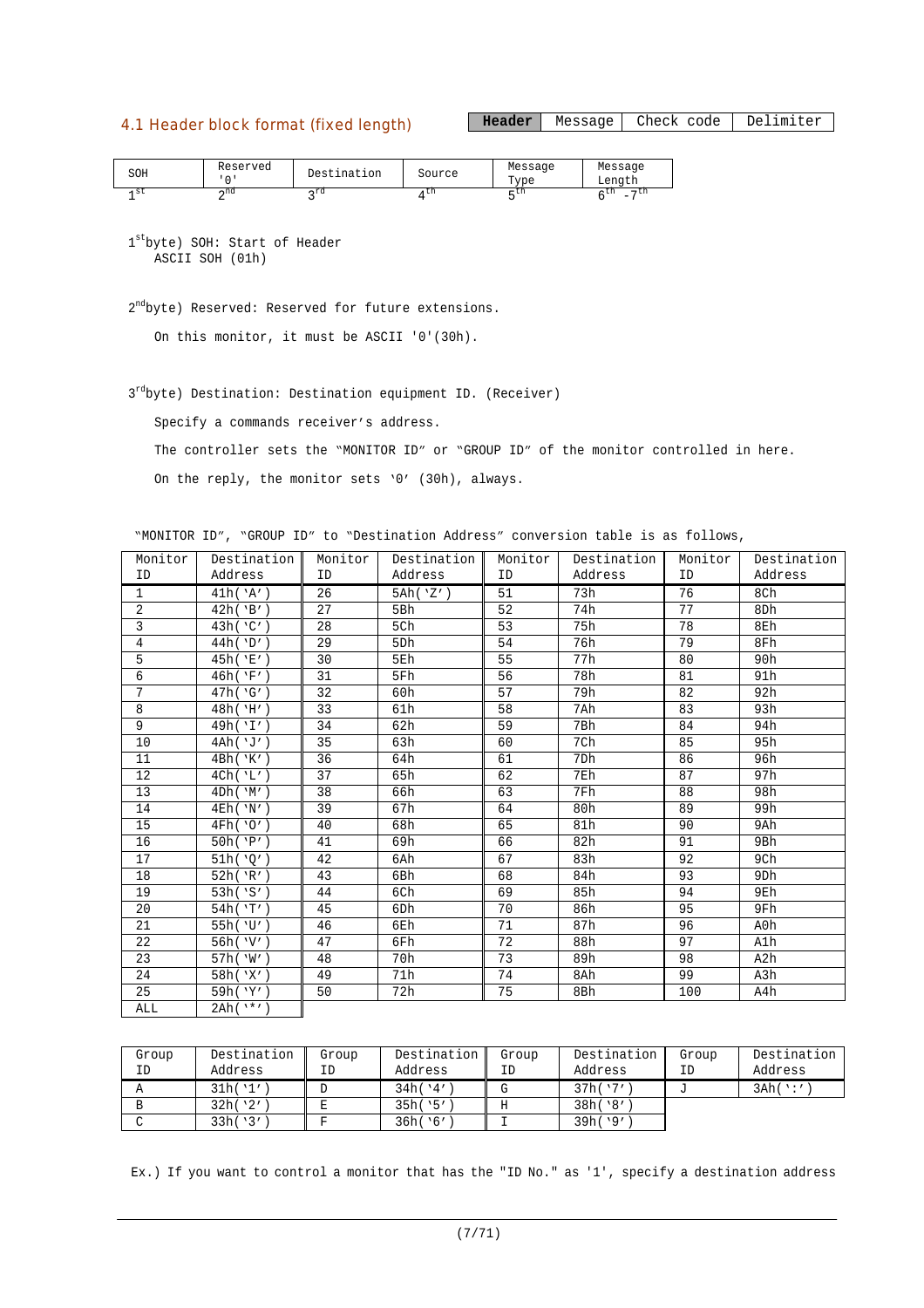```
'A'(41h). If you want to control all of the monitors which are connected by a daisy chain, specify
a destination address ' '(2Ah).
4
th
byte) Source: Source equipment ID. (Sender)
   Specify a sender address.
   The controller must be '0' (30h).
   On the reply, the monitor sets the own MONITOR ID in here.
5
th
byte) Message Type: (Case sensitive.)
   Refer to section 4.2 "Message block format" for more details.
        ASCII 'A' (41h): Command.
        ASCII 'B' (42h): Command reply.
        ASCII 'C' (43h): Get current parameter from a monitor.
        ASCII 'D' (44h): "Get parameter" reply.
        ASCII 'E' (45h): Set parameter.
        ASCII 'F' (46h): "Set parameter" reply.
6<sup>th</sup> -7<sup>th</sup> bytes) Message Length:
   Specify the length of the message (that follows the header) from STX to ETX.
```
This length includes STX and ETX.

The byte data must be encoded to ASCII characters.

Ex.) The byte data 3Ah must be encoded to ASCII characters '3' and 'A' (33h and 41h). The byte data 0Bh must be encoded to ASCII characters '0' and 'B' (30h and 42h).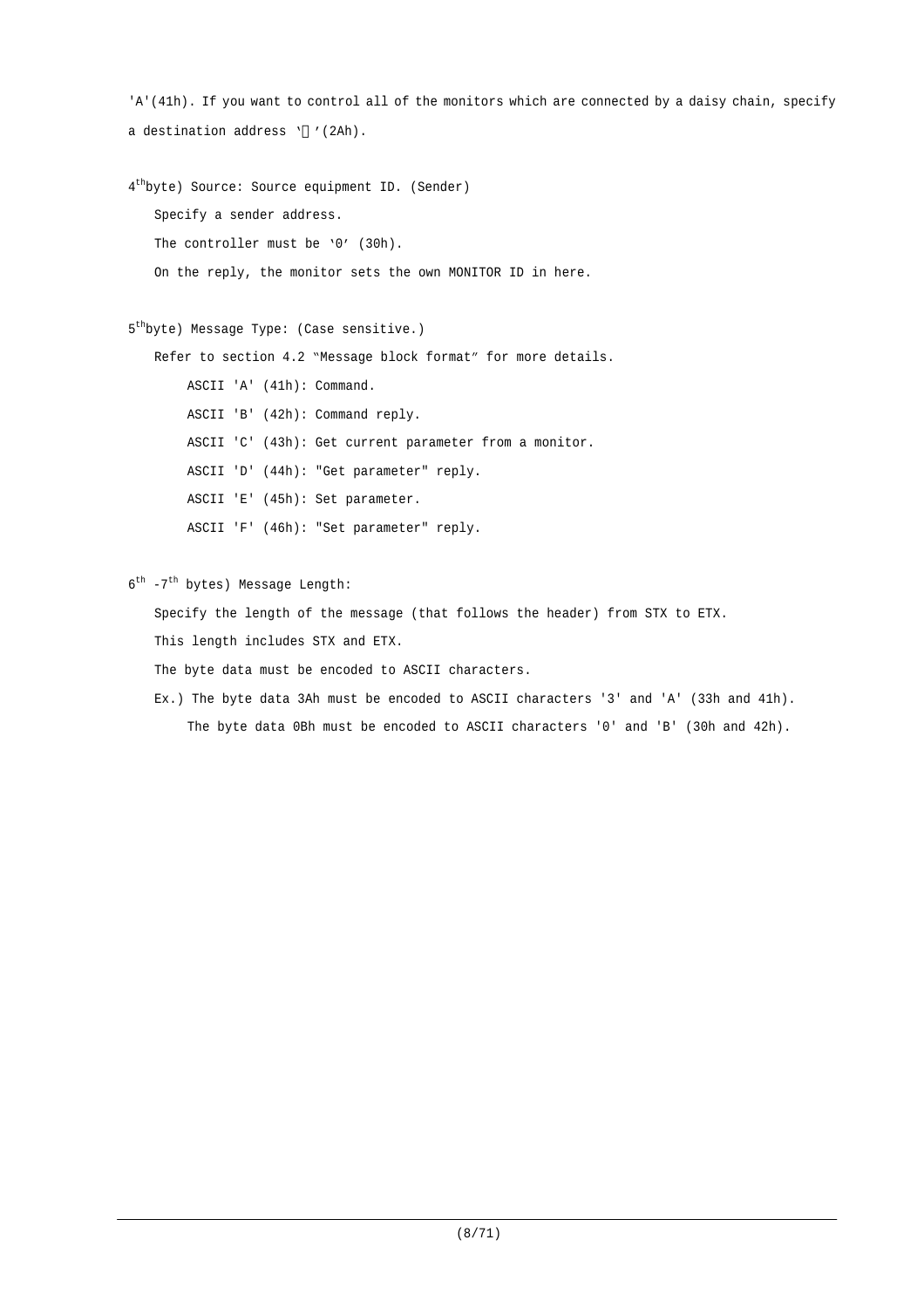#### 4.2 Message block format

Header **Message** Check code Delimiter

"Message block format" is allied to the "Message Type" in the "Header".

Refer to the section 6 "Message format" for more detail.

1 Get current parameter

The controller sends this message when you want to get the status of the monitor. For the status that you want to get, specify the "OP code page" and "OP code", refer to "Appendix A. Operation code table".

"Message format" of the "Get current parameter" is as follows,

|            | $\overline{\phantom{a}}$<br>۱T | page<br>∽<br>$\tilde{\phantom{a}}$ | $\sim$ |  |  |
|------------|--------------------------------|------------------------------------|--------|--|--|
| . .<br>--- | --                             |                                    | T      |  |  |
|            |                                |                                    |        |  |  |

Refer to section 5.1 "Get current parameter from a monitor." for more details.

#### 2 Get Parameter reply

The monitor will reply with the status of the requested item specified by the controller in the "Get parameter message".

"Message format" of the "Get parameter reply" is as follows,

| <b>STX</b> |    | Result | ΟP       | code<br>page | ΟP | code | Type<br>. . |    | Max<br>value |  |     | Value<br>Turreni |  |  |     |  |
|------------|----|--------|----------|--------------|----|------|-------------|----|--------------|--|-----|------------------|--|--|-----|--|
|            | Нi | LО     | ᅚ<br>*** | ШU           | Ηi | Lо   | Ηi          | Lο | <b>MSB</b>   |  | LSB | MSB              |  |  | LSB |  |

Refer to section 5.2 "Get parameter reply" for more details.

#### 3 Set parameter

The controller sends this message to change a setting of the monitor.

Message format of the "Set parameter" is as follows,

| amv<br>∆⊥د | code<br>ОP<br>page |    | 0P<br>code |    | Set Value |  |  |     | ᅲᅲV |
|------------|--------------------|----|------------|----|-----------|--|--|-----|-----|
|            | Ηi                 | L٥ | Ηi         | LО | MSB       |  |  | LSB |     |

Refer to section 5.3 "Set parameter" for more details.

#### 4 Set Parameter reply

The monitor replies with this message for a confirmation of the "Set parameter message".

Message format of the "Set parameter reply" is as follows,

| <b>STX</b> |            | Result | OP | code<br>page | ΟP       | code |    | Type |            | Max | value |     |            | Requested | Value | setting | <b>DTV</b><br>ᅶᅶᄉ |
|------------|------------|--------|----|--------------|----------|------|----|------|------------|-----|-------|-----|------------|-----------|-------|---------|-------------------|
|            | TJ 4<br>ᄓᅩ | ப      | Ηi | Lo.          | ਸ਼ਾਚ<br> | Lo   | Ηi | Lo   | <b>MSB</b> |     |       | LSB | <b>MSB</b> |           |       | LSB     |                   |

Refer to section 5.4 "Set parameter reply" for more details.

### 5 Command

"Command message" format depends on each command.

Usually, this "command message" is used for some non-slider controls and some special operations, such as "Save current settings", "Get timing report", "power control", "Schedule", etc. Refer to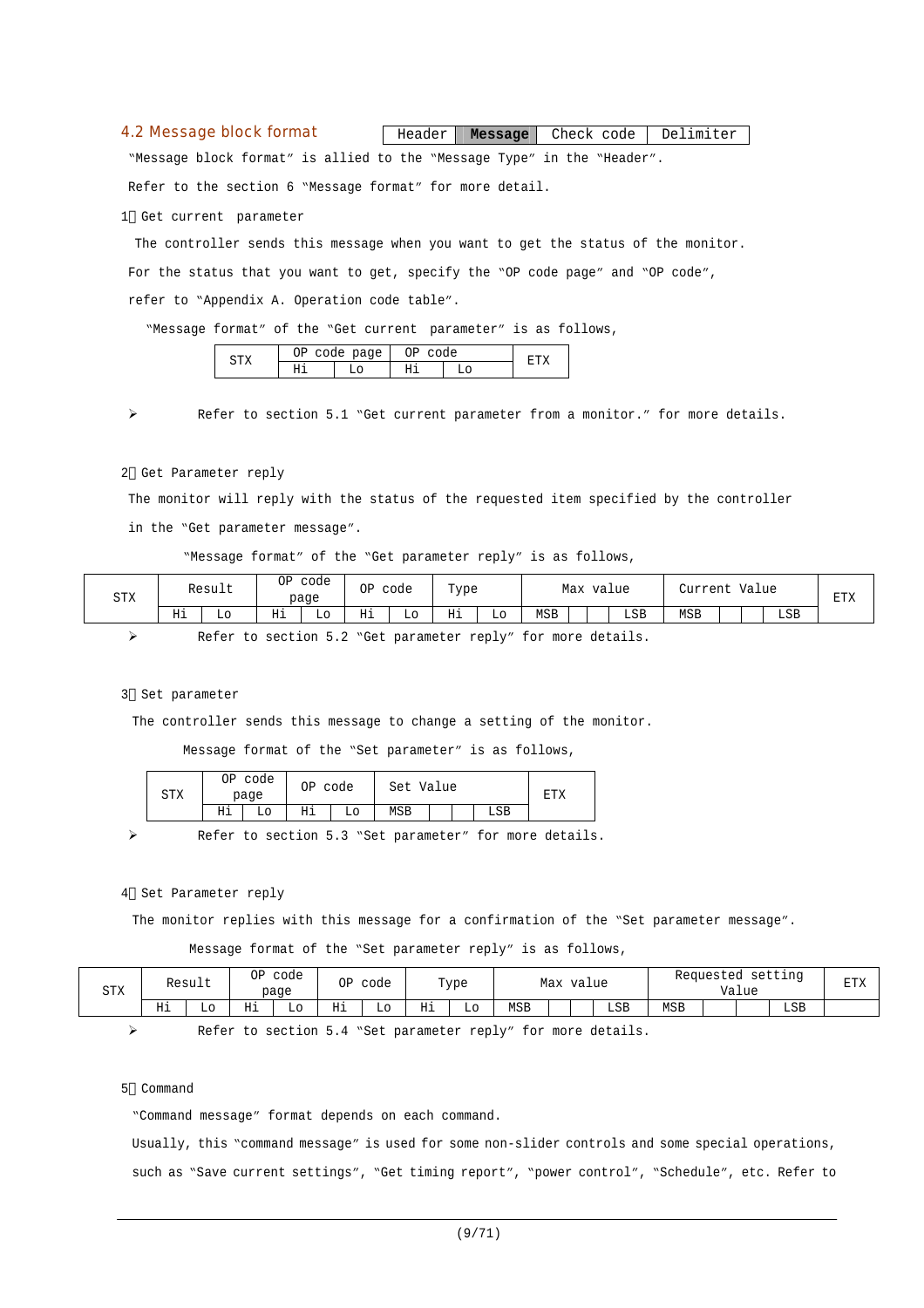section 5.5 "Commands message" for more details.

### 6 Command reply

The monitor replies to a query from the controller. "Command reply message" format depends on each command. Refer to section 5.5 "Commands message" for more details.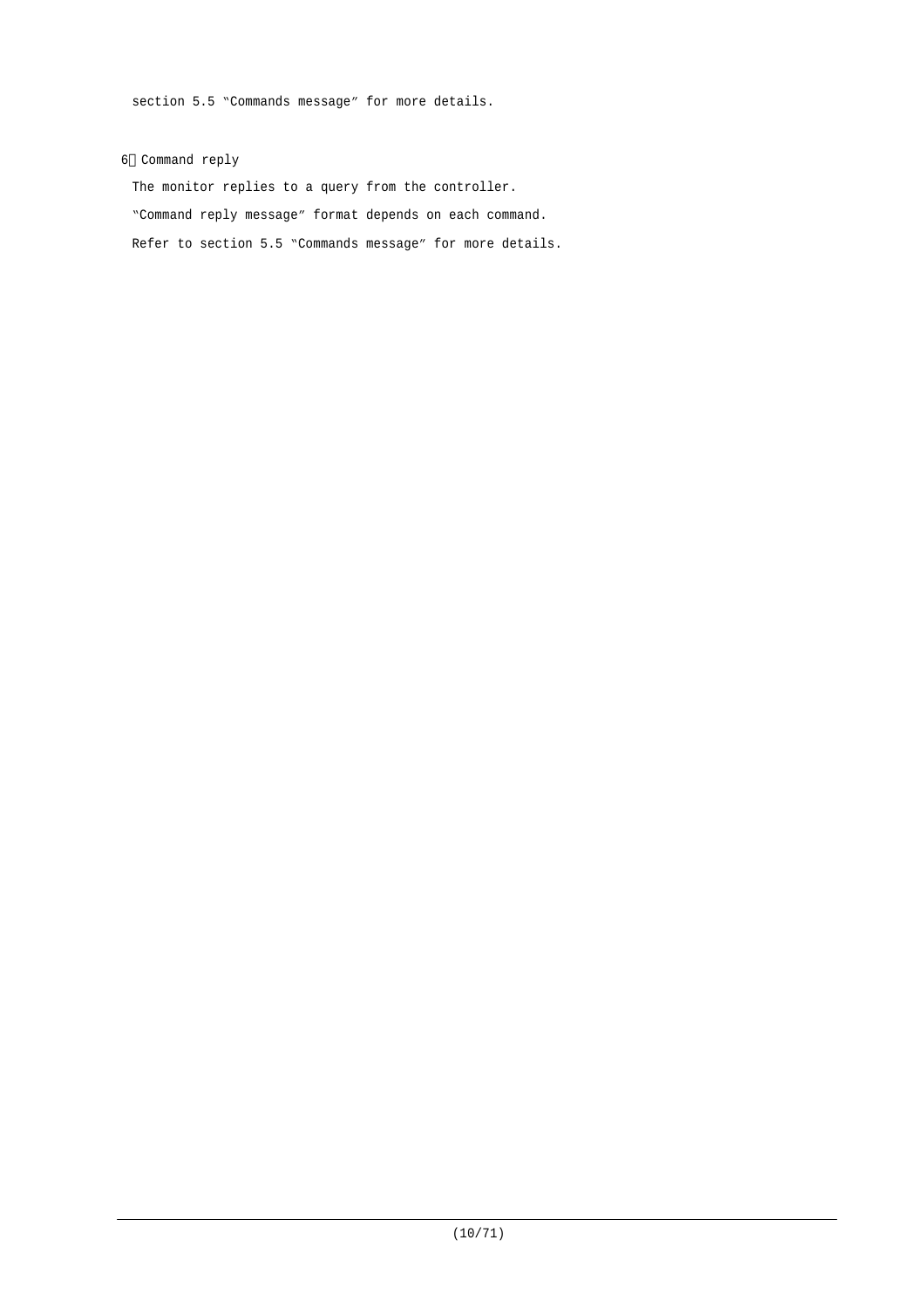# 4.3 Check code

#### Header Message **Check code** Delimiter

Check code is the Block Check Code (BCC) between the Header and the End of Message except SOH.

|             |           | $\overline{2}$ | $2^{\circ}$ | $2^{\circ}$ | 2 <sup>4</sup> | $2^3$ | $2^2$ | $2^{\perp}$ | $2^{\circ}$ |
|-------------|-----------|----------------|-------------|-------------|----------------|-------|-------|-------------|-------------|
| SOH         | $D_0$     |                |             |             |                |       |       |             |             |
| Reserved    | $D_1$     |                |             |             |                |       |       |             |             |
| Destination | $D_2$     |                |             |             |                |       |       |             |             |
| Source      | $D_3$     |                |             |             |                |       |       |             |             |
| Type        | $D_4$     |                |             |             |                |       |       |             |             |
| Length(H)   | $D_5$     |                |             |             |                |       |       |             |             |
| Length(L)   | $D_6$     |                |             |             |                |       |       |             |             |
| <b>STX</b>  | $D_7$     |                |             |             |                |       |       |             |             |
| Data        | $D_8$     |                |             |             |                |       |       |             |             |
|             |           |                |             |             |                |       |       |             |             |
|             |           |                |             |             |                |       |       |             |             |
| <b>ETX</b>  | $D_n$     |                |             |             |                |       |       |             |             |
| Check code  | $D_{n+1}$ | Ρ              | P           | P           | Ρ              | P     | P     | P           | P           |

 $D_{n+1}$  =  $D_1$  XOR  $D_2$  XOR  $D_3$  XOR , , ,  $D_n$ 

XOR: Exclusive OR

Following is an example of a Check code (BCC) calculation.

|       |          |                        | Header                   |                 |                |                |            |             |                 |          |          | Message  |          |           |          |          | Check          |                |
|-------|----------|------------------------|--------------------------|-----------------|----------------|----------------|------------|-------------|-----------------|----------|----------|----------|----------|-----------|----------|----------|----------------|----------------|
| SOH   | Reserved | Destination<br>Address | Source<br><b>Address</b> | Message<br>type | Message length |                | <b>STX</b> |             | OP code<br>page |          | OP code  |          |          | Set Value |          | ETX      | code<br>(BCC)  | Delimiter      |
| 01    | 30       |                        | 30                       | 45              | 30             | 41             | 02         | 30          | 30              | $\sim$   | 3 U      | 30       | 30       | 36        | 34       | 03       | $\overline{a}$ | 0 <sub>D</sub> |
| $D_0$ | Dı       | $D_2$                  | D٦                       | DΔ              | Dς             | D <sub>6</sub> | $L_{7}$    | $D_{\rm R}$ | D <sub>q</sub>  | $D_{10}$ | $D_{11}$ | $D_{12}$ | $D_{13}$ | $D_{14}$  | $D_{15}$ | $D_{16}$ | $D_{17}$       | $D_{18}$       |

Check code (BCC)  $D_{17} = D_1$  xor  $D_2$  xor  $D_3$  xor ... xor  $D_{14}$  xor  $D_{15}$  xor  $D_{16}$  = 30h xor 41h xor 30h xor 45h xor 30h xor 41h xor 02h xor 30h xor 30h xor 31h xor 30h xor 30h xor 30h xor 36h xor 34h xor 03h = 77h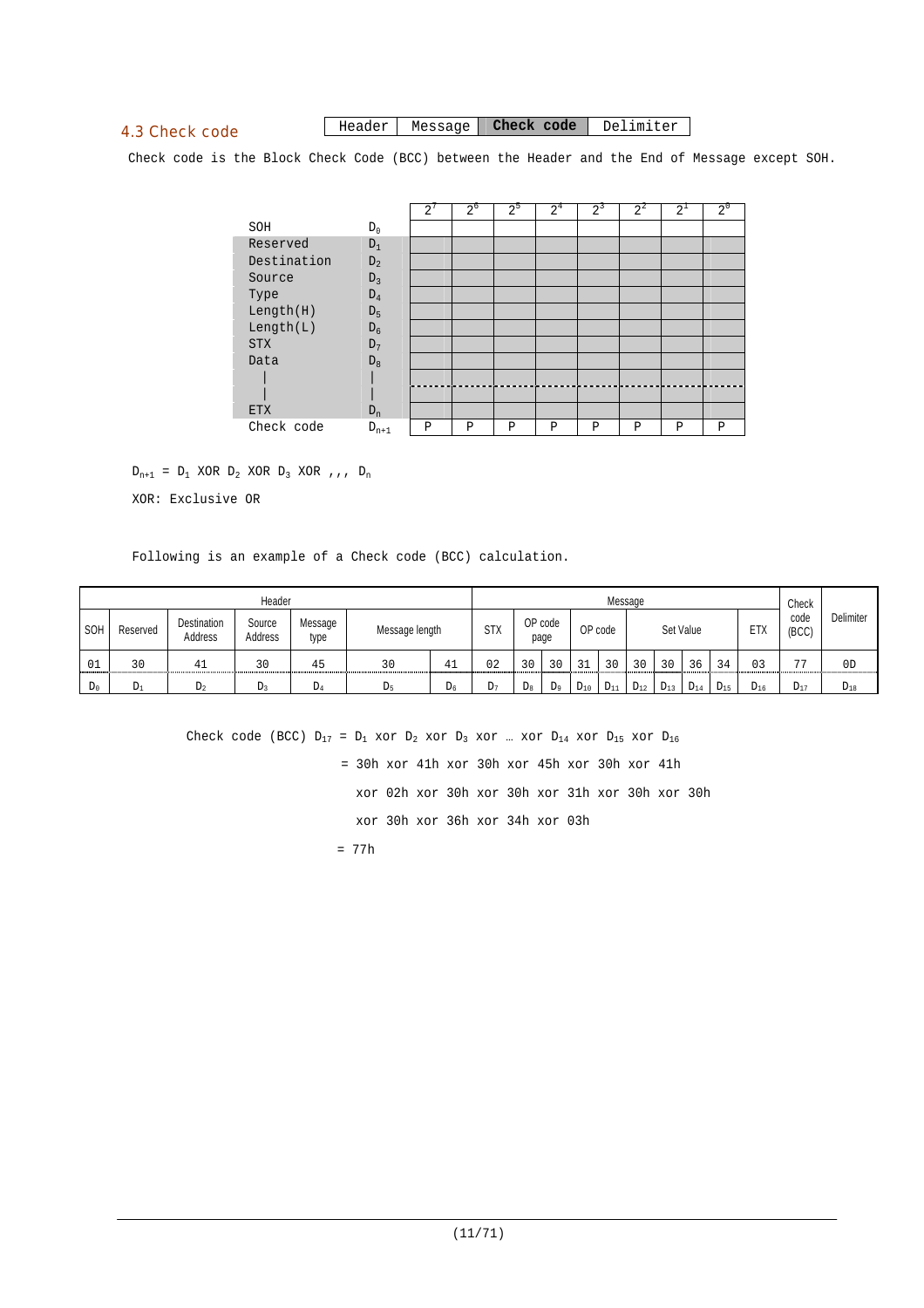# 4.4 Delimiter

Header Message Check code **Delimiter**

Packet delimiter code; ASCII CR(0Dh).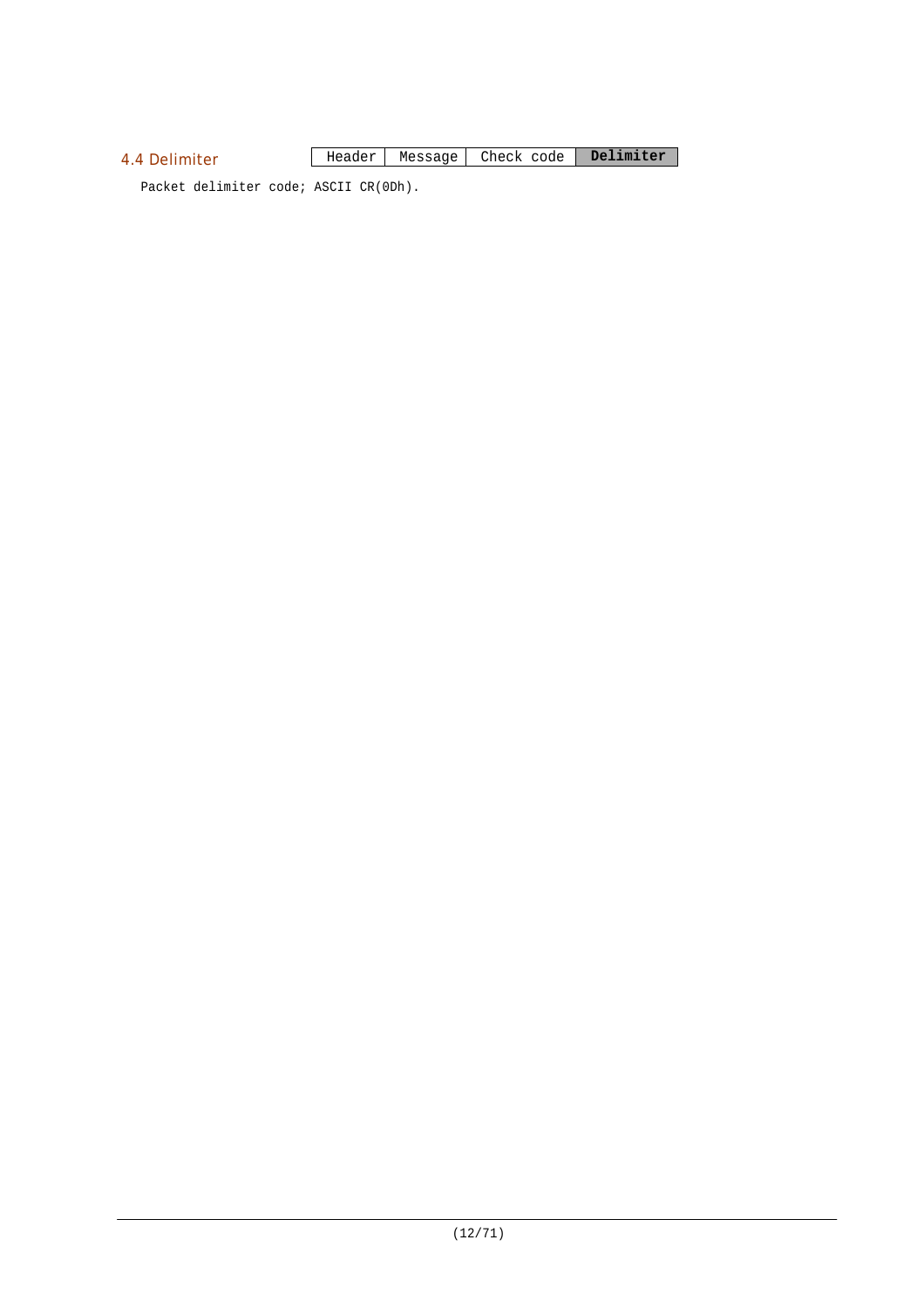# 5. Message type

#### 5.1 Get current Parameter from a monitor.

| טרח | NÞ | code page | ∩г<br>code |       |
|-----|----|-----------|------------|-------|
|     |    |           |            |       |
| st  |    |           |            | $-11$ |

Send this message when you want to get the status of a monitor.

For the status that you want to get, specify the "OP code page" the "OP code", refer to "Appendix A. Operation code table".

```
1stbyte) STX: Start of Message
```
ASCII STX (02h)

2<sup>nd</sup>-3<sup>rd</sup>bytes) OP code page: Operation code page.

Specify the "OP code page" for the control which you want to get the status.

Refer to "Appendix A Operation code table" for each item.

OP code page data must be encoded to ASCII characters.

Ex.) The byte data 02h must be encoded to ASCII characters '0' and '2' (30h and 32h).

OP code page 02h -> OP code page (Hi) = ASCII '0' (30h)

OP code page (Lo) = ASCII '2' (32h)

Refer to Operation code table. (Appendix A)

4 th –5 th bytes) OP code: Operation code

Refer to "Appendix A Operation code table" for each item.

OP code data must be encoded to ASCII characters.

Ex.) The byte data 3Ah must be encoded to ASCII characters '3' and 'A' (33h and 41h).

OP code 3Ah -> OP code (Hi) = ASCII '3' (33h)

OP code (Lo) = ASCII 'A' (41h)

Refer to Operation code table.

6 th byte) ETX: End of Message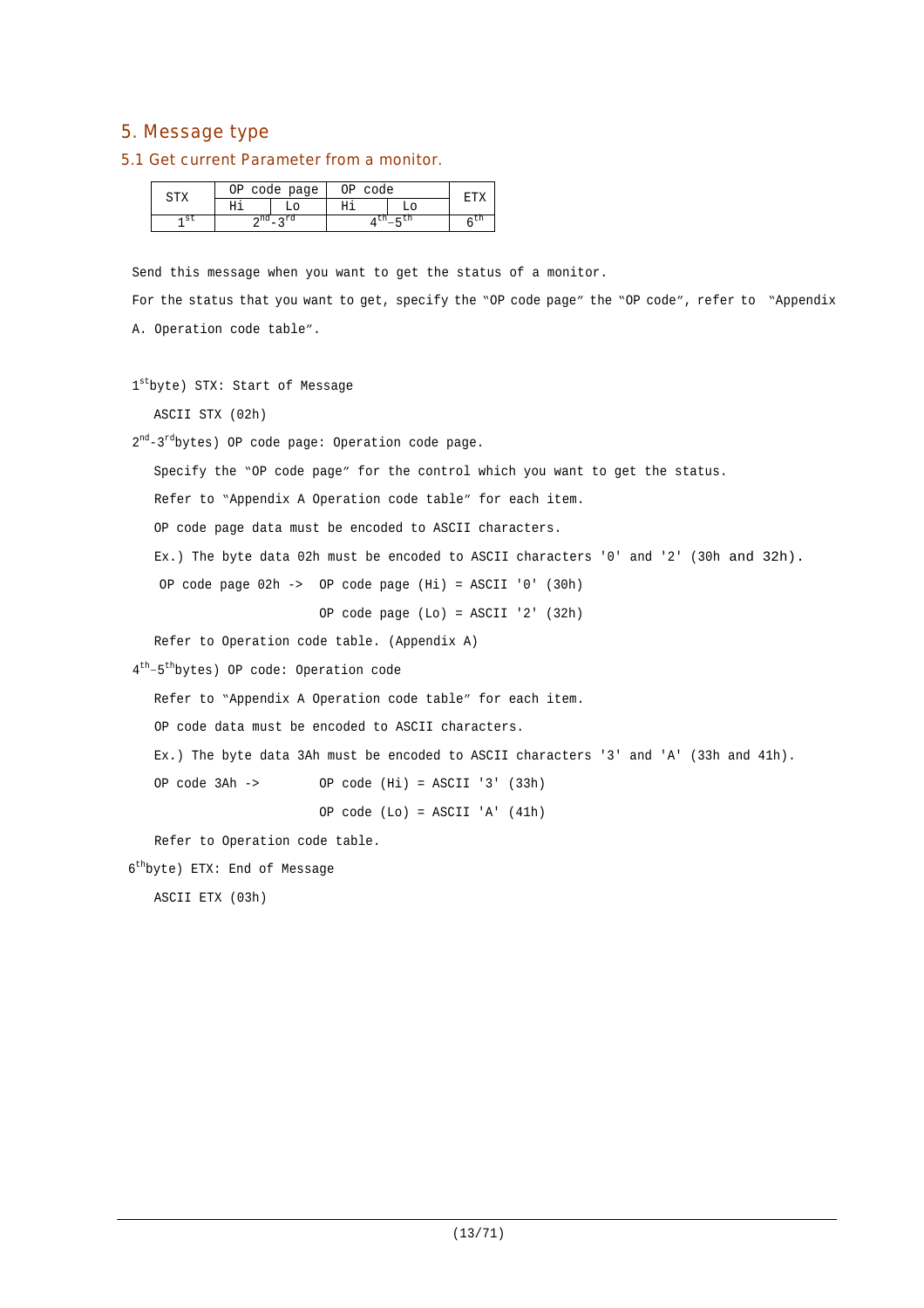#### 5.2 "Get parameter" reply

| STX  | Result                 |     | ΟP<br>code   | page         | ΟP       | code           |       | Type               |     | Max value   |                                                                              |     |            | Current       |                          | Value | <b>DEV</b>   |
|------|------------------------|-----|--------------|--------------|----------|----------------|-------|--------------------|-----|-------------|------------------------------------------------------------------------------|-----|------------|---------------|--------------------------|-------|--------------|
|      | Ηi                     | L٥  | Нi           | TО           | TT-<br>ᅭ | TО             | Нi    | Lο                 | MSB |             |                                                                              | LSB | <b>MSB</b> |               |                          | LSB   | ∆⊥ت⊥         |
| 1 St | $\cap$ nd<br>$ -$<br>▵ | ∽rd | <b>1 LII</b> | – un<br>$-5$ | . LII    | $\neg$ cn<br>- | n LII | $-a$ <sup>th</sup> |     | $\sim$ 0.50 | $\sim$ $\sim$ $\sim$ $\sim$ $\sim$<br>$\overline{\phantom{a}}$<br><b>ســ</b> |     |            | 4 L.I.<br>- - | $\overline{\phantom{a}}$ | , ⊷tn | 1 O LU<br>ᅩ◡ |

The monitor replies with a current value and the status of the requested item (operation code).

1 st byte) STX: Start of Message

ASCII STX (02h)

2<sup>nd</sup>-3<sup>rd</sup>bytes) Result code.

These bytes indicate a result of the requested commands as follows,

00h: No Error.

01h: Unsupported operation with this monitor or unsupported operation under current condition.

This result code from the monitor is encoded to ASCII characters.

Ex.) The byte data 01h is encoded to ASCII character '0' and '1' (30h and 31h).

4<sup>th</sup>-5<sup>th</sup>bytes) OP code page: Operation code page.

These bytes indicate a replying item's OP code page.

This returned value from the monitor is encoded to ASCII characters.

Ex.) The byte data 02h is encoded to ASCII character '0' and '2' (30h and 32h).

Refer to the operation code table.

6 th –7 th bytes) OP code: Operation code

These bytes indicate a replying item's OP code.

This returned value from the monitor is encoded to ASCII characters.

Refer to the operation code table.

Ex.) The byte data 1Ah is encoded to ASCII character '1' and 'A' (31h and 41h).

8<sup>th</sup> -9<sup>th</sup>bytes) Type: Operation type code

00h: Set parameter

01h: Momentary

Like the Auto Setup function which automatically changes the parameter.

This returned value from the monitor is encoded to ASCII characters.

Ex.) The byte data 01h is encoded to ASCII character '0' and '1' (30h and 31h).

10<sup>th</sup>-13<sup>th</sup>bytes) Max. value: Maximum value which monitor can accept. (16bits)

This returned value from the monitor is encoded to ASCII characters.

Ex.) '0','1','2' and '3' means 0123h (291)

14<sup>th</sup> -17<sup>th</sup>bytes) Current Value: (16bits)

This returned value from the monitor is encoded to ASCII characters.

Ex.) '0','1','2' and '3' means 0123h (291)

18<sup>th</sup>byte) ETX: End of Message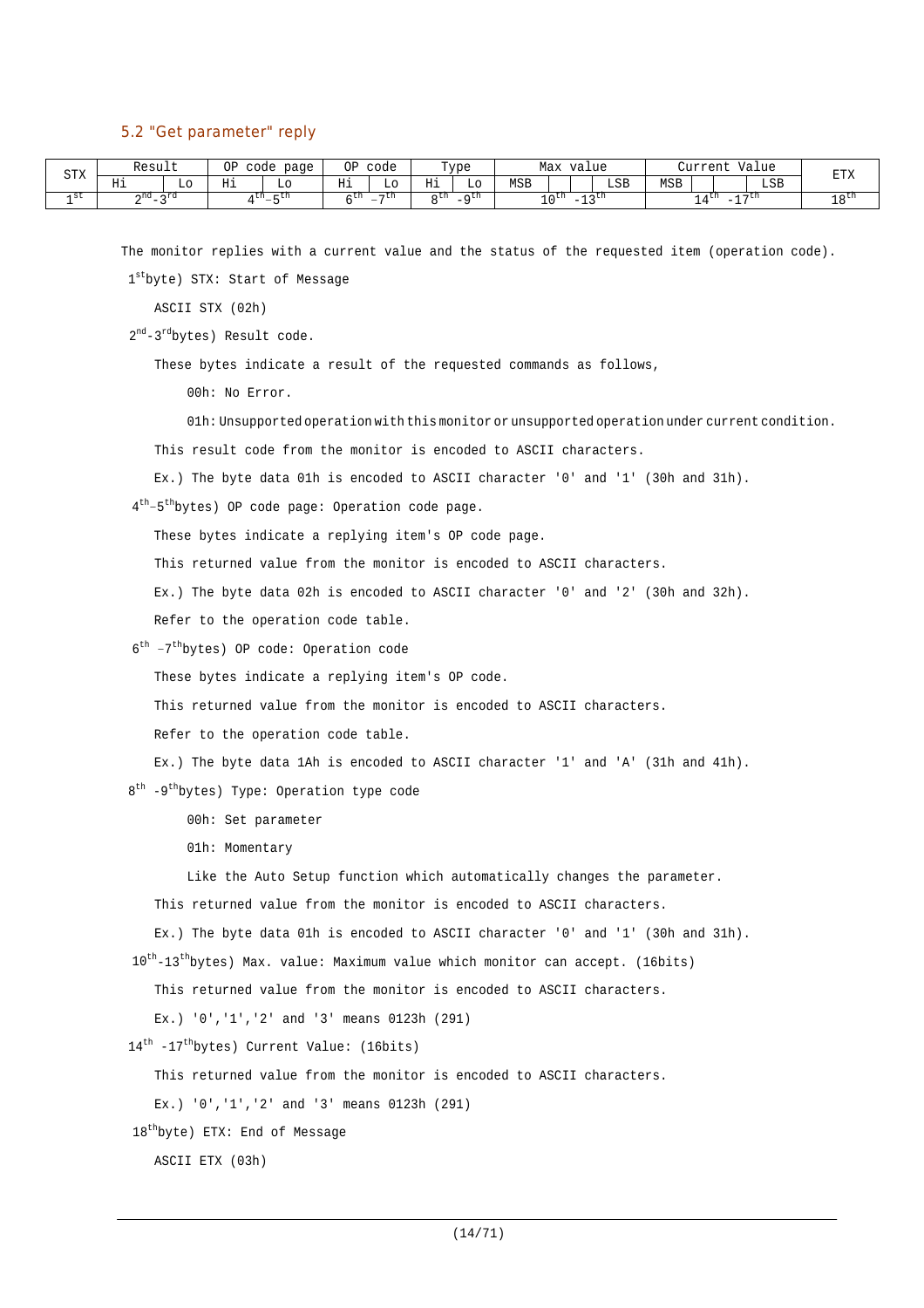# 5.3 Set parameter

| CTV  | ОP  | code page  | ЭP | code   |     | Set        |           | Value | ᠳ᠇ |
|------|-----|------------|----|--------|-----|------------|-----------|-------|----|
| ◡∸▵  | ᅭ   | LС         | Ηi | L٥     | MSB |            |           | LSB   |    |
| ۹ St | ∽nd | $\lnot$ rd | un | $-$ LH |     | <b>LII</b> | $\sim$ CD |       |    |

Send this message to change monitor's adjustment and so on. The controller requests a monitor to change value.

```
1stbyte) STX: Start of Message
```
ASCII STX (02h)

2<sup>nd</sup>-3<sup>rd</sup>bytes) OP code page: Operation code page

This OP code page data must be encoded to ASCII characters.

Ex.) The byte data 02h must be encoded to ASCII '0' and '2' (30h and 32h).

Refer to the Operation code table.

4 th -5 th bytes) OP code: Operation code

This OP code data must be encoded to ASCII characters.

Ex.) OP code  $1$ Ah -> OP code  $(Hi)$  = ASCII '1'  $(31h)$ 

OP code (Lo) = ASCII 'A' (41h)

Refer to the Operation code table.

6<sup>th</sup>-9<sup>th</sup>bytes) Set value: (16bit)

This data must be encoded to ASCII characters.

```
Ex.) 0123h ->
                               ^{\text{st}}(\text{MSB}) = \text{ASCII} '0' (30h)2^{nd} = ASCII '1' (31h)
                             3^{rd} = ASCII '2' (32h)
                             4^{th}(LSB) = ASCII '3' (33h)
```
10 th byte) ETX: End of Message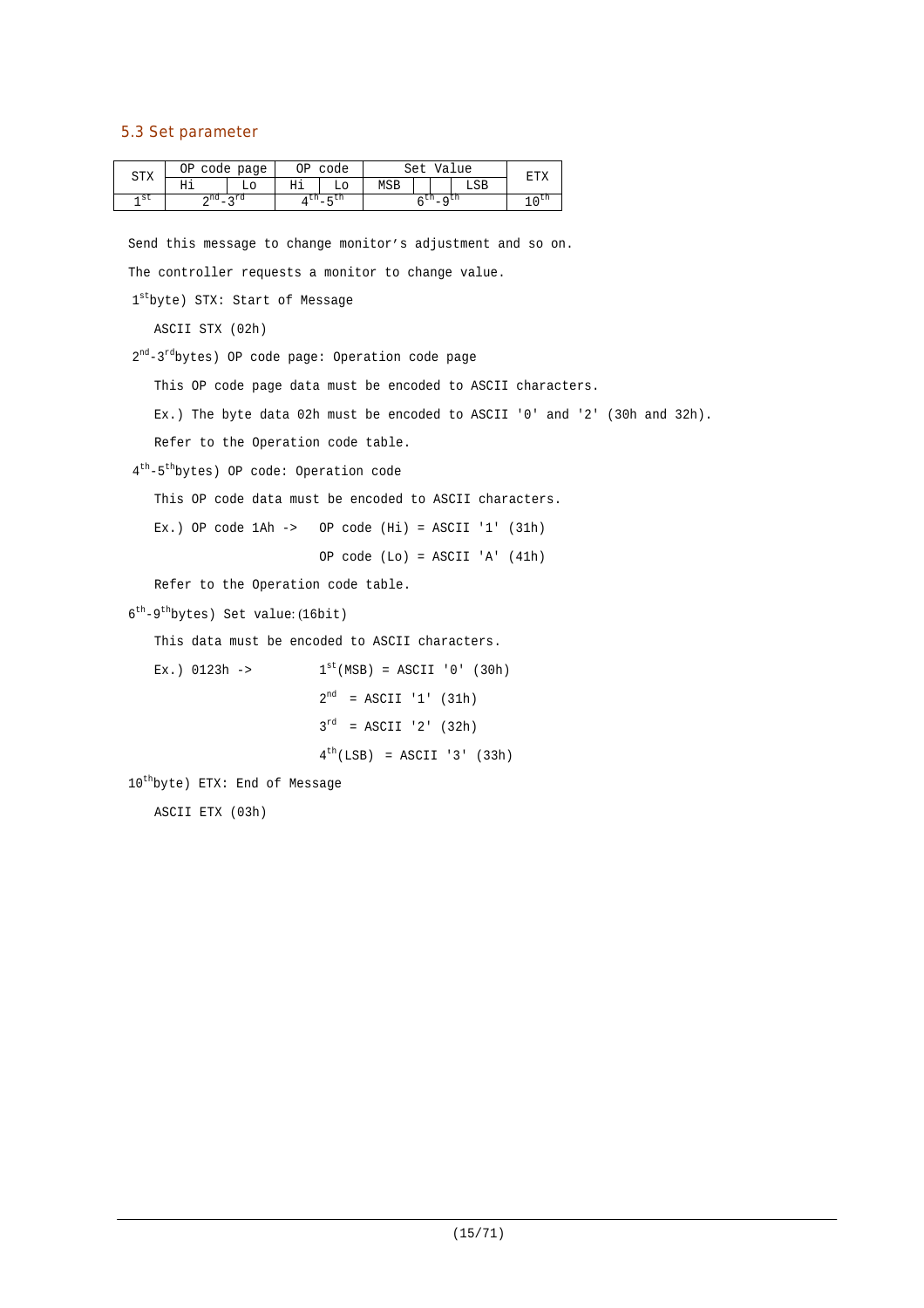# 5.4 "Set parameter" reply

| <b>STX</b> |    | Result            |    | OP code page |    | OP code           |    | Type              |            | Max value           |     |     | Requested setting<br>Value |                  | ᅲᅲV<br>د∠⊥ت⊥     |
|------------|----|-------------------|----|--------------|----|-------------------|----|-------------------|------------|---------------------|-----|-----|----------------------------|------------------|------------------|
|            | Ηi | LO.               | Ηi |              | Ηi | Lο                | Нi | Lo                | <b>MSB</b> |                     | LSB | MSB |                            | LSB              |                  |
| 1 St       |    | $2^{nd} - 2^{rd}$ |    | $4th - 5th$  |    | $6^{th} - 7^{th}$ |    | $R^{th}$ $R^{th}$ |            | $10^{th} - 13^{th}$ |     |     | $\lambda$ cu               | $\neg$ $\neg$ th | 18 <sup>th</sup> |

The Monitor echoes back the parameter and status of the requested operation code.

1 st byte) STX: Start of Message

ASCII STX (02h)

2<sup>nd</sup>-3<sup>rd</sup>bytes) Result code

ASCII '0''0' (30h, 30h): No Error.

ASCII '0''1' (30h, 31h): Unsupported operation with this monitor or unsupported operation under current condition.

4<sup>th</sup>-5<sup>th</sup>bytes) OP code page: Echoes back the Operation code page for confirmation.

Reply data from the monitor is encoded to ASCII characters.

Ex.) OP code page  $02h \rightarrow$  OP code page = ASCII '0' and '2' (30h and 32h)

Refer to Operation code table.

6<sup>th</sup>-7<sup>th</sup>bytes) OP code: Echoes back the Operation code for confirmation.

Reply data from the monitor is encoded to ASCII characters.

Ex.) OP code  $1Ah \rightarrow$  OP code  $(Hi) = ASCII '1' (31h)$ 

OP code (Lo) = ASCII 'A' (41h)

Refer to Operation code table

8<sup>th</sup>-9<sup>th</sup>bytes) Type: Operation type code

ASCII '0''0' (30h, 30h): Set parameter

ASCII '0''1' (30h, 31h): Momentary

Like Auto Setup function, that automatically changes the parameter.

10<sup>th</sup>-13<sup>th</sup>bytes) Max. value: Maximum value that monitor can accept. (16bits)

Reply data from the monitor is encoded to ASCII characters.

Ex.) '0''1''2''3' means 0123h (291)

```
14<sup>th</sup> -17<sup>th</sup>bytes) Requested setting Value: Echoes back the parameter for confirmation. (16bits)
   Reply data from the monitor is encoded to ASCII characters.
```
Ex.) '0''1''2''3' means 0123h (291)

18 th byte) ETX: End of Message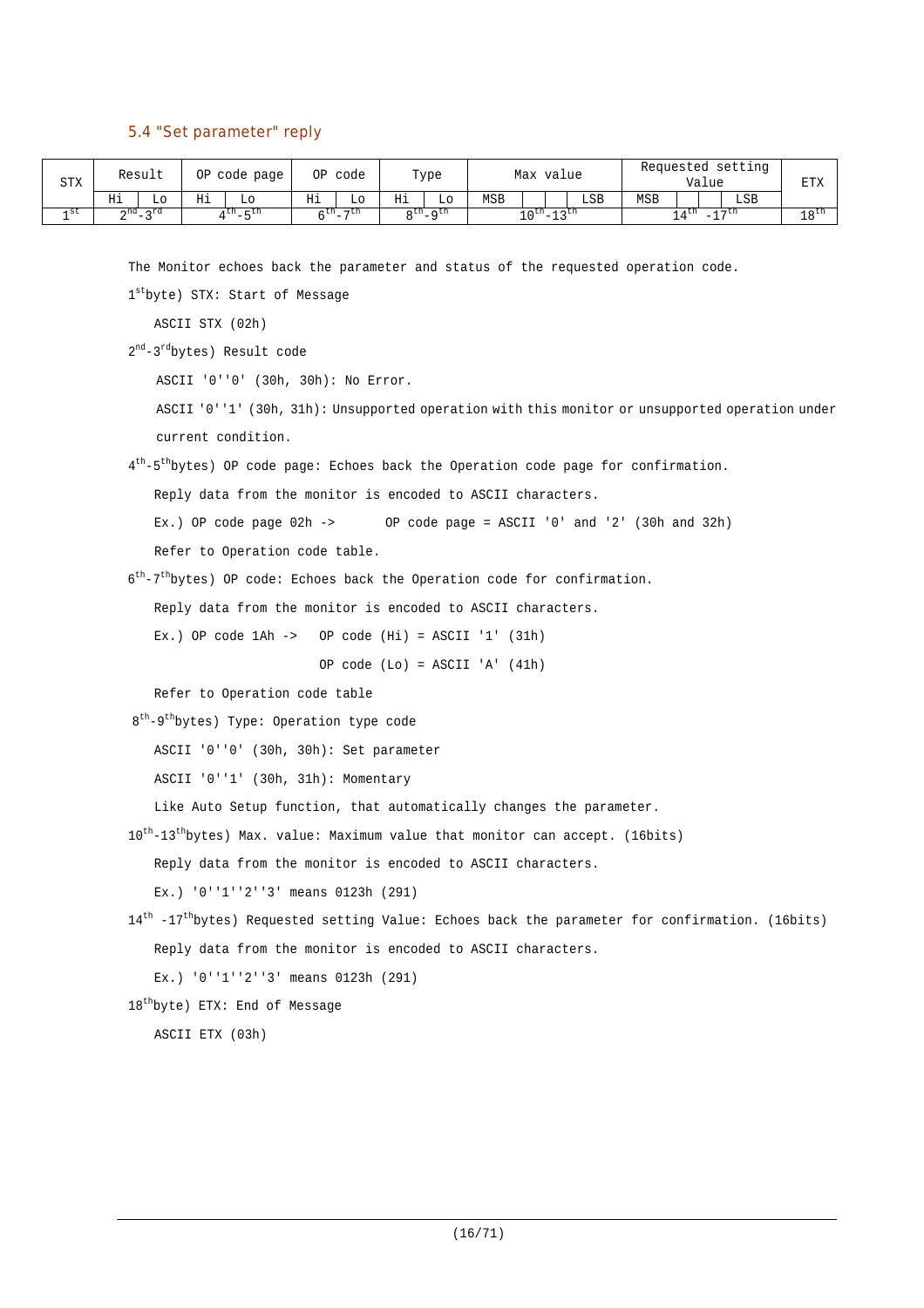# 5.5 Commands

"Command message format" depends on each command. Some commands are shown with usage. Refer to section 7 to 13.

## 5.5.1 Save Current Settings.

The controller requests for the monitor to store the adjusted value.

|  | 'ommand code |  |
|--|--------------|--|
|  |              |  |

> Send "OC"(30h, 43h) as Save current settings command.

Complete "Save Current setting" command packet as follows;

ASCII: 01h-30h-41h-30h-41h-30h-34h-02h-30h-43h-03h-CHK-0Dh

SOH-'0'-'A'-'0'-'A'-'0'-'4'-STX-'0'-'C'-ETX-CHK- CR

The monitor replies the packet for confirmation as follows;

SOH-'0'-'0'-'A'-'B'-'0'-'6'-STX-'0'-'0'-'0'-'C'-ETX-CHK- CR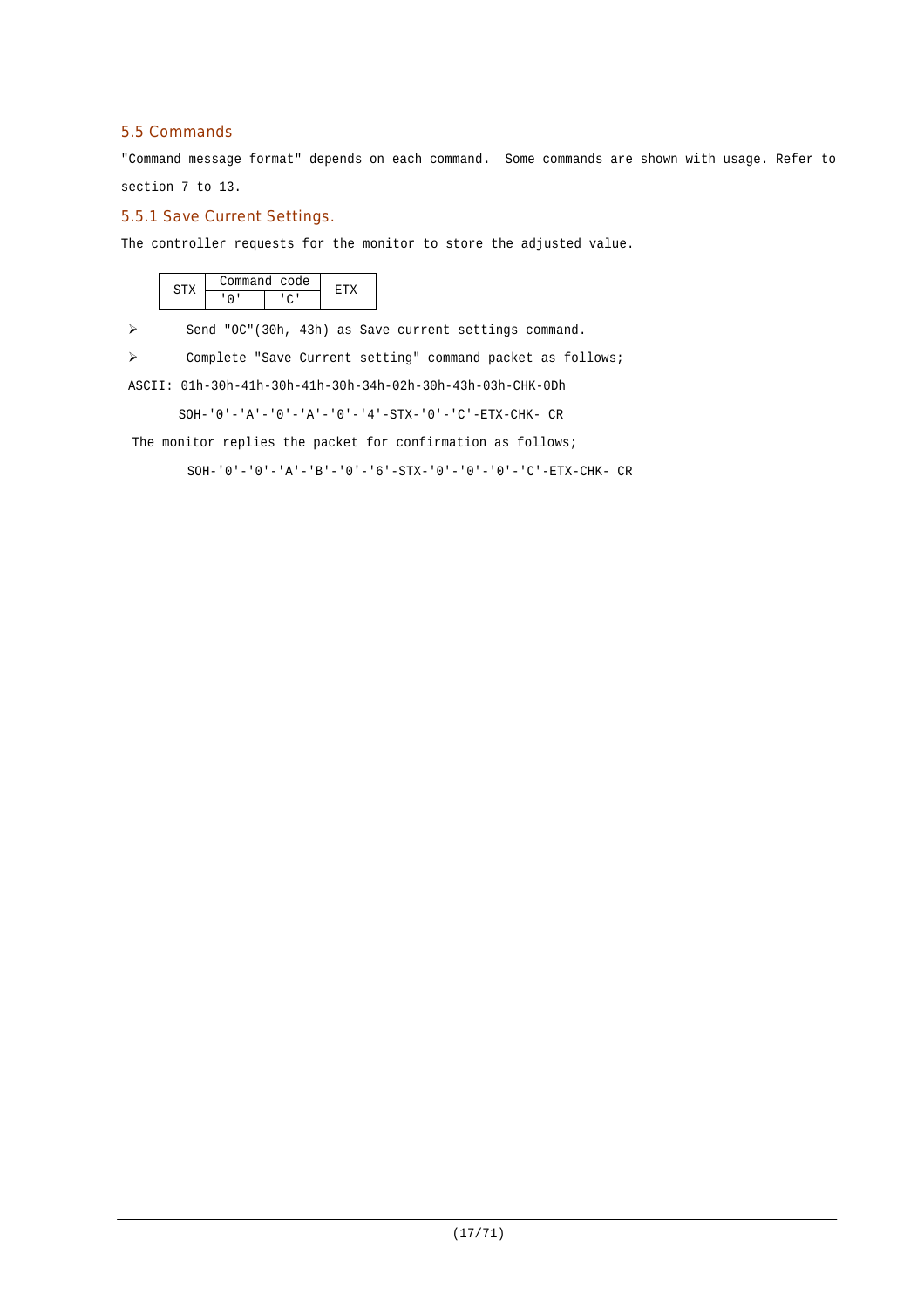# 5.5.2 Get Timing Report and Timing reply.

The controller requests the monitor to report the displayed image timing.

|  | ommand code |  |
|--|-------------|--|
|  |             |  |

Send "07"(30h, 37h) as Get Timing Report command.

Complete "Get Timing Report" command packet as follows;

ASCII: 01h-30h-41h-30h-41h-30h-34h-02h-30h-37h-03h-CHK-0Dh

SOH-'0'-'A'-'0'-'A'-'0'-'4'-STX-'0'-'7'-ETX-CHK- CR

The monitor replies status as the following format;

| <b>STX</b> |       | Command                      |    | SS |                                               | H Freq.                               |            |            | V Freq. |     | <b>ETX</b> |
|------------|-------|------------------------------|----|----|-----------------------------------------------|---------------------------------------|------------|------------|---------|-----|------------|
|            | 4'    | 'E'                          | Ηi | Lo | MSB                                           |                                       | <b>LSB</b> | <b>MSB</b> |         | LSB |            |
|            |       | SS: Timing status byte       |    |    |                                               |                                       |            |            |         |     |            |
|            |       |                              |    |    | Bit $7 = 1$ : Sync Frequency is out of range. |                                       |            |            |         |     |            |
|            |       | Bit $6 = 1$ : Unstable count |    |    |                                               |                                       |            |            |         |     |            |
|            |       |                              |    |    | Bit 5-2 Reserved (Don't care)                 |                                       |            |            |         |     |            |
|            | Bit 1 |                              |    |    |                                               | 1: Positive Horizontal sync polarity. |            |            |         |     |            |
|            |       |                              |    |    |                                               | 0: Negative Horizontal sync polarity. |            |            |         |     |            |
|            | Bit 0 |                              |    |    |                                               | 1: Positive Vertical sync polarity.   |            |            |         |     |            |
|            |       |                              |    |    |                                               | 0: Negative Vertical sync polarity.   |            |            |         |     |            |
|            |       |                              |    |    | H Freq: Horizontal Frequency in unit 0.01kHz  |                                       |            |            |         |     |            |
|            |       |                              |    |    | V Freq: Vertical Frequency in unit 0.01Hz     |                                       |            |            |         |     |            |

Ex.) When H Freq is '1''2''A''9' (31h, 32h, 41h, 39h), it means 47.77kHz.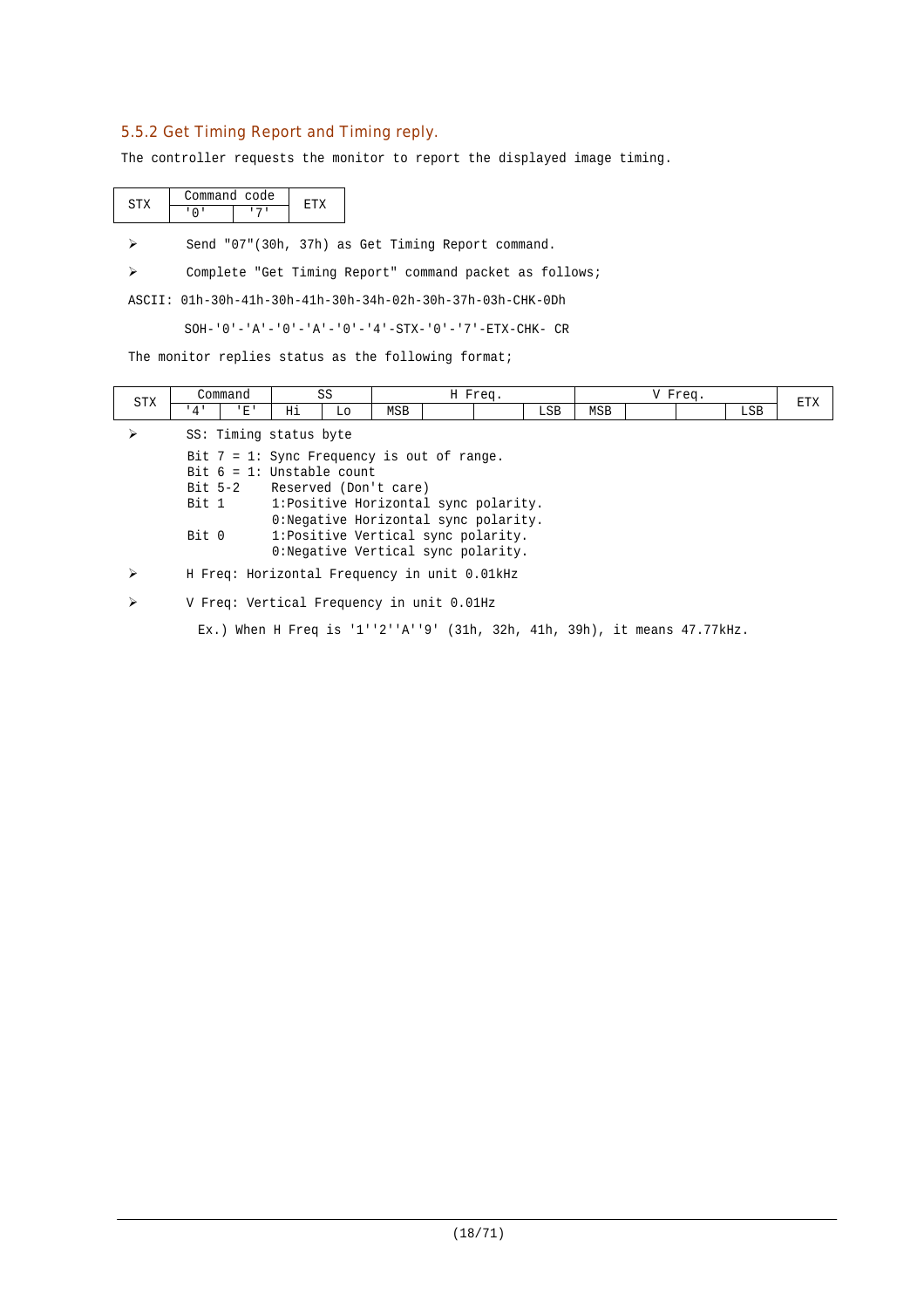# 5.5.3 NULL Message

| . | ommand code |  |
|---|-------------|--|
|   |             |  |

The NULL message returned from the monitor is used in the following cases;

- $\triangleright$  To tell the controller that the monitor does not have any answer to give to the host (not ready or not expected)
- Following operations need a certain time for to execute, so the monitor will return this message when another message is received during execution.
	- $\diamond$  Power ON, Power OFF, Auto Setup, Input, PIP Input, Auto Setup and Factory reset.
- Complete "NULL Message" command packet as follows;

01h-30h-30h-41h-42h-30h-34h-02h-42h-45h-03h-CHK-0Dh

 $\texttt{SOH-}\ '0\ '-\ '0\ '-\ 'A\ '-\ 'B\ '-\ '0\ '-\ '4\ '-\ \texttt{STX-}\ 'B\ '-\ 'E\ '-\ \texttt{ETX-CHK-}\ \ \texttt{CR}$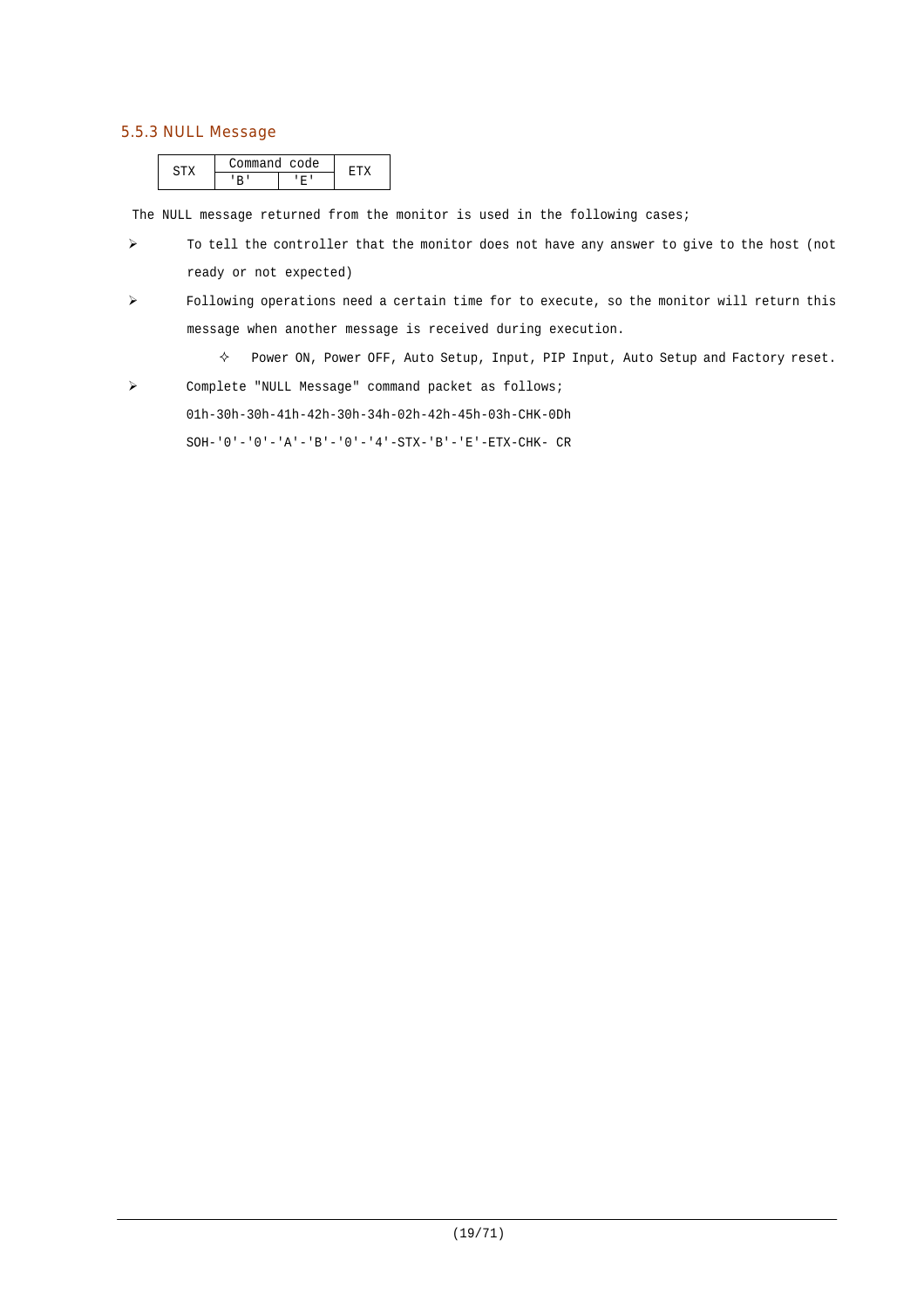# IV. Control Commands

# 6. Typical procedure example

The following is a sample of procedures to control the monitor, these are examples of "Get parameter",

"Set parameter" and "Save current settings".

#### 6.1. How to change the "Backlight" setting.

Step 1. The controller requests the Monitor to reply with the current brightness setting and capability

to support this operation. (Get parameter)

| Header                                                                                                         | Message                                                                                              | Check<br>code    | Del<br>.imiter<br>$F \triangle T$     |
|----------------------------------------------------------------------------------------------------------------|------------------------------------------------------------------------------------------------------|------------------|---------------------------------------|
| $SOH-$<br>--<br>–M∩r<br>∴∩γ<br>$\mathbf{D}$<br>$\overline{\phantom{a}}$<br>- 11 11<br>$\overline{\phantom{a}}$ | $STX-$<br>$-ETX$<br>$\overline{\phantom{a}}$<br>$\overline{\phantom{a}}$<br>$\overline{\phantom{a}}$ | <b>BCC</b><br>__ | $\cap$<br><b>VIV</b><br>$\sim$ $\sim$ |

#### Header

```
SOH (01h): Start Of Header
  '0' (30h): Reserved
 Monitor ID: Specify the Monitor ID from which you want to get a value.
             Ex.) If Monitor ID is '1', specify 'A'.
  '0' (30h): Message sender is the controller.
  'C' (43h): Message type is "Get parameter command".
  '0'-'6' (30h, 36h): Message length is 6 bytes.
Message
  STX (02h): Start of Message
  '0'-'0' (30h, 30h): Operation code page number is 0.
  '1'-'0' (31h, 30h): Operation code is 10h (in the OP code page 0).
 ETX (03h): End of Message
Check code
 BCC: Block Check Code
       Refer to the section 4.5 "Check code" for a BCC calculation.
Delimiter
  CR (0Dh): End of packet
```
Step 2. The monitor replies with current Backlight setting and capability to support this operation.

| Header                                           | Message                               | Check code | Delimiter |
|--------------------------------------------------|---------------------------------------|------------|-----------|
| $SOH - '0' - '0' - Monttor ID - 'D' - '1' - '2'$ | STX-'0'-'0'-'0'-'0'-'1'-'0'-'0'-'0'   | BCC        | <b>CR</b> |
|                                                  | - '0'-'0'-'6'-'4'-'0'-'0'-'3'-'2'-ETX |            |           |

```
Header
 SOH (01h): Start Of Header
  '0' (30h): Reserved
  '0' (30h): Message receiver is the controller.
 Monitor ID: Indicate a replying Monitor ID.
             Ex.) When this byte is set to 'A', the replying Monitor ID is '1'.
  'D' (44h): Message Type is "Get parameter reply".
  '1'-'2' (31h, 32h): Message length is 18 bytes.
Message
 STX (02h): Start of Message
  '0'-'0' (30h, 30h): Result code. No error.
  '0'-'0' (30h, 30h): Operation code page number is 0.
  '1'-'0' (31h, 30h): Operation code is 10h (in the page 0).
  '0'-'0' (30h, 30h): This operation is "Set parameter" type.
  '0'-'0'-'6'-'4' (30h, 30h, 36h, 34h): Backlight max value is 100(0064h).
  '0'-'0'-'3'-'2' (30h, 30h, 33h, 32h): Current Backlight setting is 50(0032h) .
  ETX (03h): End of Message
Check code
  BCC: Block Check Code
        Refer to the section 4.5 "Check code" for a BCC calculation.
```
Delimiter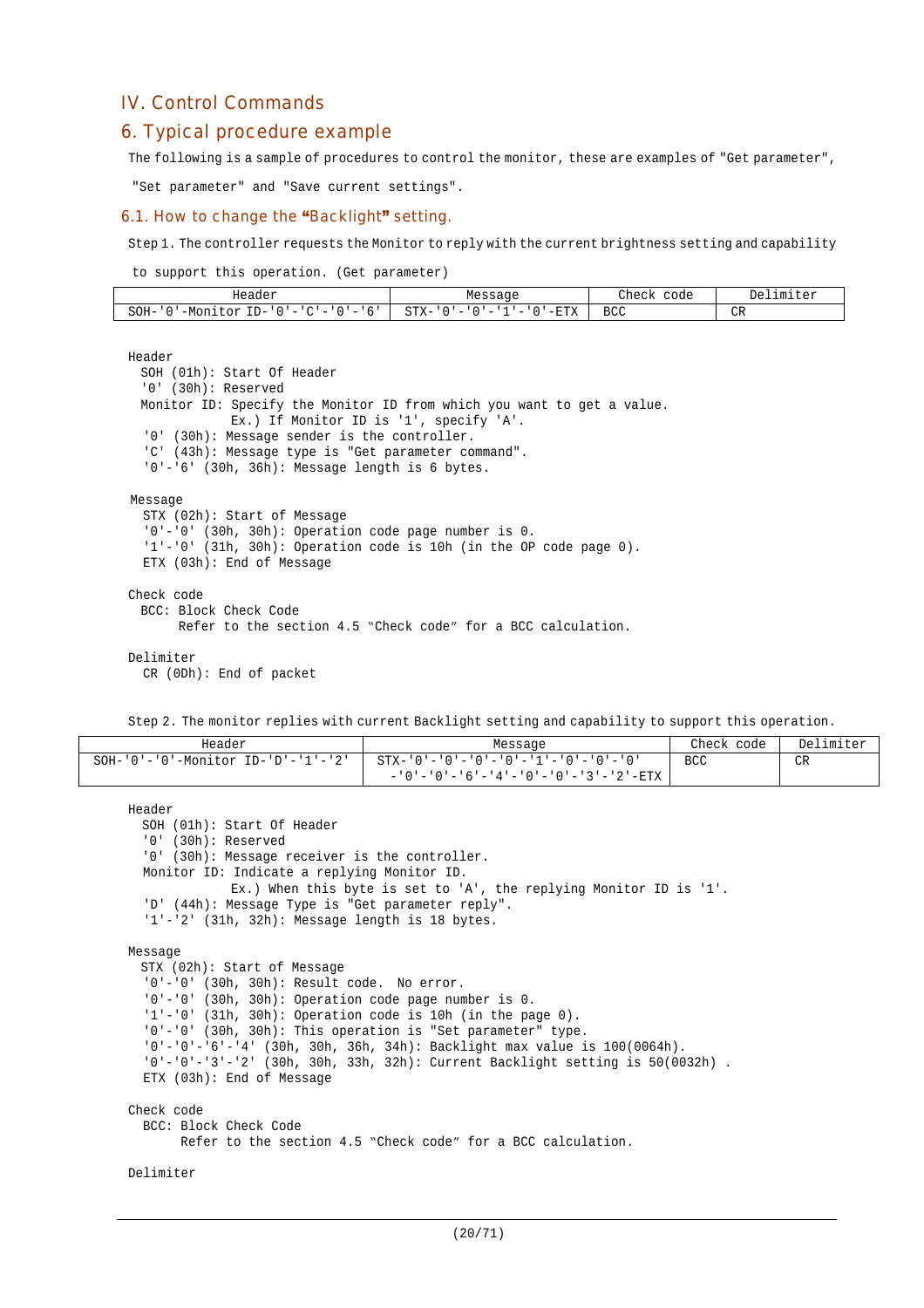Step 3. The controller request the monitor to change the Backlight setting

| Header                                                                                                                                                                                                                                                                       | Message                                                                                                              | Check<br>code | Delimiter |  |  |  |
|------------------------------------------------------------------------------------------------------------------------------------------------------------------------------------------------------------------------------------------------------------------------------|----------------------------------------------------------------------------------------------------------------------|---------------|-----------|--|--|--|
| $SOH - '0' - Monttor ID - '0' - 'E' - '0' - 'A'$                                                                                                                                                                                                                             | $STX - 10! - 10! - 11! - 10! - 10! - 10! - 15! - 10! - ETY$                                                          |               |           |  |  |  |
| Header<br>SOH (01h): Start Of Header<br>$'0'$ (30h): Reserved<br>'0' (30h): Message sender is the controller.<br>'E' (45h): Message Type is "Set parameter command".<br>$'0'$ -'A' (30h, 41h): Message length is 10 bytes.                                                   | Monitor ID: Specify the Monitor ID of which you want to change a setting.<br>Ex.) If Monitor ID is '1', specify 'A'. |               |           |  |  |  |
| Message<br>STX (02h): Start of Message<br>$'0'$ -'0' (30h, 30h): Operation code page number is 0.<br>$'1'$ -'0' (31h, 30h): Operation code is 10h (in the page 0).<br>$'0'$ -'0'-'5'-'0' (30h, 30h, 35h, 30h): Set Backlight setting 80(0050h).<br>ETX (03h): End of Message |                                                                                                                      |               |           |  |  |  |
| Check code<br>BCC: Block Check Code                                                                                                                                                                                                                                          | Refer to the section 4.5 "Check code" for a BCC calculation.                                                         |               |           |  |  |  |
| Delimiter<br>$CR$ (ODh): End of packet                                                                                                                                                                                                                                       |                                                                                                                      |               |           |  |  |  |
| Step 4. The monitor replies with a message for confirmation.                                                                                                                                                                                                                 |                                                                                                                      |               |           |  |  |  |

Header **Message Check code** Delimiter SOH-'0'-'0'- Monitor ID -'F'-'1'-'2' STX-'0'-'0'-'0'-'0'-'1'-'0'—'0'-'0'-'0'  $-10$ ' - '6' - '4' - '0' - '0' - '5' - '0' -ETX BCC CR

```
Header
  SOH (01h): Start Of Header
  '0' (30h): Reserved
  '0' (30h): Message receiver is the controller.
  Monitor ID: Indicate a replying Monitor ID.
             Ex.) When this byte is set to 'A', the replying Monitor ID is '1'.
  'F' (46h): Message Type is "Set parameter reply".
  '1'-'2' (31h, 32h): Message length is 18 bytes.
Message
 STX (02h): Start of Message
  '0'-'0' (30h, 30h): Result code. No error.
  '0'-'0' (30h, 30h): Operation code page number is 0.
  '1'-'0' (31h, 30h): Operation code is 10h (in the page 0).
  '0'-'0' (30h, 30h): This operation is "Set parameter" type.
  '0'-'0'-'6'-'4' (30h, 30h, 36h, 34h): Backlight max value is 100(0064h).
  '0'-'0'-'5'-'0' (30h, 30h, 35h, 30h): Received a Backlight setting was 80(0050h) .
  ETX (03h): End of Message
Check code
  BCC: Block Check Code
        Refer to the section 4.5 "Check code" for a BCC calculation.
Delimiter
 CR (0Dh): End of packet
```
 Repeat Step 1 and Step 2, if you need to check the Backlight setting. (Recommended) Step 5. Request the monitor to store the Backlight setting. (Save Current Settings Command)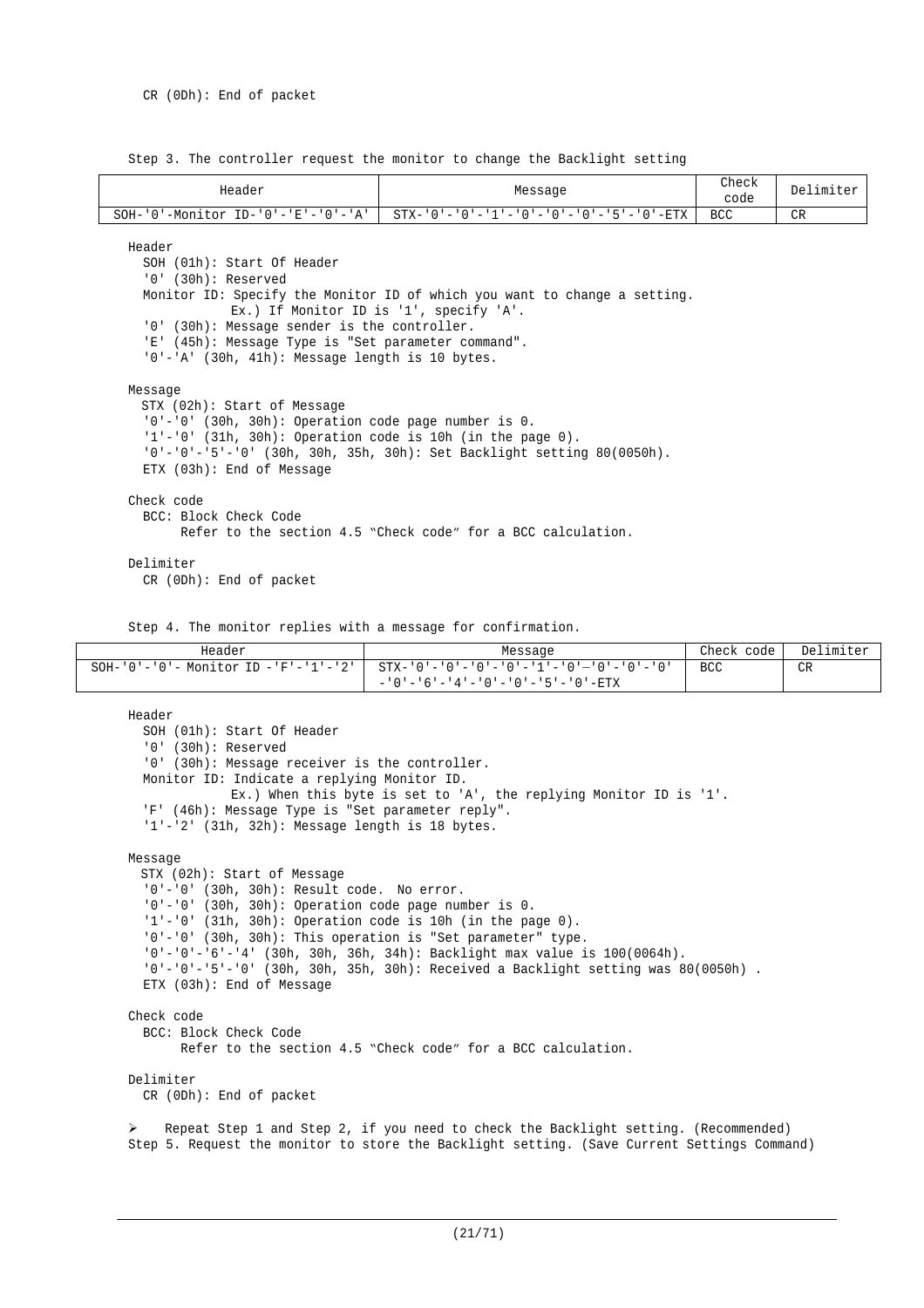| Header                                           | Messaqe                            | Check<br>code | Delimiter |
|--------------------------------------------------|------------------------------------|---------------|-----------|
| SOH-<br>$ID - '0' - 'A' - '0' - '4'$<br>-Monitor | '-ETX<br>$CTY -$<br>ั∩ – '<br>۵⊥ ت | BCC           | CR        |

Header

SOH (01h): Start Of Header '0' (30h): Reserved Monitor ID: Specify the Monitor ID which you want to store the setting. Ex.) If Monitor ID is '1', specify 'A'. '0' (30h): Message sender is the controller. 'A' (41h): Message type is "Command". '0'-'4' (30h, 34h): Message length is 4 bytes. Message STX (02h): Start of Message

'0'-'C' (30h, 43h): Command code is 0Ch as "Save current settings". ETX (03h): End of Message

#### Check code

BCC: Block Check Code Refer to the section 4.5 "Check code" for a BCC calculation.

Delimiter

CR (0Dh): End of packet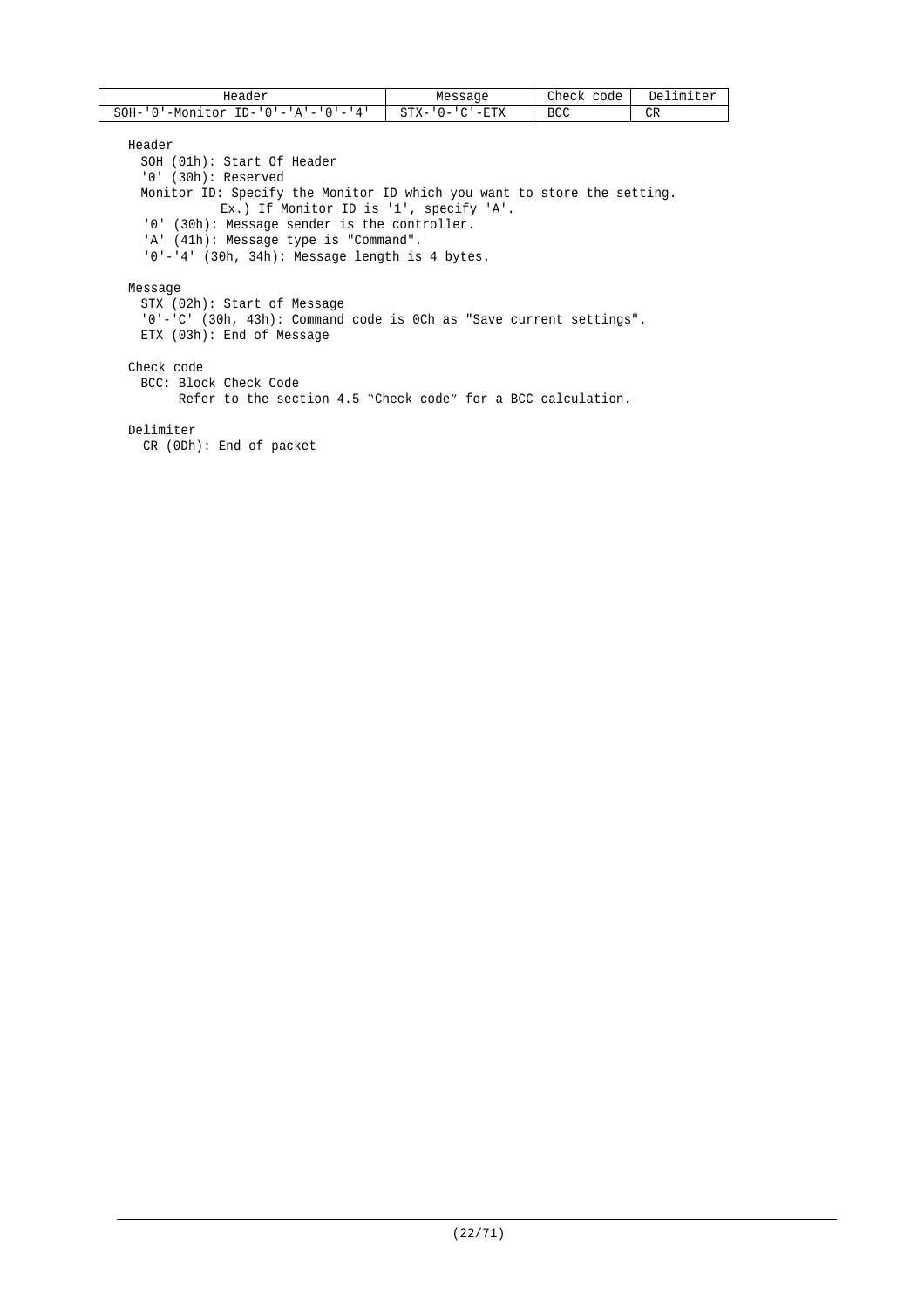#### 6.2. How to read the measurement value of the built-in temperature sensors.

MultiSync P402 /P462 /P552 /P702 /V422 /V462 /V551 /V651 /X461S /X551S /X463UN /X551UN have three

built-in temperature sensors.

The controller can monitor inside temperatures by using those sensors with external control.

The following shows the procedure for reading the temperatures from the sensors.

Step 1. Select a temperature sensor which you want to read.

| Header                                                  | Message                                                                            | Check<br>code | Delimiter |  |  |
|---------------------------------------------------------|------------------------------------------------------------------------------------|---------------|-----------|--|--|
| $SOH - '0' - Monitor ID - '0' - 'E' - '0' - 'A'$        | $STX - 10! - 2! - 7! - 8! - 10! - 10! - 10! - 11! - RTX$                           |               |           |  |  |
| Header                                                  |                                                                                    |               |           |  |  |
| SOH (01h): Start of Header                              |                                                                                    |               |           |  |  |
| '0' (30h): Reserved                                     |                                                                                    |               |           |  |  |
|                                                         | Monitor ID: Specify the Monitor ID which you want to get a value.                  |               |           |  |  |
| Ex.) If Monitor ID is '1', specify 'A'.                 |                                                                                    |               |           |  |  |
| '0' (30h): Message sender is the controller.            |                                                                                    |               |           |  |  |
| 'E' (45h): Message Type is "Set parameter command".     |                                                                                    |               |           |  |  |
| $'0'$ -'A' (30h, 41h): Message length is 10 bytes.      |                                                                                    |               |           |  |  |
| Message                                                 |                                                                                    |               |           |  |  |
| STX (02h): Start of Message                             |                                                                                    |               |           |  |  |
| $'0'$ -'2' (30h, 32h): Operation code page number is 2. |                                                                                    |               |           |  |  |
| '7'-'8' (37h, 38h): Operation code is 78h (on page 2).  |                                                                                    |               |           |  |  |
|                                                         | $'0'$ -'0' -'0' -'1' (30h, 30h, 30h, 31h): Select the temperature sensor #1 (01h). |               |           |  |  |
| 00h: No meaning                                         |                                                                                    |               |           |  |  |
| 01h: Sensor #1                                          |                                                                                    |               |           |  |  |
| 02h: Sensor #2                                          |                                                                                    |               |           |  |  |
| 03h: Sensor #3                                          |                                                                                    |               |           |  |  |
| ETX (03h): End of Message                               |                                                                                    |               |           |  |  |
| Check code                                              |                                                                                    |               |           |  |  |
| BCC: Block Check Code                                   |                                                                                    |               |           |  |  |
|                                                         | Refer to the section 4.5 "Check code" for a BCC calculation.                       |               |           |  |  |
|                                                         |                                                                                    |               |           |  |  |
| Delimiter                                               |                                                                                    |               |           |  |  |
| $CR$ (ODh): End of packet                               |                                                                                    |               |           |  |  |

Step 2. The monitor replies for confirmation.

| Header | Message                                                                                                                                                                 | Check<br>code | Delimiter |
|--------|-------------------------------------------------------------------------------------------------------------------------------------------------------------------------|---------------|-----------|
|        | $SOH - '0' - '0' - Monttor ID - 'F' - '1' - '2'$   $STX - '0' - '0' - '0' - '2' - '7' - '8' - '0' - '0' - '0' - '0'$<br>$-10! - 3! - 0! - 0! - 0! - 0! - 1! - 1! - ETX$ | BCC           | CR        |

Header SOH (01h): Start of Header '0' (30h): Reserved '0' (30h): Message receiver is the controller. Monitor ID: Indicates a replying Monitor ID. Ex.) When this byte is set to 'A', the replying Monitor ID is '1'. 'F' (46h): Message Type is "Set parameter reply". '1'-'2' (31h, 32h): Message length is 18 bytes.

#### Message

STX (02h): Start of Message '0'-'0' (30h, 30h): Result code. No error. '0'-'2' (30h, 32h): Operation code page number is 2. '7'-'8' (37h, 38h): Operation code is 78h (in the page 2).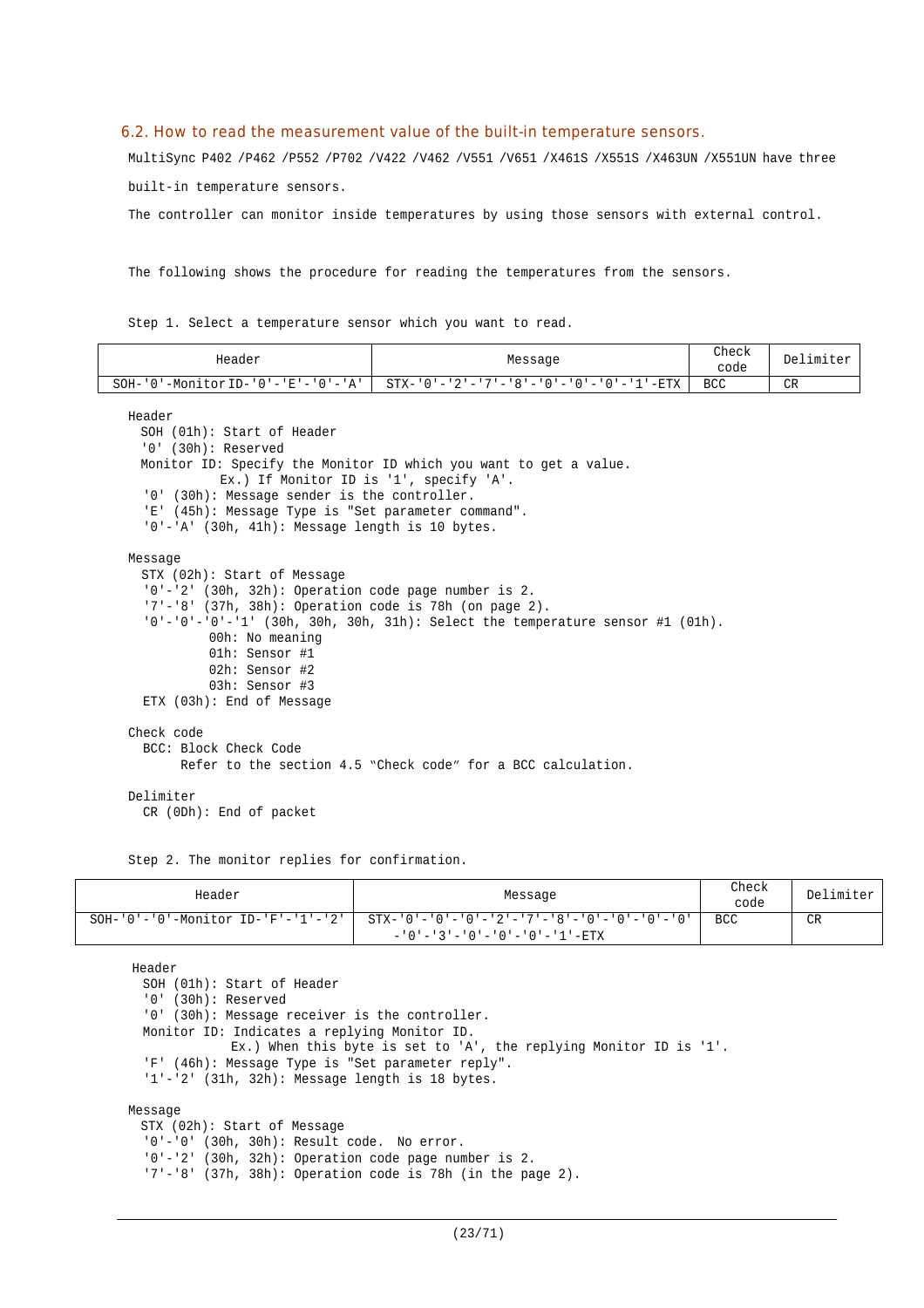```
'0'-'0' (30h, 30h): This operation is "Set parameter" type.
  '0'-'0'-'0'-'3' (30h, 30h, 30h, 33h): Number of temperature sensors are 3 (0003h).
  '0'-'0'-'0'-'1' (30h, 30h, 30h, 31h): temperature sensor is #1.
  ETX (03h): End of Message
Check code
  BCC: Block Check Code
      Refer to the section 4.5 "Check code" for a BCC calculation.
Delimiter
  CR (0Dh): End of packet
```
Step 3. The controller requests the monitor to send the temperature from the selected sensor.

| Header                                    | Check<br>Delimiter<br>Message<br>code<br>STX-'0'-'2'-'7'-'9'-ETX  <br>BCC<br>CR |  |  |
|-------------------------------------------|---------------------------------------------------------------------------------|--|--|
| '-Monitor ID-'0'-'C'-'0'-'6'<br>$SOH - '$ |                                                                                 |  |  |

Header

SOH (01h): Start of Header '0' (30h): Reserved Monitor ID: Specify the Monitor ID which you want to get a value. Ex.) If Monitor ID is '1', specify 'A'. '0' (30h): Message sender is the controller. 'C' (43h): Message Type is "Get parameter". '0'-'6' (30h, 36h): Message length is 6 bytes.

Message

```
STX (02h): Start of Message
  '0'-'2' (30h, 32h): Operation code page number is 2.
  '7'-'9' (37h, 39h): Operation code is 79h (in the page 2).
  ETX (03h): End of Message
Check code
```
BCC: Block Check Code Refer to the section 4.5 "Check code" for a BCC calculation.

#### Delimiter

CR (0Dh): End of packet

Step 4. The monitor replies a temperature of selected sensor.

| Header                                           | Message                                                         | Check code | Delimiter |
|--------------------------------------------------|-----------------------------------------------------------------|------------|-----------|
| $SOH - '0' - '0' - Monttor ID - 'D' - '1' - '2'$ | - 10' – '0' – '0' – '0' – '2' – '7' – '9' – '0' – '0'           | <b>BCC</b> | CR        |
|                                                  | - - 'F' - 'F' - 'F' - 'F' - ' 0 ' - ' 0 ' - ' 3 ' - ' 2 ' - ETX |            |           |

Header

```
SOH (01h): Start of Header
```
'0' (30h): Reserved

'0' (30h): Message receiver is the controller.

Monitor ID: Indicate a replying Monitor ID.

Ex.) When this byte is set to 'A', the replying Monitor ID is '1'.

```
'D' (44h): Message Type is "Get parameter reply".
```
'1'-'2' (31h, 32h): Message length is 18 bytes.

Message

STX (02h): Start of Message '0'-'0' (30h, 30h): Result code. No error. '0'-'2' (30h, 32h): Operation code page number is 2. '7'-'9' (37h, 39h): Operation code is 79h (in the page 2). '0'-'0' (30h, 30h): This operation is "Set parameter" type. 'F'-'F'-'F'-'F' (46h, 46h, 46h, 46h): Maximum value. '0'-'0'-'3'-'2' (30h, 30h, 33h, 32h): The temperature is 25 degrees Celsius.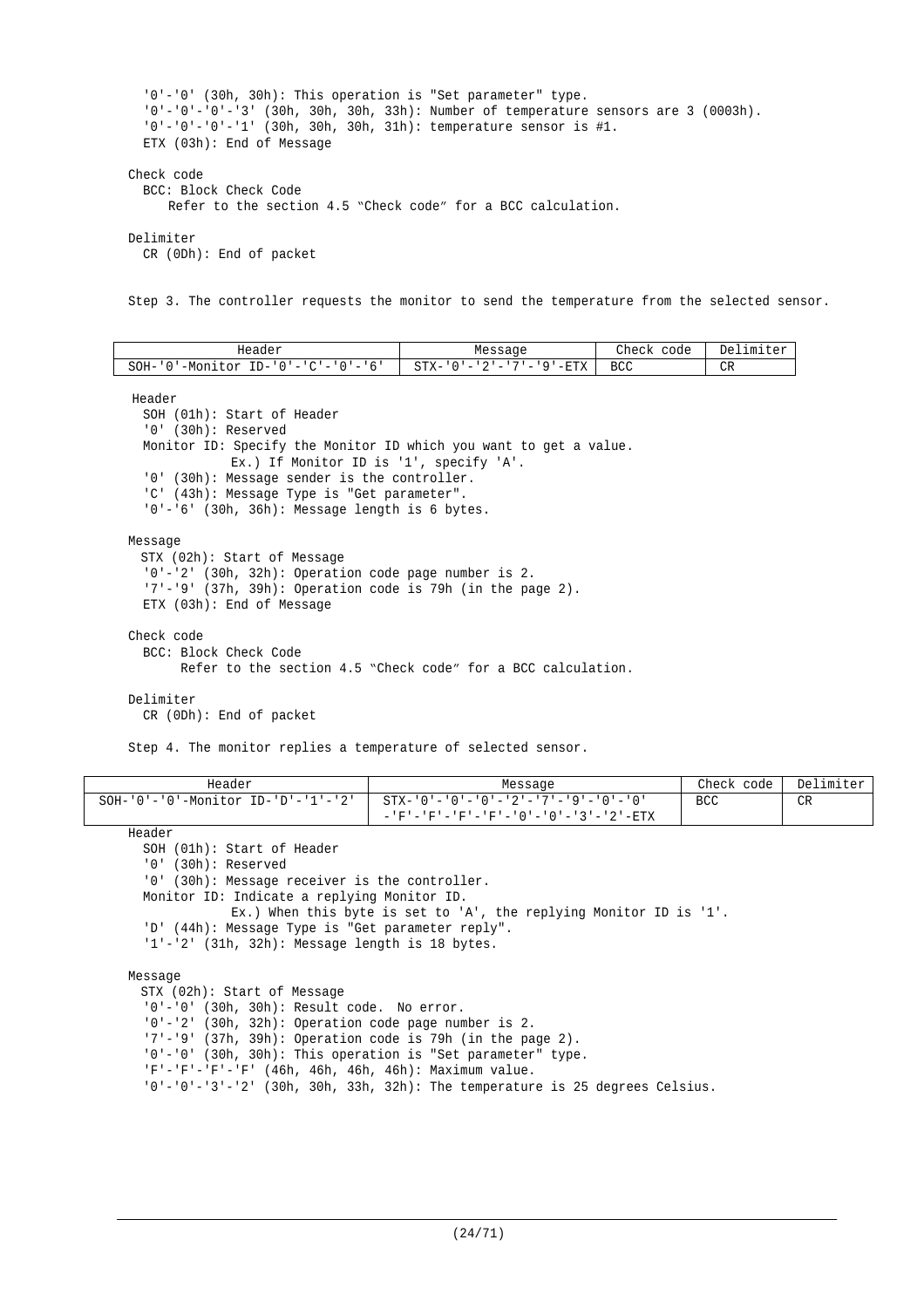| Temperature [Celsius] | Readout value       |             |  |  |  |
|-----------------------|---------------------|-------------|--|--|--|
|                       | Binary              | Hexadecimal |  |  |  |
| $+125.0$              | 0000 0000 1111 1010 | 00FAh       |  |  |  |
| $+25.0$               | 0000 0000 0011 0010 | 0032h       |  |  |  |
| $+ 0.5$               | 0000 0000 0000 0001 | 0001h       |  |  |  |
| 0                     | 0000 0000 0000 0000 | 0000h       |  |  |  |
| $-0.5$                | 1111 1111 1111 1111 | FFFFh       |  |  |  |
| $-25.0$               | 1111 1111 1100 1110 | FFCEh       |  |  |  |
| $-55.0$               | 1111 1111 1001 0010 | FF92h       |  |  |  |

Readout value is 2's complement.

ETX (03h): End of Message

#### Check code

BCC: Block Check Code

Refer to the section 4.5 "Check code" for a BCC calculation.

#### Delimiter

CR (0Dh): End of packet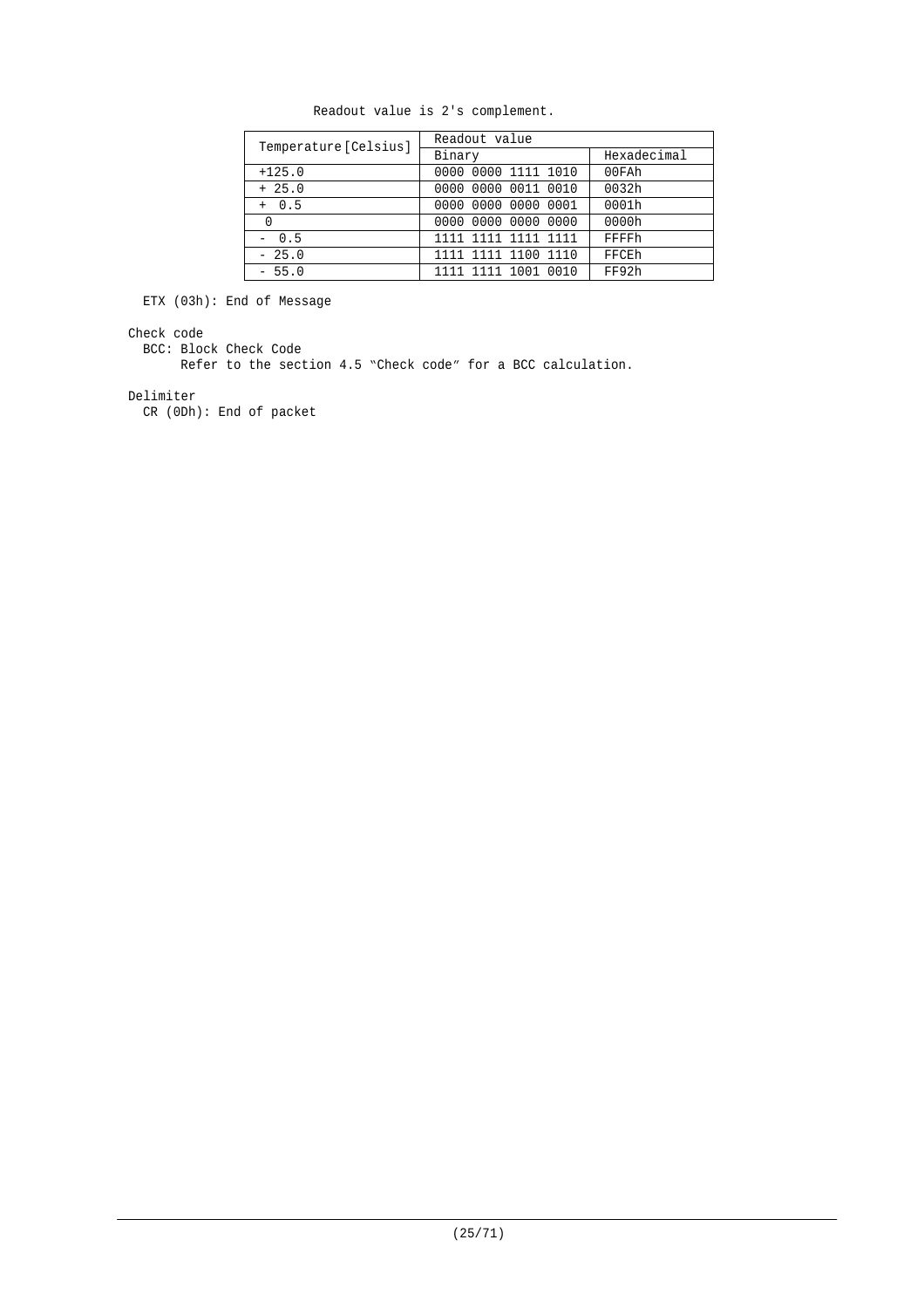# 6.3. Operation Code (OP code) Table

|         | Item              |            | ОP   | OP code             | Parameter                 | Remarks       |
|---------|-------------------|------------|------|---------------------|---------------------------|---------------|
|         |                   |            | code |                     |                           |               |
|         |                   |            | page |                     |                           |               |
|         | Backlight         |            | 00h  | 10h                 | 0: dark                   |               |
|         |                   |            |      |                     |                           |               |
|         |                   |            |      |                     | $100(64h):$ bright        |               |
|         | Contrast          |            | 00h  | 12h                 | $0:1$ ow                  |               |
|         |                   |            |      |                     |                           |               |
|         | Sharpness         |            | 00h  | 8Ch                 | 100(64h): high<br>0: dull |               |
|         |                   |            |      |                     |                           |               |
|         |                   |            |      |                     | 24(18h): sharp            |               |
|         | Brightness        |            | 00h  | 92h                 | 0: dark                   |               |
|         |                   |            |      |                     |                           |               |
|         |                   |            |      |                     | 100(64h): bright          |               |
|         | Hue               |            | 00h  | 90h                 | $0:$ purplish             |               |
|         |                   |            |      |                     |                           |               |
|         |                   |            |      |                     | $100(64h):$ greenish      |               |
|         | Color             |            | 02h  | 1Fh                 | $0:$ pale                 |               |
|         |                   |            |      |                     | $100(64h):$ deep          |               |
|         | Color Temperature |            | 00h  | 54h                 | 0:2600K                   | 100K/step     |
|         |                   |            |      |                     |                           |               |
|         |                   |            |      |                     | 74(4Ah):10000K            |               |
|         | Color control     |            | 00h  | Red: 9Bh            | 0:                        |               |
|         |                   |            |      | Yellow: 9Ch         |                           |               |
|         |                   |            |      | Green: 9Dh          | 100(64h):(center)         |               |
|         |                   |            |      | Cyan: 9Eh           |                           |               |
|         |                   |            |      | Blue: 9Fh           | 200(C8h):                 |               |
|         | Gamma Correction  |            | 02h  | Magenta: AOh<br>68h | Gamma                     |               |
|         |                   |            |      |                     | Table Selection           |               |
| PICTURE |                   |            |      |                     | 1: Native Gamma           |               |
|         |                   |            |      |                     | $4: Gamma=2.2$            |               |
|         |                   |            |      |                     | $8: Gamma = 2.4$          |               |
|         |                   |            |      |                     | $7: S$ Gamma              |               |
|         |                   |            |      |                     | 5: DICOM SIM.             |               |
|         |                   |            |      |                     | 6: Programmable           |               |
|         | Movie             | Adaptive   | 02h  | 8Dh                 | $0:$ None                 |               |
|         | Settings          | Contrast   |      |                     | $1:$ Off<br>2: Low        |               |
|         |                   |            |      |                     | 3: Middle                 |               |
|         |                   |            |      |                     | $4:$ High                 |               |
|         |                   | Noise      | 02h  | 26h                 | $0:$ Off                  | $Page02-20$   |
|         |                   | Reduction  |      |                     |                           | also works as |
|         |                   |            |      |                     | 5: High                   | same.         |
|         |                   | Telecine   | 02h  | 23h                 | $1:$ Off                  |               |
|         |                   |            |      |                     | $2:$ Auto                 |               |
|         | Picture mode      |            | 02h  | 1Ah                 | $1:$ sRGB                 | $SRGB$ :      |
|         |                   |            |      |                     | 3: Hi-Bright              | PC mode only  |
|         |                   |            |      |                     | 4: Standard               | Cinema:       |
|         |                   |            |      |                     | 5: Cinema<br>6: ISF-Day   | A/V mode only |
|         |                   |            |      |                     | 7: ISF-Night              | ISF-Day:      |
|         |                   |            |      |                     | $11(0Bh):$ Ambient-1      | ISF-Night:    |
|         |                   |            |      |                     | $12(0Ch):$ Ambient-2      | Each needs an |
|         |                   |            |      |                     |                           | adjustment by |
|         |                   |            |      |                     |                           | ISF.          |
|         | Ambient           | Ambient    | 10h  | 33h                 | 0: dark                   |               |
|         |                   | Brightness |      |                     |                           |               |
|         |                   | Low        |      |                     | 100(64h): bright          |               |
|         |                   | Ambient    | 10h  | 34h                 | 0: dark                   |               |
|         |                   | Brightness |      |                     |                           |               |
|         |                   | High       |      |                     | 100(64h): bright          |               |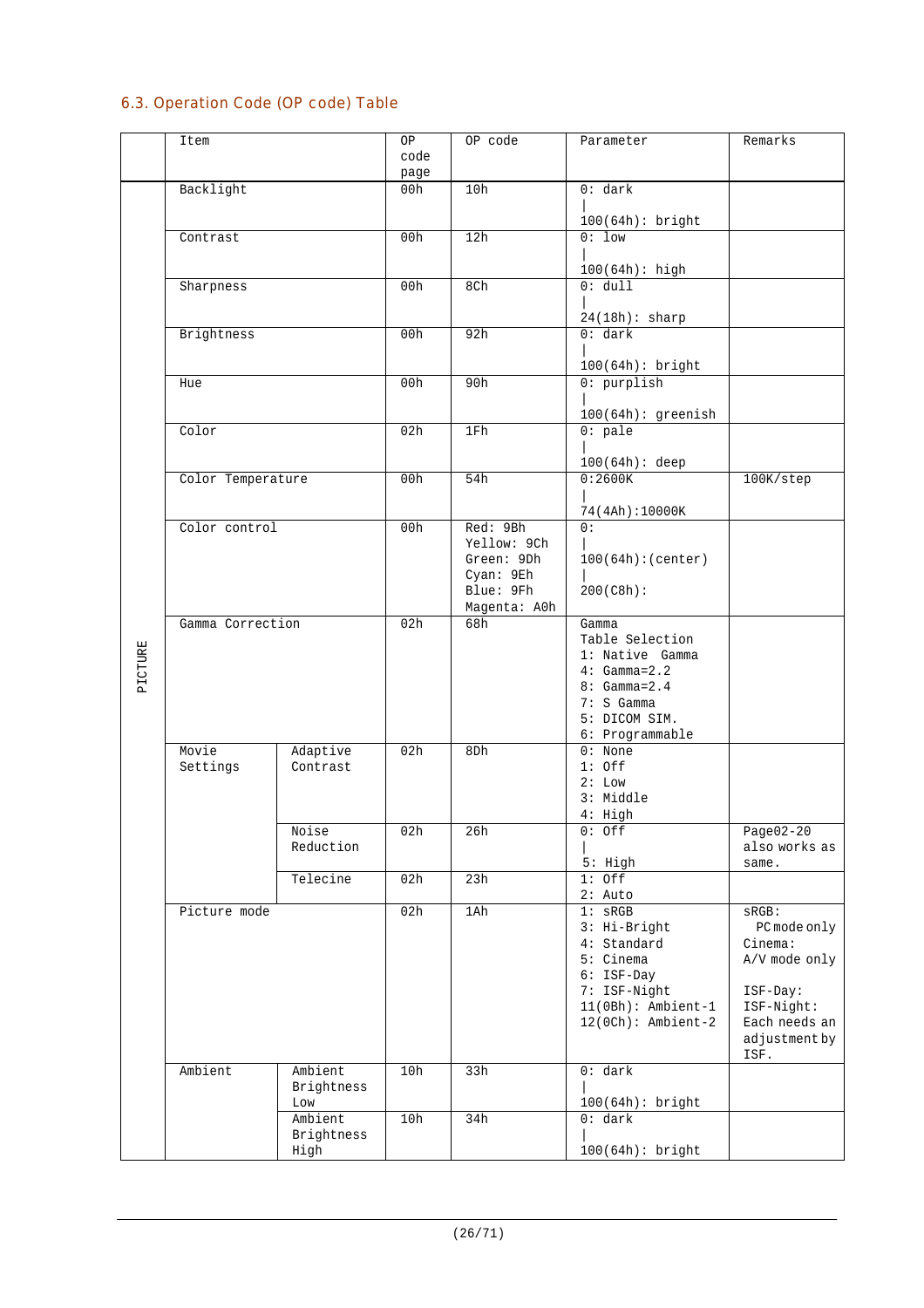|               | Item             |             | OP   | OP code | Parameter                      | Remarks      |
|---------------|------------------|-------------|------|---------|--------------------------------|--------------|
|               |                  |             | code |         |                                |              |
|               |                  |             |      |         |                                |              |
|               |                  |             | page |         |                                |              |
|               |                  | Get Current | 02h  | B4h     | 0:                             | Read only    |
|               |                  | Illuminance |      |         |                                |              |
|               |                  |             |      |         | Max.                           |              |
|               |                  | Bright      | 02h  | B5h     | 0:                             | Read only    |
|               |                  | Sensor Read |      |         |                                |              |
|               |                  |             |      |         | 255 (FFh)                      |              |
|               |                  |             |      |         |                                |              |
|               | Menu tree reset  |             | 02h  | C B h   | $0:$ None                      | Momentary    |
|               | (Picture)        |             |      |         | $2:$ Reset                     |              |
|               |                  |             |      |         | Picture category               |              |
|               |                  |             |      |         |                                |              |
|               | Auto Setup       |             | 00h  | 1Eh     | 1: Execute                     | Momentary    |
|               |                  |             |      |         |                                |              |
|               | Auto Adjust      |             |      |         | N/A                            |              |
|               | H Position       |             | 00h  | 20h     | $0:$ Left side                 | Depends on a |
|               |                  |             |      |         |                                | display      |
|               |                  |             |      |         | Max.: Right side               | timing       |
|               | V Position       |             | 00h  | 30h     | 0: Bottom side                 | Depends on a |
|               |                  |             |      |         |                                | display      |
|               |                  |             |      |         |                                |              |
|               |                  |             |      |         | Max.: Top side                 | timing       |
|               | Clock            |             | 00h  | 0Eh     | 0:                             |              |
|               |                  |             |      |         |                                |              |
|               |                  |             |      |         | Max. :                         |              |
|               | Phase            |             | 00h  | 3Eh     | $\overline{0}$ :               |              |
|               |                  |             |      |         |                                |              |
|               |                  |             |      |         | Max. :                         |              |
|               |                  |             |      |         |                                |              |
|               | H Resolution     |             | 02h  | 50h     | $0:$ Low                       |              |
|               |                  |             |      |         |                                |              |
|               |                  |             |      |         | Max. : High                    |              |
|               | V Resolution     |             | 02h  | 51h     | $0:$ Low                       |              |
|               |                  |             |      |         |                                |              |
|               |                  |             |      |         | Max.: High                     |              |
|               | Input Resolution |             | 02h  | DAh     | <b>Input Resolution select</b> |              |
|               |                  |             |      |         |                                |              |
|               |                  |             |      |         |                                |              |
|               |                  |             |      |         | 0:no mean                      |              |
| <b>ADJUST</b> |                  |             |      |         | 1: Item 1 (always Auto)        |              |
|               |                  |             |      |         | 2:Item 2                       |              |
|               |                  |             |      |         | 3:Item 3                       |              |
|               |                  |             |      |         | 4:Item 4                       |              |
|               |                  |             |      |         | $5:$ Item $5$                  |              |
|               |                  |             |      |         | Over5:Ignore                   |              |
|               |                  |             |      |         |                                |              |
|               |                  |             |      |         | Ex)                            |              |
|               |                  |             |      |         | Item 1= AUTO                   |              |
|               |                  |             |      |         | Item $2 = -/$                  |              |
|               |                  |             |      |         |                                |              |
|               |                  |             |      |         | 1024x768/                      |              |
|               |                  |             |      |         | 1400x1050/                     |              |
|               |                  |             |      |         | 800x600 /                      |              |
|               |                  |             |      |         | 1280x960                       |              |
|               |                  |             |      |         | <b>Item 3=</b> $-/-$           |              |
|               |                  |             |      |         | 1280x768/                      |              |
|               |                  |             |      |         | 1680x1050/                     |              |
|               |                  |             |      |         | 1024x576 /                     |              |
|               |                  |             |      |         | 1600x900 /                     |              |
|               |                  |             |      |         | Item 4= $-$ /                  |              |
|               |                  |             |      |         | 1360x768/                      |              |
|               |                  |             |      |         | $-$ /                          |              |
|               |                  |             |      |         | $-$ /                          |              |
|               |                  |             |      |         |                                |              |
|               |                  |             |      |         | ω.                             |              |
|               |                  |             |      |         | Item 5= $-$ /                  |              |
|               |                  |             |      |         | 1366x768                       |              |
|               |                  |             |      |         | $-$ /                          |              |
|               |                  |             |      |         | $-1$                           |              |
|               |                  |             |      |         | ω.                             |              |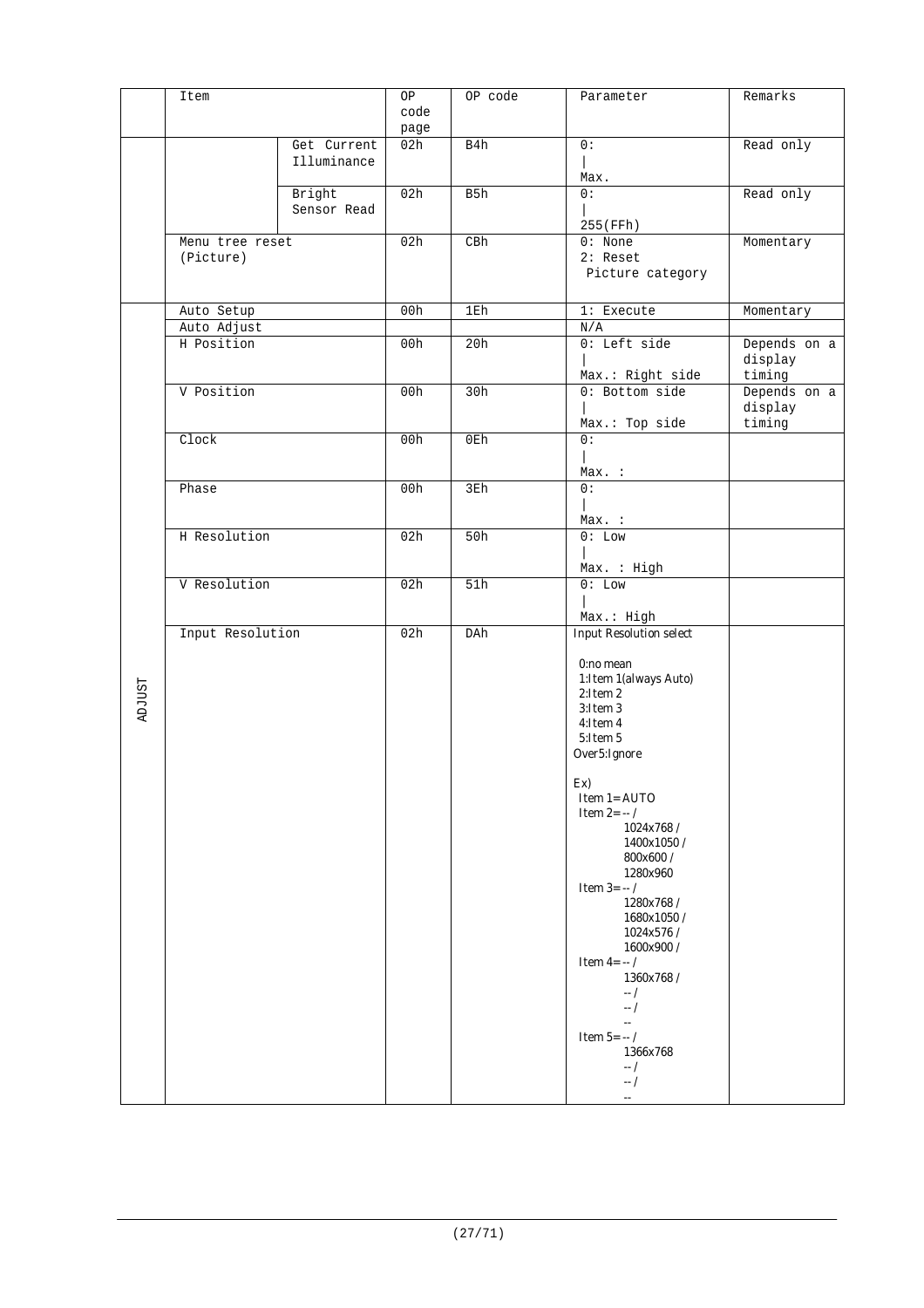|              | Item            |             | OP   | OP code | Parameter           | Remarks       |
|--------------|-----------------|-------------|------|---------|---------------------|---------------|
|              |                 |             | code |         |                     |               |
|              |                 |             | page |         |                     |               |
|              | Aspect          |             | 02h  | 70h     | 0: No operate       | Wide:         |
|              |                 |             |      |         | 1: Normal           | Dynamic       |
|              |                 |             |      |         | 2: Full             | A/V mode only |
|              |                 |             |      |         | 3: Wide             |               |
|              |                 |             |      |         | $4:$ Zoom           |               |
|              |                 |             |      |         | 5: (reserved)       |               |
|              |                 |             |      |         | 6: Dynamic          |               |
|              |                 |             |      |         | 7: Off (dot by dot) |               |
|              | Zoom Control    | Zoom        | 02h  | 6Fh     | 1:100               |               |
|              |                 |             |      |         | 2:101               |               |
|              |                 |             |      |         |                     |               |
|              |                 |             |      |         | 201:300             |               |
|              |                 | Zoom        | 02h  | 6Ch     | 1:100               |               |
|              |                 | H-Expansion |      |         |                     |               |
|              |                 |             |      |         | 2:101               |               |
|              |                 |             |      |         |                     |               |
|              |                 |             |      |         | 201:300             |               |
|              |                 | Zoom        | 02h  | 6Dh     | 1:100               |               |
|              |                 | V-Expansion |      |         | 2:101               |               |
|              |                 |             |      |         |                     |               |
|              |                 |             |      |         | 201:300             |               |
|              |                 | Zoom        | 02h  | CCh     | 0: Left side        |               |
|              |                 | H-Position  |      |         |                     |               |
|              |                 |             |      |         | Max.: Right side    |               |
|              |                 | Zoom        | 02h  | CDh     | 0: Down side        |               |
|              |                 | V-Position  |      |         |                     |               |
|              |                 |             |      |         | Max.: Up side       |               |
|              | Menu tree reset |             | 02h  | C B h   | $0:$ None           | Momentary     |
|              | (Adjust)        |             |      |         | 3: Reset            |               |
|              |                 |             |      |         | Adjust category     |               |
|              | Volume          |             | 00h  | 62h     | $0:$ whisper        | 00h           |
|              |                 |             |      |         |                     |               |
|              |                 |             |      |         | 100: loud           |               |
|              | Balance         |             | 00h  | 93h     | $0:$ Left           | Notavailable  |
|              |                 |             |      |         |                     | on X551UN     |
|              |                 |             |      |         | 30:(Center)         |               |
|              |                 |             |      |         |                     |               |
|              |                 |             |      |         | 60: Right           |               |
|              | Treble          |             | 00h  | 8Fh     | 0: Min.             | Not available |
|              |                 |             |      |         |                     | on X551UN     |
|              |                 |             |      |         | 6:(Center)          |               |
|              |                 |             |      |         |                     |               |
|              |                 |             |      |         | 12: Max.            |               |
|              | Bass            |             | 00h  | 91h     | 0: Min.             | Not available |
|              |                 |             |      |         |                     | on X551UN     |
|              |                 |             |      |         | 6:(Center)          |               |
| <b>AUDIO</b> |                 |             |      |         |                     |               |
|              |                 |             |      |         | 12: Max.            |               |
|              | PIP Audio       |             | 10h  | 80h     | 0: No operate       |               |
|              |                 |             |      |         | $1:$ Main           |               |
|              |                 |             |      |         | 2: Sub              |               |
|              | Line out        |             | 10h  | 81h     | 0: No operate       |               |
|              |                 |             |      |         | 1: Fixed            |               |
|              |                 |             |      |         | 2: Variable         |               |
|              | SURROUND        |             | 02h  | 34h     | $1:$ Off            | Notavailable  |
|              |                 |             |      |         | 2: Low (or On)      | on X551UN     |
|              |                 |             |      |         | 3: High (or On)     |               |
|              | Audio Input     |             | 02h  | 2Eh     | $1:$ Audio $1(PC)$  |               |
|              |                 |             |      |         | $2:$ Audio $2$      |               |
|              |                 |             |      |         | $3:$ Audio $3$      |               |
|              |                 |             |      |         | 4: HDMI             |               |
|              |                 |             |      |         | 6: TV/Option        |               |
|              |                 |             |      |         | 7: Display Port     |               |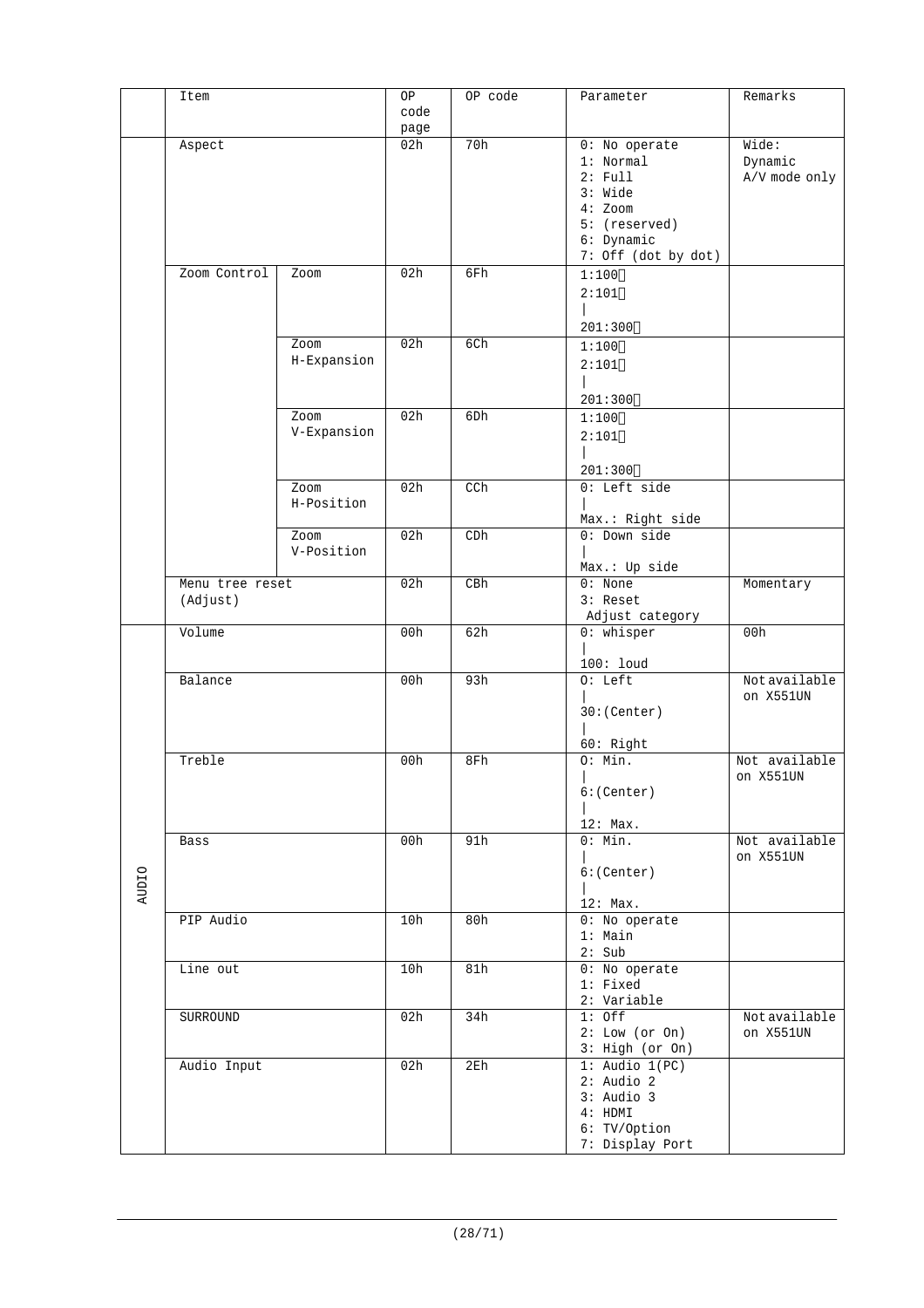|                | Item             |          | ΟP   | OP code | Parameter                | Remarks     |
|----------------|------------------|----------|------|---------|--------------------------|-------------|
|                |                  |          | code |         |                          |             |
|                |                  |          | page |         |                          |             |
|                | Menu tree reset  |          | 02h  | CBh     | $0:$ None                | Momentary   |
|                | (Audio)          |          |      |         | 4: Reset                 |             |
|                |                  |          |      |         | Audio category           |             |
|                | Off Timer        |          | 02h  | 2Bh     | $0:$ Off                 | 1 hour/step |
|                |                  |          |      |         | 1: 1 hour                |             |
|                |                  |          |      |         |                          |             |
|                |                  |          |      |         | 24:24 hours              |             |
|                | Enable Schedule  |          | 02h  | E5h     | $0:$ No Mean             |             |
|                |                  |          |      |         | 1: No.1 Enable           |             |
|                |                  |          |      |         |                          |             |
| <b>SCHDULE</b> |                  |          |      |         | 7: No.7 Enable           |             |
|                | Disable Schedule |          | 02h  | E6h     | $0:$ No Mean             |             |
|                |                  |          |      |         | 1: No.1 Disable          |             |
|                |                  |          |      |         |                          |             |
|                |                  |          |      |         | 7: No.7 Disable          |             |
|                | Menu tree reset  |          | 02h  | CBh     | $0:$ None                | Momentary   |
|                | (Schedule)       |          |      |         | 5: Reset                 |             |
|                |                  |          |      |         | Schedule category        |             |
|                | Keep PIP Mode    |          | 10h  | 82h     | 0: No operate            |             |
|                |                  |          |      |         | $1:$ Off                 |             |
|                |                  |          |      |         | 2:On                     |             |
|                | PIP Mode         |          | 02h  | 72h     | $1:$ Off                 |             |
|                |                  |          |      |         |                          |             |
|                |                  |          |      |         | $2:$ PIP                 |             |
|                |                  |          |      |         | 3: POP                   |             |
|                |                  |          |      |         | 4: Still                 |             |
|                |                  |          |      |         | 5: Side by side          |             |
|                |                  |          |      |         | (aspect)                 |             |
|                |                  |          |      |         | 6: Side by side          |             |
|                |                  |          |      |         | (Full)                   |             |
|                |                  |          |      |         | 7: (reserved)            |             |
|                |                  |          |      |         | 8: (reserved)            |             |
|                | PIP Size         |          | 02h  | 71h     | 1: Small                 |             |
|                |                  |          |      |         | 2: Middle                |             |
|                |                  |          |      |         | 3: Large                 |             |
|                | PIP H Position   |          | 02h  | 74h     | $0: \text{left}$         |             |
|                |                  |          |      |         |                          |             |
|                |                  |          |      |         | $100(64h):$ right        |             |
|                | PIP V Position   |          | 02h  | 75h     | 0:top                    |             |
|                |                  |          |      |         |                          |             |
|                |                  |          |      |         |                          |             |
| $\mathbf{r}$   |                  |          |      |         | $100(64h):$ bottom       |             |
| д              | Aspect           |          | 10h  | 83h     | 0: No operate            |             |
|                |                  |          |      |         | 1: Normal                |             |
|                |                  |          |      |         | $2:$ Full                |             |
|                |                  |          |      |         | 3: Wide                  |             |
|                |                  |          |      |         | 4: (reserved)            |             |
|                |                  |          |      |         | 5: (reserved)            |             |
|                | Text Ticker      | Mode     | 10h  | 08h     | $0:$ None                |             |
|                |                  |          |      |         | $1:$ Off                 |             |
|                |                  |          |      |         | 2: Horizontal            |             |
|                |                  |          |      |         | 3: Vertical              |             |
|                |                  | Position | 10h  | 09h     | 0: Top/Left              |             |
|                |                  |          |      |         |                          |             |
|                |                  |          |      |         | 100: Bottom/Right        |             |
|                |                  | Size     | 10h  | 0Ah     | $0-1$ : Do not set.      |             |
|                |                  |          |      |         | $2: \text{Narrow}(2/24)$ |             |
|                |                  |          |      |         |                          |             |
|                |                  |          |      |         | 8: Wide(8/24)            |             |
|                |                  | Blend    | 10h  | 0Bh     | $1:10$ %                 |             |
|                |                  |          |      |         |                          |             |
|                |                  |          |      |         | $10:100$ %               |             |
|                |                  | Detect   | 10h  | 0Ch     | $0:$ None                |             |
|                |                  |          |      |         | $1:$ Auto                |             |
|                |                  |          |      |         |                          |             |
|                |                  |          |      |         | $2:$ Off                 |             |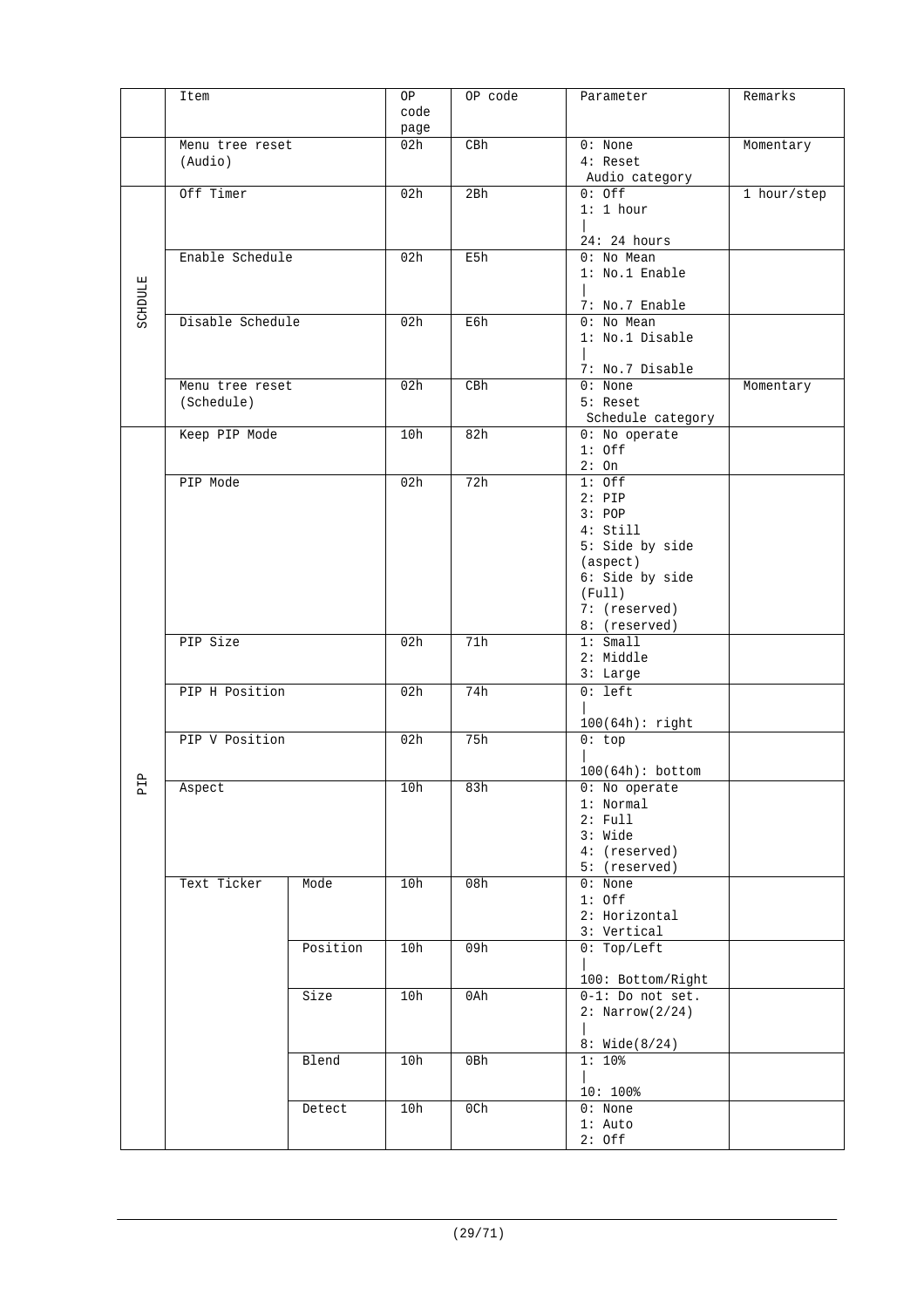|     | Item                 |                          | OP   | OP code | Parameter                        | Remarks                   |
|-----|----------------------|--------------------------|------|---------|----------------------------------|---------------------------|
|     |                      |                          | code |         |                                  |                           |
|     |                      |                          | page |         |                                  |                           |
|     |                      | Fade In                  | 10h  | 0Dh     | $0:$ None<br>$1:$ On             |                           |
|     |                      |                          |      |         | $2:$ Off                         |                           |
|     | PIP Input(Sub input) |                          | 02h  | 73h     | $0:$ No mean                     | This                      |
|     |                      |                          |      |         | 1: VGA                           | operation has             |
|     |                      |                          |      |         | 2: RGB/HV                        | limitation of             |
|     |                      |                          |      |         | 3: DVI                           | selection.                |
|     |                      |                          |      |         | 4: HDMI (Set only)<br>5: Video1  | Please refer<br>the<br>to |
|     |                      |                          |      |         | 6: Video2                        | monitor                   |
|     |                      |                          |      |         | 7: S-Video                       | instruction               |
|     |                      |                          |      |         | 12(0Ch): DVD/HDI                 | manual.                   |
|     |                      |                          |      |         | $13(0Dh):$ Option                |                           |
|     |                      |                          |      |         | 14(0Eh): DVD/HD2                 |                           |
|     |                      |                          |      |         | 15(0Fh): Display<br>Port         |                           |
|     |                      |                          |      |         | 17(11h): HDMI                    |                           |
|     | Menu tree reset      |                          | 02h  | CBh     | $0:$ None                        | Momentary                 |
|     | (PIP)                |                          |      |         | 6: Reset PIP                     |                           |
|     |                      |                          |      |         | category                         |                           |
|     | Language             |                          | 00h  | 68h     | $1:$ English                     | OSD Language              |
|     |                      |                          |      |         | $2:$ German<br>3: French         |                           |
|     |                      |                          |      |         | 4: Spanish                       |                           |
|     |                      |                          |      |         | 5: Japanese                      |                           |
|     |                      |                          |      |         | 6: Italian                       |                           |
|     |                      |                          |      |         | 7: Swedish                       |                           |
|     |                      |                          |      |         | 9: Russian<br>$14(0Eh):$ Chinese |                           |
|     | Menu Display Time    |                          | 00h  | FCh     | $0-1$ : Do not set.              | 5sec/step                 |
|     |                      |                          |      |         | 2:10s                            |                           |
|     |                      |                          |      |         | 3:15s                            |                           |
|     |                      |                          |      |         | 48:240s                          |                           |
|     | OSD                  | H                        | 02h  | 38h     | $0:$ Left                        |                           |
|     | Position             | Position                 |      |         |                                  |                           |
|     |                      |                          |      |         | MAX.: Right                      |                           |
|     |                      | $\mathbf{V}$<br>Position | 02h  | 39h     | $0:$ Down                        |                           |
|     |                      |                          |      |         | MAX: Up                          |                           |
|     | Information OSD      |                          | 02h  | 3Dh     | 0:Disable                        |                           |
|     |                      |                          |      |         | information OSD                  |                           |
| OSD |                      |                          |      |         | $3 - 10:$<br>OSD timer [seconds] |                           |
|     | OSD Transparency     |                          | 02h  | B8h     | $0:$ None                        |                           |
|     |                      |                          |      |         | 1: Off(Opaque)                   |                           |
|     |                      |                          |      |         | 2: On(Translucent)               |                           |
|     |                      |                          |      | 41h     | 3: (reserved)                    |                           |
|     | OSD Rotation         |                          | 02h  |         | 0: Normal<br>1: Rotated          |                           |
|     |                      |                          |      |         |                                  |                           |
|     | Closed Caption       |                          | 10h  | 84h     | 0: No operate                    |                           |
|     |                      |                          |      |         | $1:$ Off                         |                           |
|     |                      |                          |      |         | 2:CC1<br>3:CC2                   |                           |
|     |                      |                          |      |         | 4:CC3                            |                           |
|     |                      |                          |      |         | 5:CC4                            |                           |
|     |                      |                          |      |         | 6:TT1                            |                           |
|     |                      |                          |      |         | 7:TT2                            |                           |
|     |                      |                          |      |         | 8:TT3<br>9:TT4                   |                           |
|     |                      |                          |      |         |                                  |                           |
|     | Menu tree reset      |                          | 02h  | CBh     | $0:$ None                        | Momentary                 |
|     | (OSD)                |                          |      |         | 7: Reset<br>OSD category         |                           |
|     |                      |                          |      |         |                                  |                           |
|     |                      |                          |      |         |                                  |                           |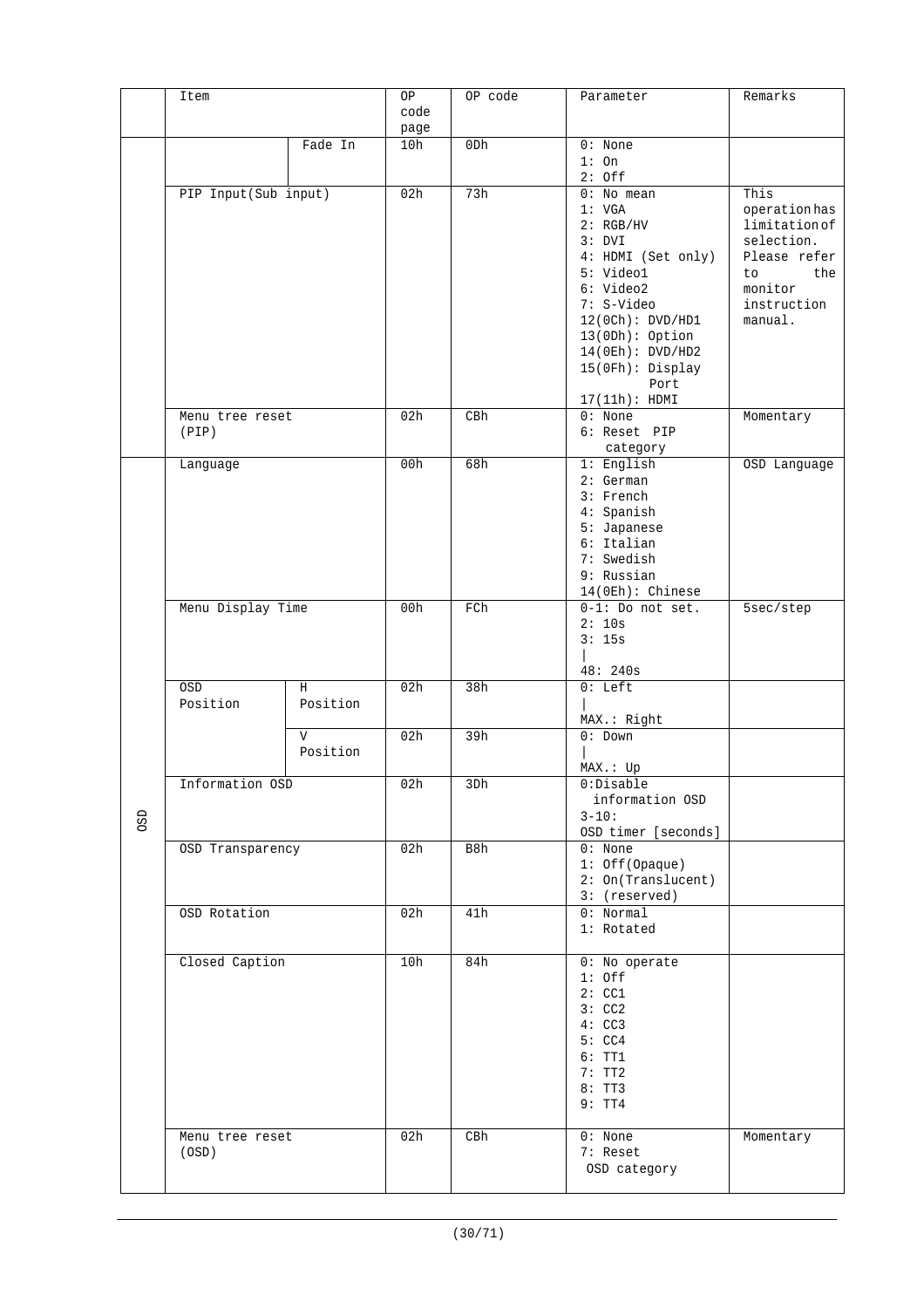|                      | Item             |           | OP   | OP code    | Parameter                             | Remarks                 |
|----------------------|------------------|-----------|------|------------|---------------------------------------|-------------------------|
|                      |                  |           | code |            |                                       |                         |
|                      |                  |           | page |            |                                       |                         |
|                      | Monitor ID       |           | 02h  | 3Eh        | $1 - 100 : ID$                        |                         |
|                      | Group ID         |           | 10h  | 7Fh        | $0:$ No assignment                    | Bit0:Group A            |
|                      |                  |           |      |            | 1: Group A                            | Bit1:Group B            |
|                      |                  |           |      |            | 2: Group B                            | Bit2:Group C            |
|                      |                  |           |      |            | 3: Group AB                           | Bit3:Group D            |
|                      |                  |           |      |            | 4: Group C                            | Bit4:Group E            |
|                      |                  |           |      |            | 5: Group AC                           | Bit5:Group F            |
|                      |                  |           |      |            |                                       | Bit6:Group G            |
|                      |                  |           |      |            | 1023:Group                            | Bit7:Group H            |
|                      |                  |           |      |            | ABCDEFGHIJ                            | Bit8:Group I            |
|                      |                  |           |      |            |                                       | Bit9:Group J            |
|                      | IR Control       |           | 02h  | 3Fh        | 1: Normal                             |                         |
|                      |                  |           |      |            | 2: Primary                            |                         |
|                      |                  |           |      |            | 3: Secondary                          |                         |
|                      |                  |           |      |            | 4: Lock(Off)                          |                         |
|                      | Tile             | H monitor | 02h  | D0h        | $\mathbf 1$                           | Number                  |
|                      | Matrix           |           |      |            |                                       | of H-division           |
|                      |                  |           |      |            | 10                                    |                         |
|                      |                  | V monitor | 02h  | D1h        | 1                                     | Number<br>of V-division |
|                      |                  |           |      |            |                                       |                         |
|                      |                  |           |      |            | 10                                    |                         |
| <b>MULTI DISPLAY</b> |                  | Position  | 02h  | D2h        | 1: Upper left                         |                         |
|                      |                  |           |      |            |                                       |                         |
|                      |                  |           | 02h  | D5h        | MAX.: Lower right<br>1: Disable (Off) |                         |
|                      |                  | Tile comp |      |            |                                       |                         |
|                      |                  | Mode      | 02h  | D3h        | $2:$ Enable (On)<br>1: Disable (Off)  |                         |
|                      |                  |           |      |            |                                       |                         |
|                      |                  |           |      |            | and display frame<br>$2:$ Enable (On) |                         |
|                      |                  |           |      |            | 3: Disable (Off)                      |                         |
|                      |                  |           |      |            | and erase frame                       |                         |
|                      |                  |           |      |            | (Set only)                            |                         |
|                      | Power On Delay   |           | 02h  | D8h        | $0:$ Off $(0sec)$                     |                         |
|                      |                  |           |      |            |                                       |                         |
|                      |                  |           |      |            | 50:50sec                              |                         |
|                      | Power Indicator  |           | 02h  | <b>BEh</b> | 0: None                               |                         |
|                      |                  |           |      |            | $1:$ On                               |                         |
|                      |                  |           |      |            | $2:$ Off                              |                         |
|                      | External         | Control   | 10h  | 3Eh        | $0:$ No mean                          |                         |
|                      | control          |           |      |            | $1:RS-232C$                           |                         |
|                      |                  |           |      |            | 2: LAN                                |                         |
|                      |                  | ID=All    | 10h  | 85h        | 0: No operate                         |                         |
|                      |                  | Reply     |      |            | $1:$ On                               |                         |
|                      |                  |           |      |            | $2:$ Off                              |                         |
|                      | Setting copy     |           |      |            | N/A                                   |                         |
|                      | Menu tree reset  |           | 02h  | CBh        | $0:$ None                             | Momentary               |
|                      | (Multi Display)  |           |      |            | 8: Reset                              |                         |
|                      |                  |           |      |            | Multi Display                         |                         |
|                      |                  |           |      |            | category                              |                         |
|                      | Power Save       |           | 00h  | E1h        | $0:$ Off                              |                         |
|                      |                  |           |      |            | $1:$ On                               |                         |
|                      | Video Power Save |           | 02h  | D6h        | $0:$ No mean                          |                         |
|                      |                  |           |      |            | $1:$ Off                              |                         |
|                      |                  |           |      |            | $2:$ On                               |                         |
|                      | Fan Control      |           | 02h  | 7Dh        | $0:$ None                             | Offset                  |
|                      |                  |           |      |            | 1: Auto(No offset)                    | affects to a            |
|                      |                  |           |      |            | 2: Forced ON                          | selected                |
|                      |                  |           |      |            | $3: Auto(offset -2)$                  | sensor.                 |
|                      |                  |           |      |            | $4: Auto(offset -4)$                  |                         |
| DISPLAY PROTECTION   |                  |           |      |            | $5: Auto(offset -6)$                  |                         |
|                      |                  |           |      |            | $6: Auto(offset -8)$                  |                         |
|                      |                  |           |      |            | 7: Auto(offset -10)                   |                         |
|                      | Fan Speed        |           | 10h  | 3Fh        | $0:$ None                             |                         |
|                      |                  |           |      |            | $1:$ High                             |                         |
|                      |                  |           |      |            | 2: Low                                |                         |
|                      |                  |           |      |            |                                       |                         |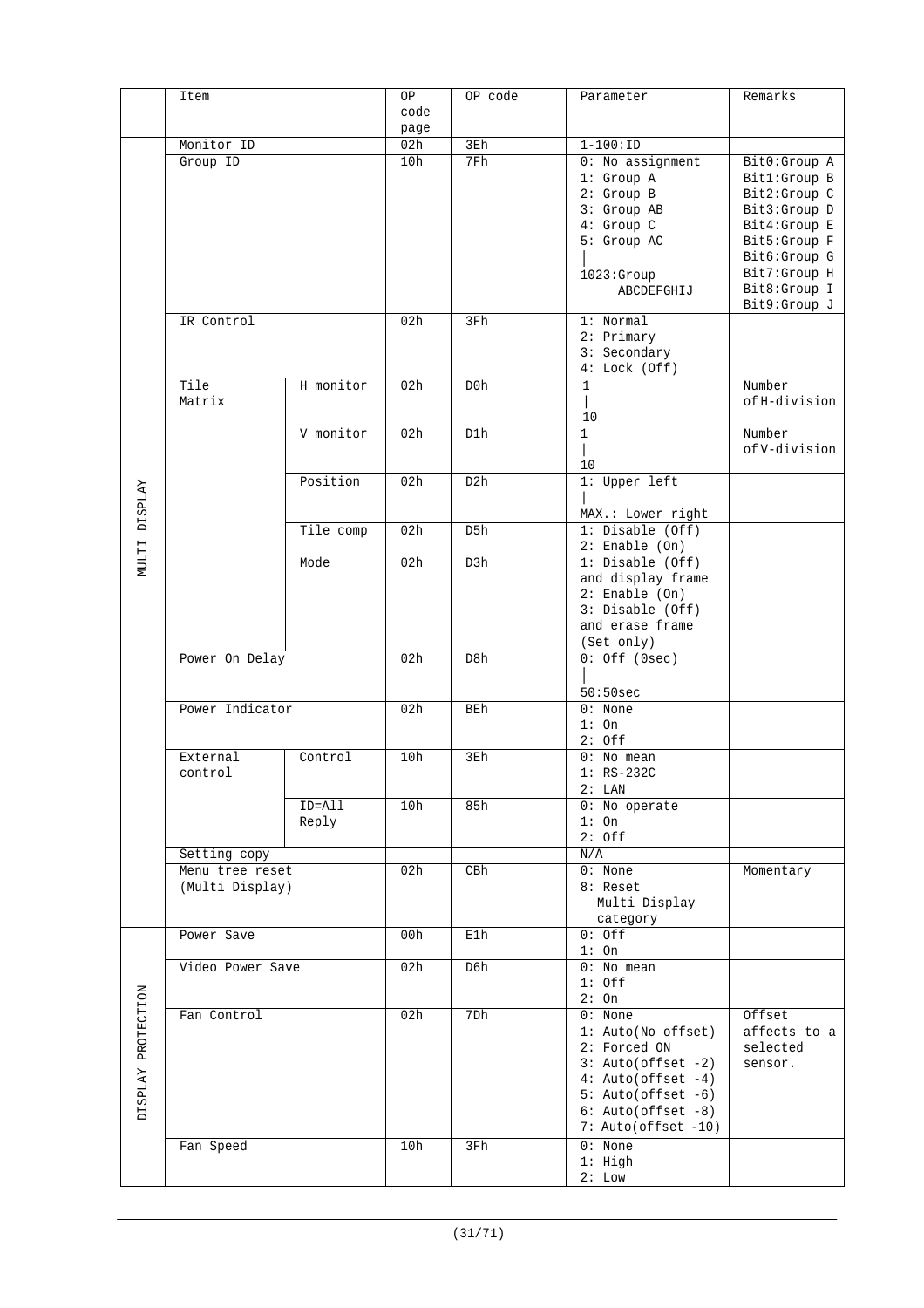|          | Item                 |             | OP   | OP code | Parameter                        | Remarks   |
|----------|----------------------|-------------|------|---------|----------------------------------|-----------|
|          |                      |             | code |         |                                  |           |
|          |                      |             | page |         |                                  |           |
|          | Screen Saver         | Gamma       | 02h  | DBh     | 1: normal                        |           |
|          |                      |             |      |         | 2:screen saving                  |           |
|          |                      |             |      |         | gamma                            |           |
|          |                      | Brightness  | 02h  | DCh     | 1:normal                         |           |
|          |                      |             |      |         | 2:decrease                       |           |
|          |                      |             |      |         |                                  |           |
|          |                      |             |      |         | brightness                       |           |
|          |                      | Motion      | 02h  | DDh     | 0: 0s(Off)                       | 10s/step  |
|          |                      |             |      |         |                                  |           |
|          |                      |             |      |         | 90:900s                          |           |
|          | Side Border Color    |             | 02h  | DFh     | 0: Black                         |           |
|          |                      |             |      |         |                                  |           |
|          |                      |             |      |         | 100: White                       |           |
|          | Auto Brightness      |             | 02h  | 2Dh     | $0:$ Off                         |           |
|          |                      |             |      |         | $1:$ On                          |           |
|          | Alert Mail           |             | 10h  | 8Bh     | $0:$ No mean                     |           |
|          |                      |             |      |         | $1:$ Off                         |           |
|          |                      |             |      |         | 2:On                             |           |
|          | Menu tree reset      |             | 02h  | CBh     | $0:$ None                        | Momentary |
|          | (Display Protection) |             |      |         | 9: Reset                         |           |
|          |                      |             |      |         | Display Protection               |           |
|          |                      |             |      |         | category                         |           |
|          | Input Detect         |             | 02h  | 40h     | 0: First detect                  |           |
|          |                      |             |      |         | 1: Last detect                   |           |
|          |                      |             |      |         | 2: None                          |           |
|          |                      |             |      |         | 3: VIDEO detect                  |           |
|          |                      |             |      |         | 4: Custom detect                 |           |
|          | Custom               | Priority1   | 10h  | 2Eh     | $0:$ No mean                     |           |
|          | Detect               |             |      |         | 1: VGA                           |           |
|          |                      |             |      |         | 2: RGB/HV                        |           |
|          |                      | Priority2   | 10h  | 2Fh     | 3: DVI                           |           |
|          |                      |             |      |         | 4: HDMI (Set only)               |           |
|          |                      |             |      |         | 5: Video1                        |           |
|          |                      | Priority3   | 10h  | 30h     | 6: Video2                        |           |
|          |                      |             |      |         | 7: S-Video                       |           |
|          |                      |             |      |         | 12(0Ch): DVD/HDI                 |           |
|          |                      | Priority4   | 10h  | 31h     | $13(0Dh):$ Option                |           |
|          |                      |             |      |         | 14(0Eh): DVD/HD2                 |           |
|          |                      |             |      |         | $15(0Fh):$ Display               |           |
|          |                      | Priority5   | 10h  | 32h     | Port                             |           |
| ption    |                      |             |      |         | 17(11h): HDMI                    |           |
| $\circ$  |                      |             | 10h  |         |                                  |           |
|          | Input change         |             |      | 86h     | 0: No operate<br>1: Normal       |           |
|          |                      |             |      |         | 2: Quick                         |           |
|          | Terminal             | DVI Mode    | 02h  | CFh     | $1: DVI-PC$                      |           |
| Advanced | Setting              |             |      |         | $2: DVI-HD$                      |           |
|          |                      | BNC Mode    | 10h  | 7Eh     | 0: No operate                    |           |
|          |                      |             |      |         | 1: RGB                           |           |
|          |                      |             |      |         | 2: Component                     |           |
|          |                      |             |      |         | 3: Video                         |           |
|          |                      |             |      |         | 4: SCART                         |           |
|          |                      | D-sub Mode  | 10h  | 8Eh     | 0: No operate                    |           |
|          |                      |             |      |         | 1: RGB                           |           |
|          |                      |             |      |         | 2: Component                     |           |
|          |                      |             |      |         | 3: Video                         |           |
|          |                      |             |      |         | 4: SCART                         |           |
|          |                      |             |      |         | 5: S-Video                       |           |
|          |                      | HDMI Signal | 10h  | 40h     | $0:$ None                        |           |
|          |                      |             |      |         | 1: Expand                        |           |
|          |                      |             |      |         | 2: Raw                           |           |
|          |                      |             |      |         |                                  |           |
|          | Deinterlace          |             | 02h  | 25h     | 1: Off(INTERLACE)<br>$2:$ Enable |           |
|          |                      |             |      |         |                                  |           |
|          |                      |             |      |         | (IP ON/PROGRESSIVE)              |           |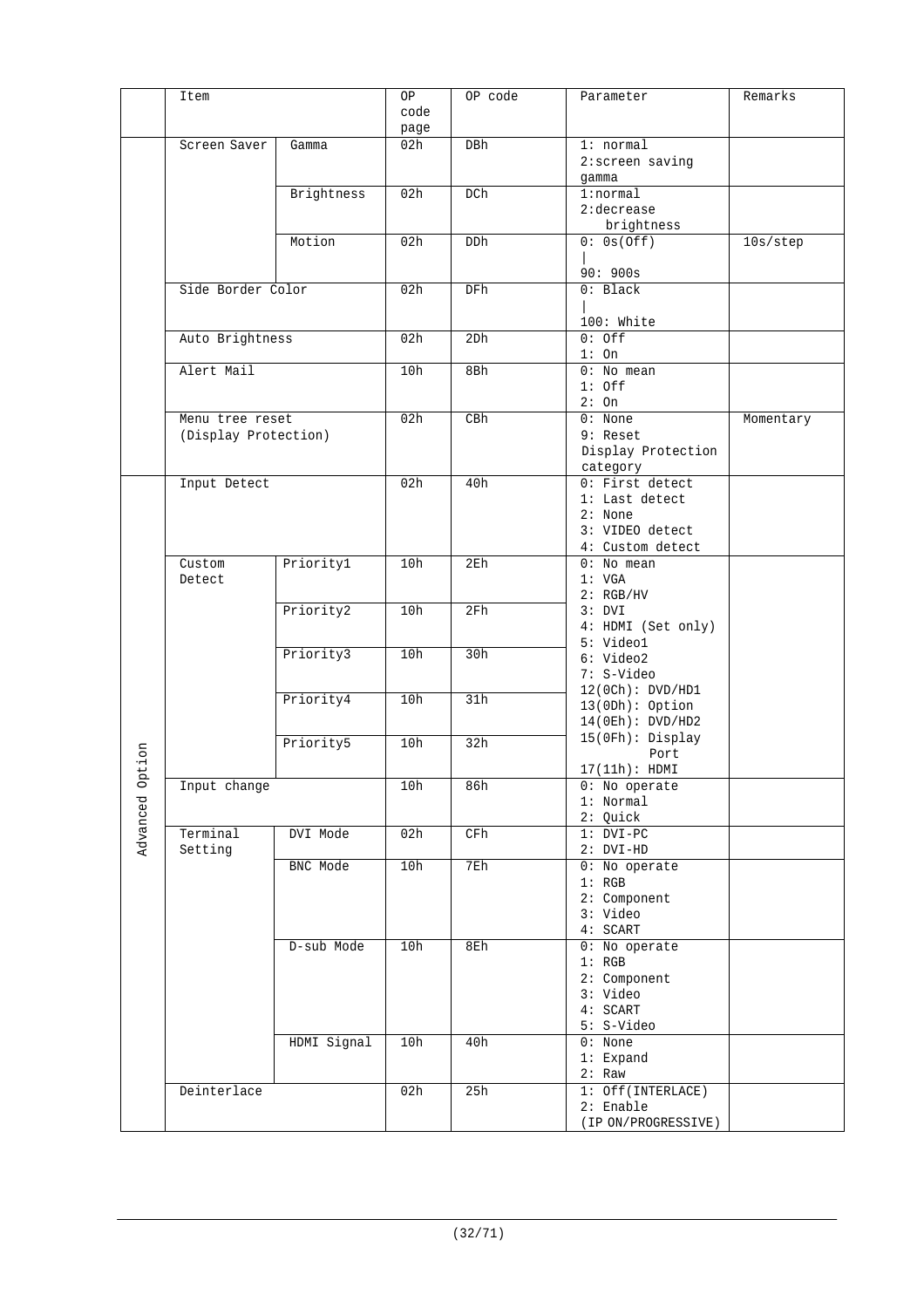| Item                        | OP   | OP code         | Parameter             | Remarks       |
|-----------------------------|------|-----------------|-----------------------|---------------|
|                             | code |                 |                       |               |
|                             | page |                 |                       |               |
| Color System                | 02h  | 21h             | 1: NTSC               |               |
|                             |      |                 | 2: PAL                |               |
|                             |      |                 | 3: SECAM              |               |
|                             |      |                 | $4:$ Auto             |               |
|                             |      |                 | 5: 4.43NTSC           |               |
|                             |      |                 | $6: PAL-60$           |               |
|                             |      |                 |                       |               |
| Over Scan                   | 02h  | E3h             | $1:$ Off              |               |
|                             |      |                 | 2:On                  |               |
| Motion Compensation (120Hz) | 10h  | 87h             | 0: No operate         |               |
|                             |      |                 | $1:$ On               |               |
|                             |      |                 | $2:$ Off              |               |
| Menu tree reset             | 02h  | C B h           | $0:$ None             | Momentary     |
| (Advanced Option)           |      |                 | 10: Reset Advanced    |               |
|                             |      |                 | option category       |               |
| Menu tree reset             | 02h  | CBh             | $\overline{0}$ : None | Momentary     |
| (Factory reset)             |      |                 | 1: Factory Reset      |               |
| Input                       | 00h  | 60h             | $0:$ No mean          |               |
|                             |      |                 | 1: VGA                |               |
|                             |      |                 |                       |               |
|                             |      |                 | 2: RGB/HV             |               |
|                             |      |                 | 3: DVI                |               |
|                             |      |                 | 4: HDMI (Set only)    |               |
|                             |      |                 | 5: Video1             |               |
|                             |      |                 | 6: Video2             |               |
|                             |      |                 | 7: S-Video            |               |
|                             |      |                 | 12(0Ch): DVD/HDI      |               |
|                             |      |                 | $13(0Dh):$ Option     |               |
|                             |      |                 | 14(0Eh): DVD/HD2      |               |
|                             |      |                 | 15(OFh): Display      |               |
|                             |      |                 | Port                  |               |
|                             |      |                 | 17(11h): HDMI         |               |
| Audio Input                 | 02h  | 2E <sub>h</sub> | $1:$ Audio $1(PC)$    |               |
|                             |      |                 | $2:$ Audio $2$        |               |
|                             |      |                 | $3:$ Audio $3$        |               |
|                             |      |                 | 4: HDMI               |               |
|                             |      |                 |                       |               |
|                             |      |                 | 6: TV/Option          |               |
|                             |      |                 | 7: Display Port       |               |
| Volume UP/Down              | 00h  | 62h             | $0:$ whisper          |               |
|                             |      |                 |                       |               |
|                             |      |                 | 100: loud             |               |
| Mute                        | 00h  | 8Dh             | 0: UNMUTE(Set only)   |               |
|                             |      |                 | $1:$ MUTE             |               |
|                             |      |                 | 2: UNMUTE             |               |
| MTS                         | 02h  | 2Ch             | $0:$ None             | This          |
|                             |      |                 | $1:$ Main             | operation     |
|                             |      |                 | 2: Sub                | requires      |
|                             |      |                 | $3:$ Main + Sub       | supported     |
|                             |      |                 |                       | option<br>TV  |
|                             |      |                 |                       | tuner.        |
| Sound                       | 02h  | 34h             | $1:$ Off              | Same as       |
|                             |      |                 | 2: Low (or On)        | 'SURROUND'    |
|                             |      |                 | 3: High (or On)       |               |
| Picture Mode                | 02h  | 1Ah             | $1:$ sRGB             | $SRGB$ :      |
|                             |      |                 |                       |               |
|                             |      |                 | 3: Hi-Bright          | PC mode only  |
|                             |      |                 | 4: Standard           | Cinema:       |
|                             |      |                 | 5: Cinema             | A/V mode only |
|                             |      |                 | 6: ISF-Day            |               |
|                             |      |                 | 7: ISF-Night          | ISF-Day:      |
|                             |      |                 | $11(0Bh):$ Ambient-1  | ISF-Night:    |
|                             |      |                 | $12(0Ch):$ Ambient-2  | Each needs an |
|                             |      |                 |                       | adjustment by |
|                             |      |                 |                       | ISF.          |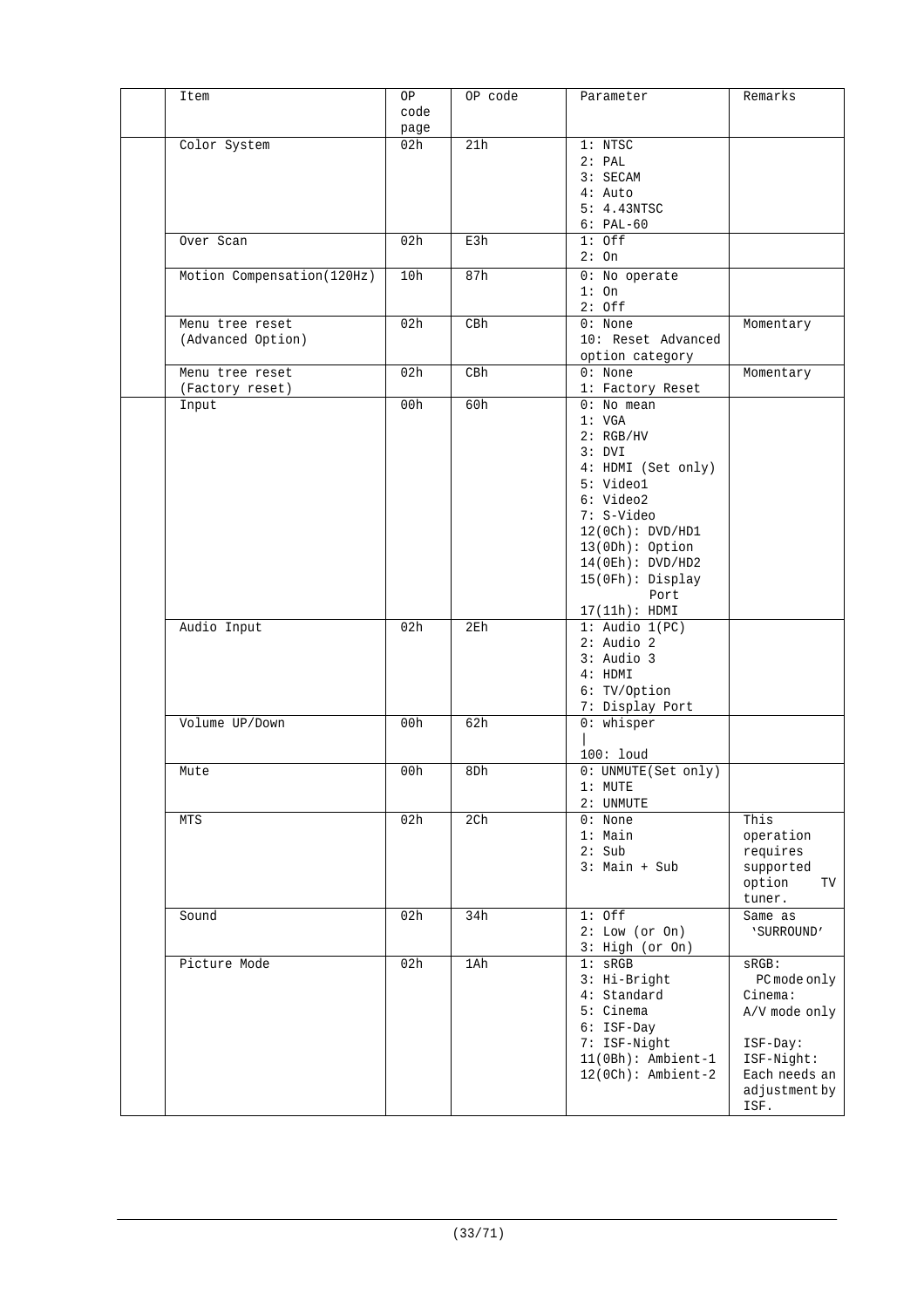|                       | Item                      | ОP   | OP code | Parameter                  | Remarks       |
|-----------------------|---------------------------|------|---------|----------------------------|---------------|
|                       |                           | code |         |                            |               |
|                       |                           | page |         |                            |               |
|                       | Aspect                    | 02h  | 70h     | 0: No operate              | Wide:         |
|                       |                           |      |         | 1: Normal                  | A/V mode only |
|                       |                           |      |         | $2:$ Full                  |               |
|                       |                           |      |         | 3: Wide                    |               |
|                       |                           |      |         | $4:$ Zoom                  |               |
|                       |                           |      |         | 5: (reserved)              |               |
|                       |                           |      |         | 6: Dynamic                 |               |
|                       |                           |      |         | 7: Off (dot by dot)        |               |
|                       | PIP ON/OFF                | 02h  | 72h     | $1:$ Off                   |               |
|                       | Still ON/OFF              |      |         | $2:$ PIP                   |               |
|                       |                           |      |         |                            |               |
|                       |                           |      |         | 3: POP                     |               |
|                       |                           |      |         | 4: Still                   |               |
|                       |                           |      |         | 5:Side by side             |               |
|                       |                           |      |         | (aspect)                   |               |
|                       |                           |      |         | 6: Side by side            |               |
|                       |                           |      |         | (Full)                     |               |
|                       | PIP Input                 | 02h  | 73h     | $0:$ No mean               | This          |
|                       |                           |      |         | 1: VGA                     | operation has |
|                       |                           |      |         | 2: RGB/HV                  | limitation of |
|                       |                           |      |         | 3: DVI                     | selection.    |
|                       |                           |      |         | 4: HDMI (Set only)         | Please refer  |
|                       |                           |      |         | 5: Video1                  | the<br>to     |
|                       |                           |      |         | 6: Video2                  | monitor       |
|                       |                           |      |         | 7: S-Video                 | instruction   |
|                       |                           |      |         | 12(0Ch): DVD/HDI           | manual.       |
|                       |                           |      |         | $13(0Dh):$ Option          |               |
|                       |                           |      |         | 14(0Eh): DVD/HD2           |               |
|                       |                           |      |         | 15(OFh): Display           |               |
|                       |                           |      |         | Port                       |               |
|                       |                           |      |         | 17(11h): HDMI              |               |
|                       | Still Capture             | 02h  | 76h     | $0:$ Off                   | Momentary     |
|                       |                           |      |         | 1: Capture                 |               |
|                       | Signal Information        | 02h  | EAh     | 0: No Action               |               |
|                       |                           |      |         | $1:$ Off                   |               |
|                       |                           |      |         |                            |               |
|                       |                           |      |         | (No indication)<br>$2:$ On |               |
|                       |                           |      |         |                            |               |
|                       |                           |      |         | (Indication                |               |
|                       | Auto Setup                | 00h  | 1Eh     | 1: Execute                 | Momentary     |
|                       | TV-Channel UP/DOWN        | 00h  | 8Bh     | 0: No Action               | This          |
|                       |                           |      |         | $1:$ Up                    | operation     |
|                       |                           |      |         | 2: Down                    | requires      |
|                       |                           |      |         |                            | supported     |
|                       |                           |      |         |                            | option<br>TV  |
|                       |                           |      |         |                            | tuner.        |
|                       | Select Temperature sensor | 02h  | 78h     | 1: Sensor #1               |               |
|                       |                           |      |         | 2: Sensor #2               |               |
| Temperature<br>sensor |                           |      |         | 3: Sensor #3               |               |
|                       | Readout a temperature     | 02h  | 79h     | Returned value is          | Read only     |
|                       |                           |      |         | 2's complement.            |               |
|                       |                           |      |         | Refer to section 6.2       |               |
|                       |                           |      |         |                            |               |
|                       | Readout carbon footprint  | 10h  | 10h     | 0:                         | Read only     |
| footprint<br>Carbon   | (g)                       |      |         |                            |               |
|                       |                           |      |         | 999:                       |               |
|                       | Readout carbon footprint  | 10h  | 11h     | 0:                         | Read only     |
|                       | (kg)                      |      |         |                            |               |
|                       |                           |      |         | 65535:                     |               |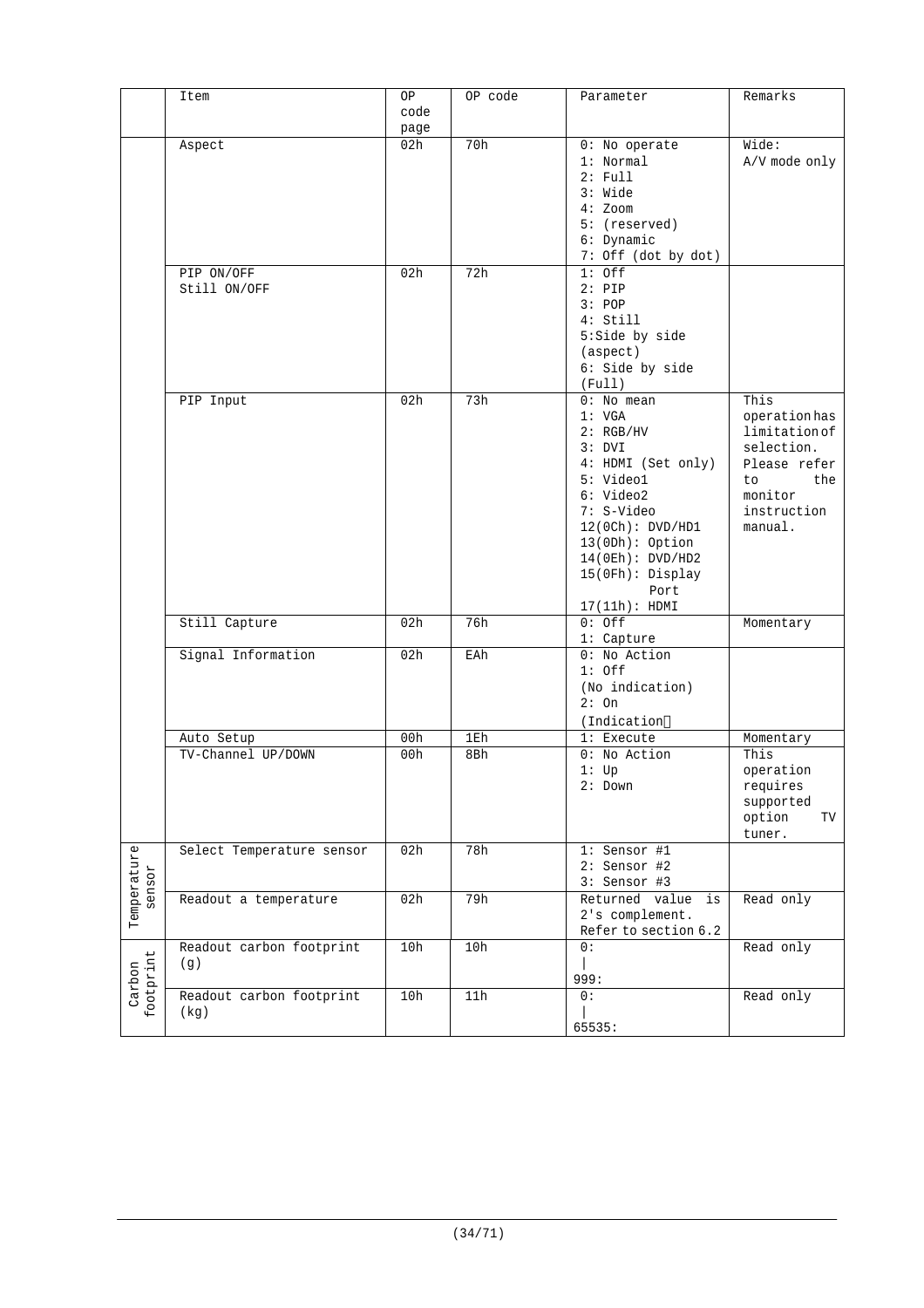# 7. Power control procedure

#### 7.1 Power status read

1) The controller requests the monitor to reply a current power status.

| Header                                                                | Message                                                      | Check code | Delimiter |  |  |  |
|-----------------------------------------------------------------------|--------------------------------------------------------------|------------|-----------|--|--|--|
| $SOH - '0'$ -Monitor ID-'0'-'A'-'0'-'6'                               | $STX - '0' - '1' - 'D' - '6' - ETX$                          | <b>BCC</b> | <b>CR</b> |  |  |  |
|                                                                       |                                                              |            |           |  |  |  |
| Header                                                                |                                                              |            |           |  |  |  |
| SOH (01h): Start Of Header                                            |                                                              |            |           |  |  |  |
| $'0'$ (30h): Reserved                                                 |                                                              |            |           |  |  |  |
| Monitor ID: Specify the Monitor ID from which you want to get status. |                                                              |            |           |  |  |  |
|                                                                       | Ex.) If Monitor ID is '1', specify 'A'.                      |            |           |  |  |  |
| '0' (30h): Message sender is the controller.                          |                                                              |            |           |  |  |  |
| 'A' (41h): Message Type is "Command".                                 |                                                              |            |           |  |  |  |
| $'0'$ -'6' (30h, 36h): Message length is 6 bytes.                     |                                                              |            |           |  |  |  |
| Message                                                               |                                                              |            |           |  |  |  |
| STX (02h): Start of Message                                           |                                                              |            |           |  |  |  |
| '0'-'1'-'D'-'6': Get power status command.                            |                                                              |            |           |  |  |  |
| ETX (03h): End of Message                                             |                                                              |            |           |  |  |  |
| Check code                                                            |                                                              |            |           |  |  |  |
| BCC: Block Check Code                                                 |                                                              |            |           |  |  |  |
|                                                                       | Refer to the section 4.5 "Check code" for a BCC calculation. |            |           |  |  |  |
| Delimiter                                                             |                                                              |            |           |  |  |  |
| $CR$ (ODh): End of packet                                             |                                                              |            |           |  |  |  |
|                                                                       |                                                              |            |           |  |  |  |

2) The monitor returns with the current power status.

| Header                                           | Message                                                           | Check code | Delimiter |
|--------------------------------------------------|-------------------------------------------------------------------|------------|-----------|
| $SOH - '0' - '0' - Monitor ID - 'B' - '1' - '2'$ | $STX - '0' - '2' - '0' - '0' - '0' - '0' - '6' - '0' - '0' - '0'$ | <b>BCC</b> | CR        |
|                                                  | - '0'-'0'-'4'-'0'-'0'-'0'-'1'-ETX                                 |            |           |

```
Header
  SOH (01h): Start Of Header
  '0' (30h): Reserved
  '0' (30h): Message receiver is the controller.
 Monitor ID: Indicate a replying Monitor ID.
             Ex.) When this byte is set to 'A', the replying Monitor ID is '1'.
  'B' (42h): Message Type is "Command reply".
  '1'-'2' (31h, 32h): Message length is 18 bytes.
Message
  STX(02h):Start of Message
  '0'-'2' (30h, 32h): Reserved data
  '0'-'0' (30h, 30h): Result code
                  00: No Error.
                  01: Unsupported.
  'D'-'6'(44h, 36h): Display power mode code
  '0'-'0' (30h, 30h): Parameter type code is "Set parameter".
  '0'-'0'-'0'-'4' (30h, 30h, 30h, 34h): Power mode is 4 types.
  '0'-'0'-'0'-'1' (30h, 30h, 30h, 31h): Current power mode
                                 <Status>
                                  0001: ON
                                  0002: Stand-by (power save)
                                  0003: Suspend (power save)
                                  0004: OFF (same as IR power off)
  ETX (03h): End of Message
Check code
  BCC: Block Check Code
        Refer to the section 4.5 "Check code" for a BCC calculation.
Delimiter
```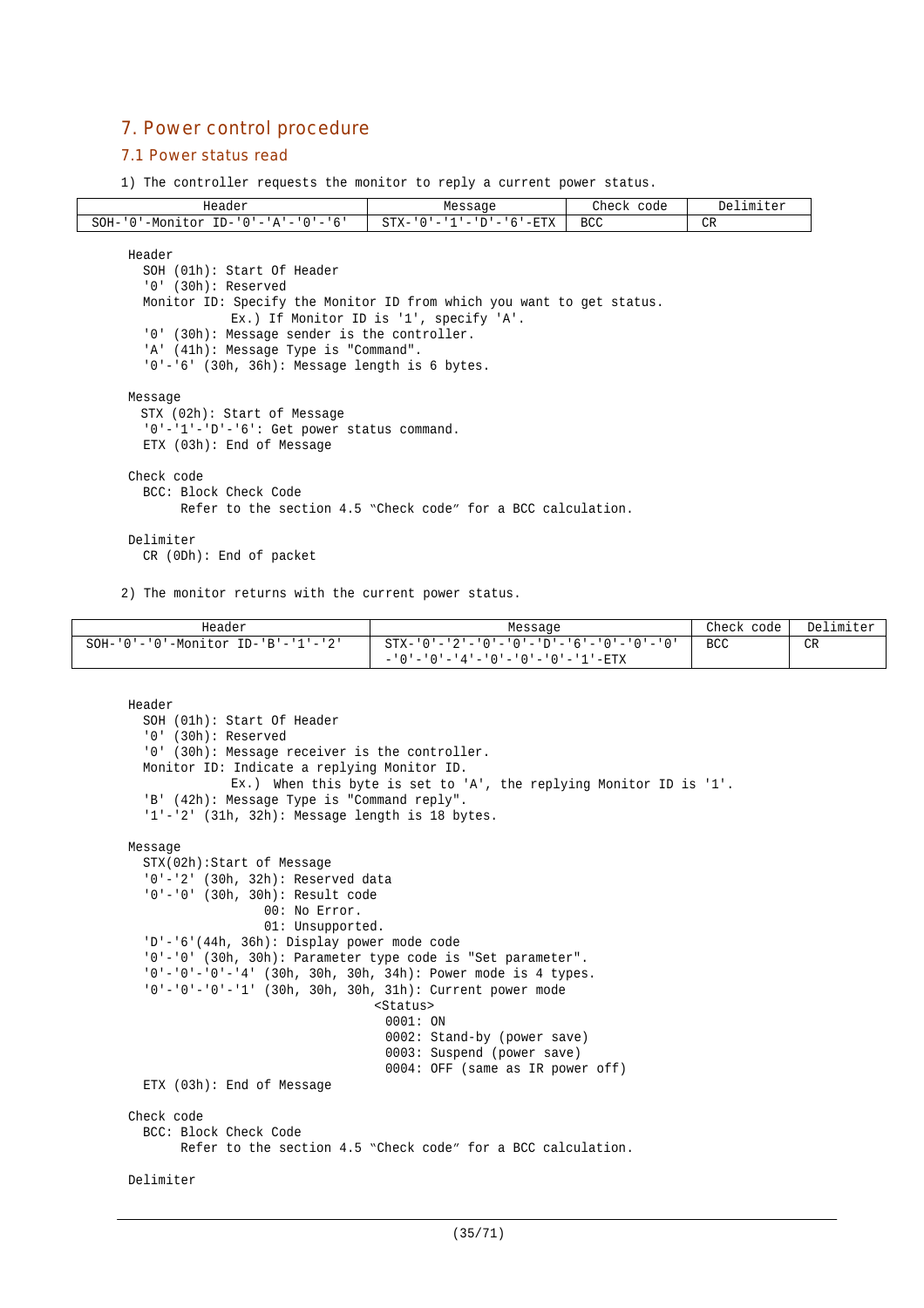CR (0Dh): End of packet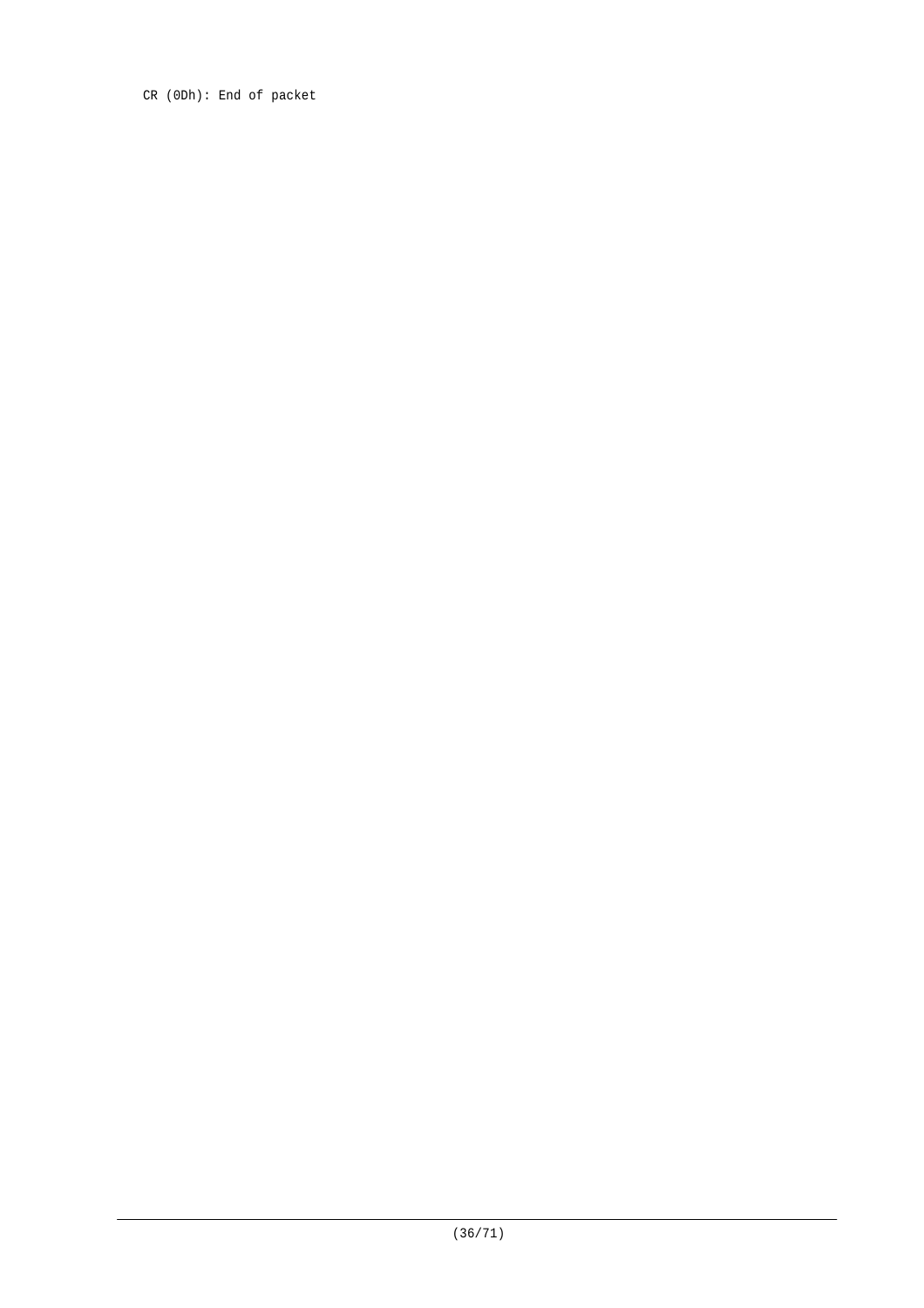#### 7.2 Power control

1) The controller requests the monitor to control monitor power.

| Header                                           | Message                             | Check code | Delimiter |
|--------------------------------------------------|-------------------------------------|------------|-----------|
| $SOH - '0' - Monttor ID - '0' - 'A' - '0' - 'C'$ | - STX-'C'-'2'-'0'-'3'-'D'-'6'-      | BCC        | CR        |
|                                                  | ' 0 ' - ' 0 ' - ' 0 ' - ' 1 ' - ETX |            |           |

Header

```
SOH (01h): Start Of Header
  '0' (30h): Reserved
 Monitor ID: Specify the Monitor ID which you want to change a setting.
             Ex.) If Monitor ID is '1', specify 'A'.
  '0' (30h): Message sender is the controller.
  'A' (41h): Message type is "Command".
  '0'-'C (30h, 43h): Message length is 12 bytes.
Message
 STX (02h): Start of Message
  'C'-'2'-'0'-'3'-'D'-'6' (43h, 32h, 30h, 33h, 44h, 36h): power control command
  '0'-'0'-'0'-'1' (30h, 30h, 30h, 31h): Power mode
                                   0001: ON
                                  0002, 0003: Do not set.
                                  0004: OFF (same as the power off by IR)
 ETX (03h): End of Message
Check code
 BCC: Block Check Code
       Refer to the section 4.5 "Check code" for a BCC calculation.
```
#### Delimiter

CR (0Dh): End of packet

2) The monitor replies a data for confirmation.

| Header                 | Message                                                 | Check ode  | Delimiter |
|------------------------|---------------------------------------------------------|------------|-----------|
| $SOH-101-101$ -Monitor | $STX - '0' - '0' - 'C' - '2' - '0' - '3' - 'D' - '6' -$ | <b>BCC</b> | CR        |
| $ID - 'B' - '0' - 'E'$ | ' 0 ' - ' 0 ' - ' 0 ' - ' 1 ' - ETX                     |            |           |

```
Header
 SOH (01h): Start Of Header
  '0' (30h): Reserved
  '0' (30h): Message receiver is the controller.
 Monitor ID: Indicate a replying Monitor ID.
             Ex.) When this byte is set to 'A', the replying Monitor ID is '1'.
  'B' (42h): Message type is "Command reply".
  'N'-'N': Message length
             Note.) The maximum data length that can be written to the monitor at a time is 32bytes.
             Ex.) The byte data 20h is encoded as ASCII characters '2' and '0' (32h and 30h).
Message
  STX (02h): Start of Message
  '0'-'0' (30h, 30h): Result code. No error.
  'C'-'2','0'-'3'-'D'-'6' (43h, 32h, 30h, 33h, 44h, 36h): power control reply command
           The monitor replies same as power control command to the controller.
  '0'-'0'-'0'-'1' (30h, 30h, 30h, 31h): Power mode
                                  0001: ON
                                  0002, 0003: Do not set.
                                  0004: OFF (same as the power off by IR)
  ETX (03h): End of Message
Check code
 BCC: Block Check Code
       Refer to the section 4.5 "Check code" for a BCC calculation.
```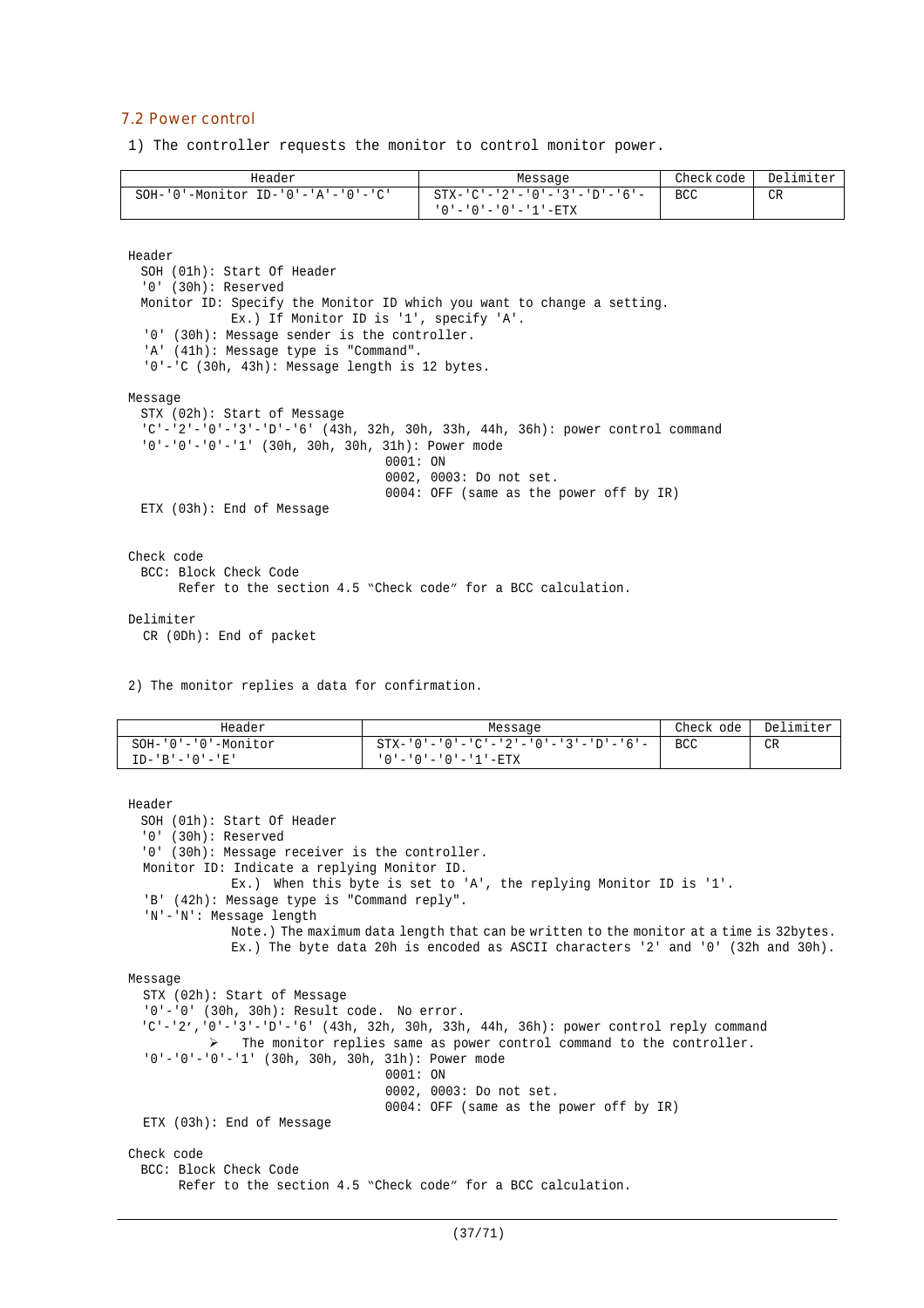Delimiter CR (0Dh): End of packet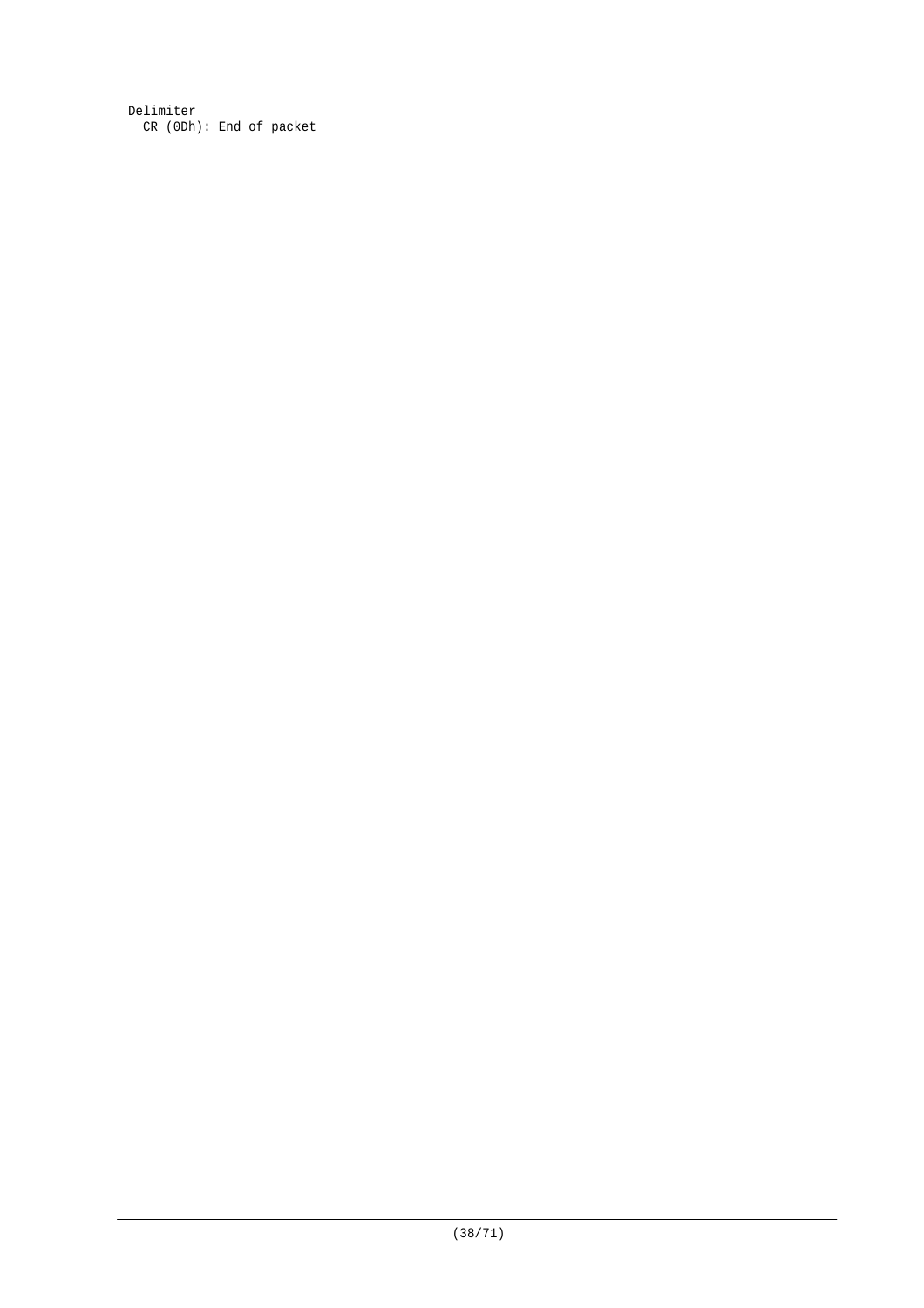# 8. Asset Data read and write

MultiSync P402 /P462 /P552 /P702 /V422 /V462 /V551 /V651 /X461S /X551S /X463UN /X551UN have the

area for to store user's asset data of up to 64bytes.

#### 8.1 Asset Data Read Request and reply

This command is used in order to read Asset Data.

1) The controller requests the monitor to reply with Asset data.

| Header                                                                                                                                                                | Message                                                                                                                                                                                                                 | Check<br>code | Delimiter<br>~≏ + . |
|-----------------------------------------------------------------------------------------------------------------------------------------------------------------------|-------------------------------------------------------------------------------------------------------------------------------------------------------------------------------------------------------------------------|---------------|---------------------|
| SOH-<br>$ -$<br>T <sub>D</sub><br>c<br>$\cap$<br>'-Moni<br>∵∩r<br>$\overline{\phantom{a}}$<br>$\cdots$<br>⊥ப−<br>$\overline{\phantom{a}}$<br>$\mathbf{a}$<br>д<br>. . | $ \Gamma$ $\Gamma$ $\vee$<br>$\sim$<br>D <sub>1</sub><br>$\sim$<br>$\overline{\phantom{0}}$<br>$\overline{\phantom{0}}$<br>-<br>$\overline{\phantom{a}}$<br>-<br>$\overline{\phantom{0}}$<br>۵۰ تن<br>▵<br>77 - 77<br>u | <b>BCC</b>    | CR                  |

```
Header
  SOH (01h): Start Of Header
  '0' (30h): Reserved
 Monitor ID: Specify the Monitor ID from which you want to get data.
             Ex.) If Monitor ID is '1', specify 'A'.
  '0' (30h): Message sender is the controller.
  'A' (41h): Message type is "Command".
  '0'-'A' (30h, 41h): Message length is 10 bytes.
Message
 STX (02h): Start of Message
  'C'-'0'-'0'-'B' (43h, 30h, 30h, 42h): Asset read request command.
  '0'-'0' (30h, 30h): Offset data from top of the Asset data.
  At first set 00h: Read data from the top of Asset data area.
  '2'-'0' (32h, 30h): Read out data length is 32bytes.
  Secondly set 20h: Read data from the 32bytes offset point in the Asset data area.
                     Maximum readout length is 32bytes at a time.
 ETX (03h): End of Message
Check code
 BCC: Block Check Code
       Refer to the section 4.5 "Check code" for a BCC calculation.
Delimiter
 CR (0Dh): End of packet
2) The monitor replies Asset data to the controller.
              Header Message Check code Delimiter
  SOH-'0'-'0'-Monitor ID-'B'-N-N STX-'C'-'1'-'0'-'B'-
                                   Data(0)-Data(1)---Data(N)-ETX
                                                                  BCC CR
Header
  SOH (01h): Start of Header
  '0' (30h): Reserved
```
'0' (30h): Message receiver is the controller. Monitor ID: Indicate a replying Monitor ID. Ex.) When this byte is set to 'A', the replying Monitor ID is '1'. 'B' (42h): Message type is "Command reply" N-N: Message length Ex.) The byte data 20h is encoded to ASCII characters '2' and '0' (32h and 30h). Note.) This length includes STX and ETX. Message STX (02h): Start of Message 'C'-'1'-'0'-'B' (43h, 31h, 30h, 42h): Asset read reply command Data(0) – Data(N): Retuned Asset data ETX (03h): End of Message Check code BCC: Block Check Code Refer to the section 4.5 "Check code" for a BCC calculation.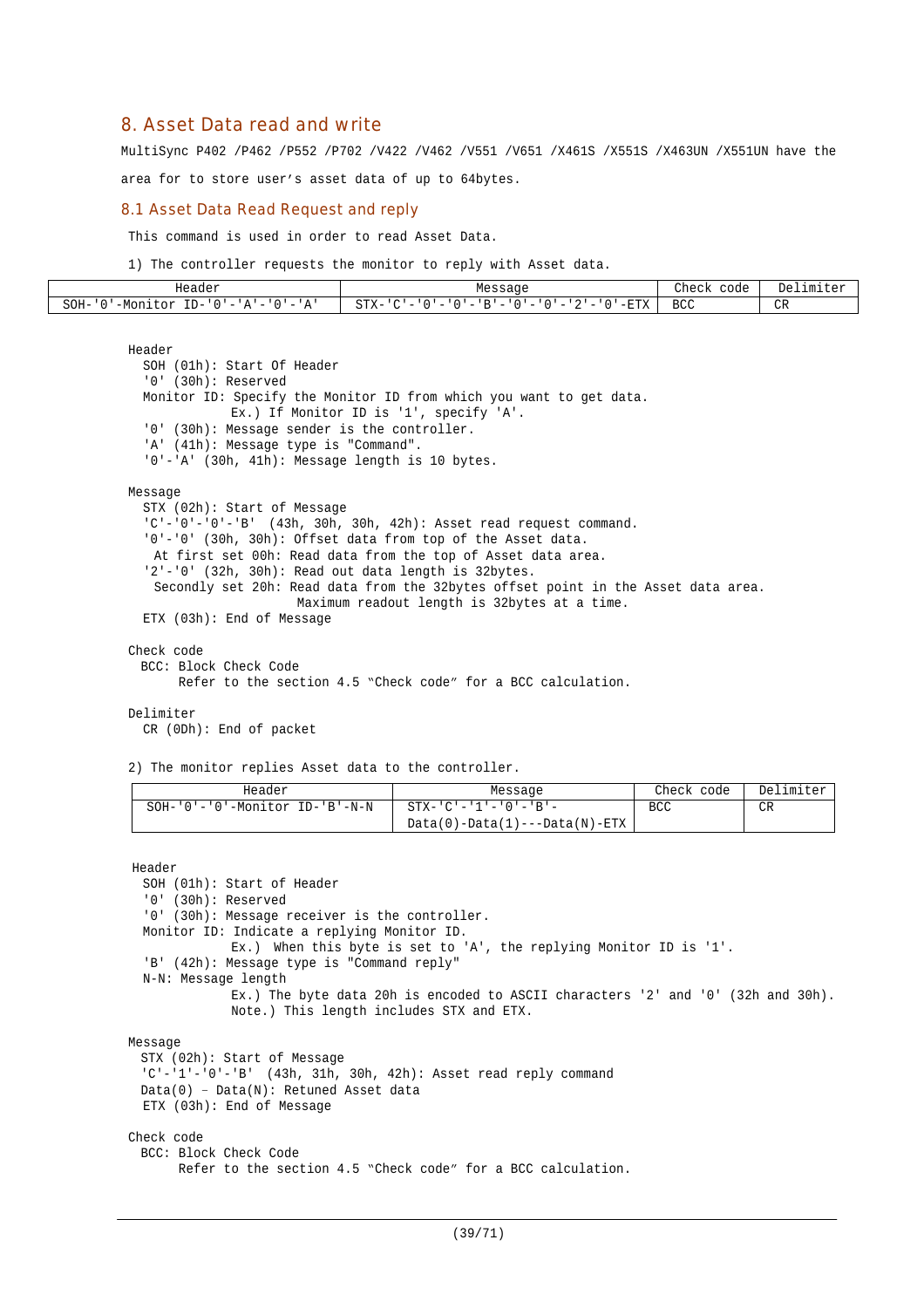Delimiter CR (0Dh): End of packet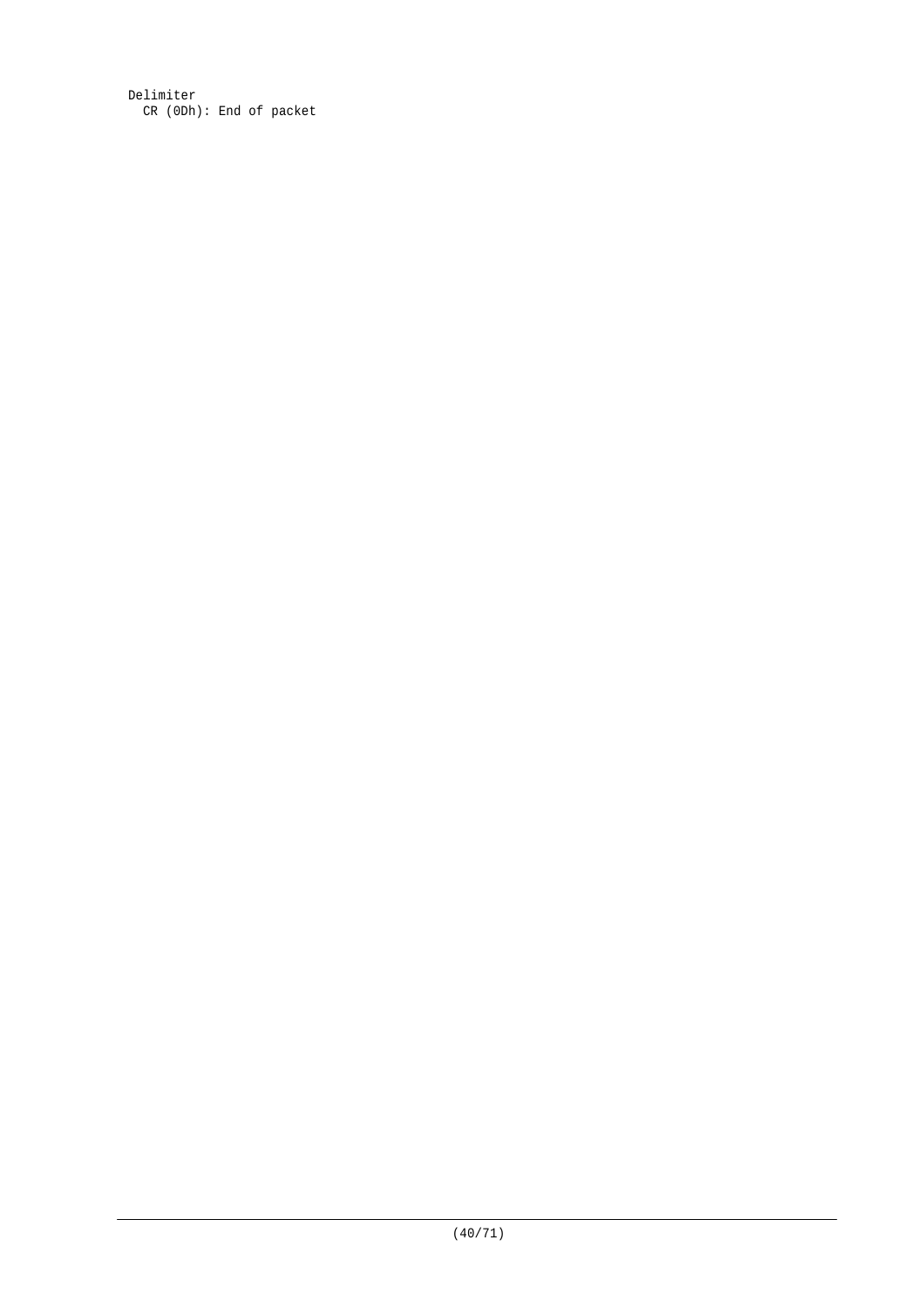### 8.2 Asset Data write

This command is used in order to write Asset Data.

1) The controller requests the monitor to write Asset data.

| Header                            | Message                              | Check code | Delimiter |
|-----------------------------------|--------------------------------------|------------|-----------|
| $SOH-10$ '-Monitor ID-'0'-'A'-N-N | -   STX-'C'-'0'-'0'-'E'-'0'-'0'-     | BCC.       | <b>CR</b> |
|                                   | $Data(0) - Data(1) -- Data(N) - ETX$ |            |           |

Header

SOH (01h): Start Of Header '0' (30h): Reserved Monitor ID: Specify the Monitor ID in which you want to write data. Ex.) If Monitor ID is '1', specify 'A'. '0' (30h): Message sender is the controller. 'A' (41h): Message type is "Command". N-N: Message length Note.) The maximum data length that can be written to the monitor at a time is 32bytes. Ex.) The byte data 20h is encoded as ASCII characters '2' and '0' (32h and 30h). Message STX (02h): Start of Message  $'C'-'0'-'0'-'E'$  (43h, 30h, 30h, 45h): Asset Data writes command '0'-'0'(30h, 30h): Offset address from top of Asset data. 00h : Write data from top of the Asset data area. Data(0) -- Data(N): Asset data. The data must be ASCII characters strings. ETX (03h): End of Message Check code BCC: Block Check Code

Refer to the section 4.5 "Check code" for a BCC calculation.

Delimiter

CR (0Dh): End of packet

2) The monitor replies a data for confirmation.

| Header                                       | Message                                                 | Check code | Delimiter |
|----------------------------------------------|---------------------------------------------------------|------------|-----------|
| $SOH - '0' - '0' - Monttor ID - 'B' - N - N$ | $STX - '0' - '0' - 'C' - '0' - '0' - 'E' - '0' - '0' -$ | <b>BCC</b> | CR        |
|                                              | $Data(0) - Data(1) -- Data(M) - ETX$                    |            |           |

```
Header
  SOH (01h): Start Of Header
  '0' (30h): Reserved
  '0' (30h): Message receiver is the controller.
  Monitor ID: Indicate a replying Monitor ID.
             Ex.) When this byte is set to 'A', the replying Monitor ID is '1'.
  'B' (42h): Message type is "Command reply".
  N-N: Message length
              Note.) The maximum data length that can be written to the monitor at a time is 32bytes.
              Ex.) The byte data 20h is encoded as ASCII characters '2' and '0' (34h and 30h).
Message
 STX (02h): Start of Message
  '0'-'0': Result code. No error.
  'C'-'0'-'0'-'E' (43h, 30h, 30h, 45h): Asset Data write command
  '0'-'0'(30h, 30h): Offset address from top of Asset data.
    00h : Write data into from top of the Asset data area.
 Data(0) -- Data(N): Asset data. The data must be ASCII characters strings.
 ETX (03h): End of Message
Check code
 BCC: Block Check Code
       Refer to the section 4.5 "Check code" for a BCC calculation.
```

```
Delimiter
```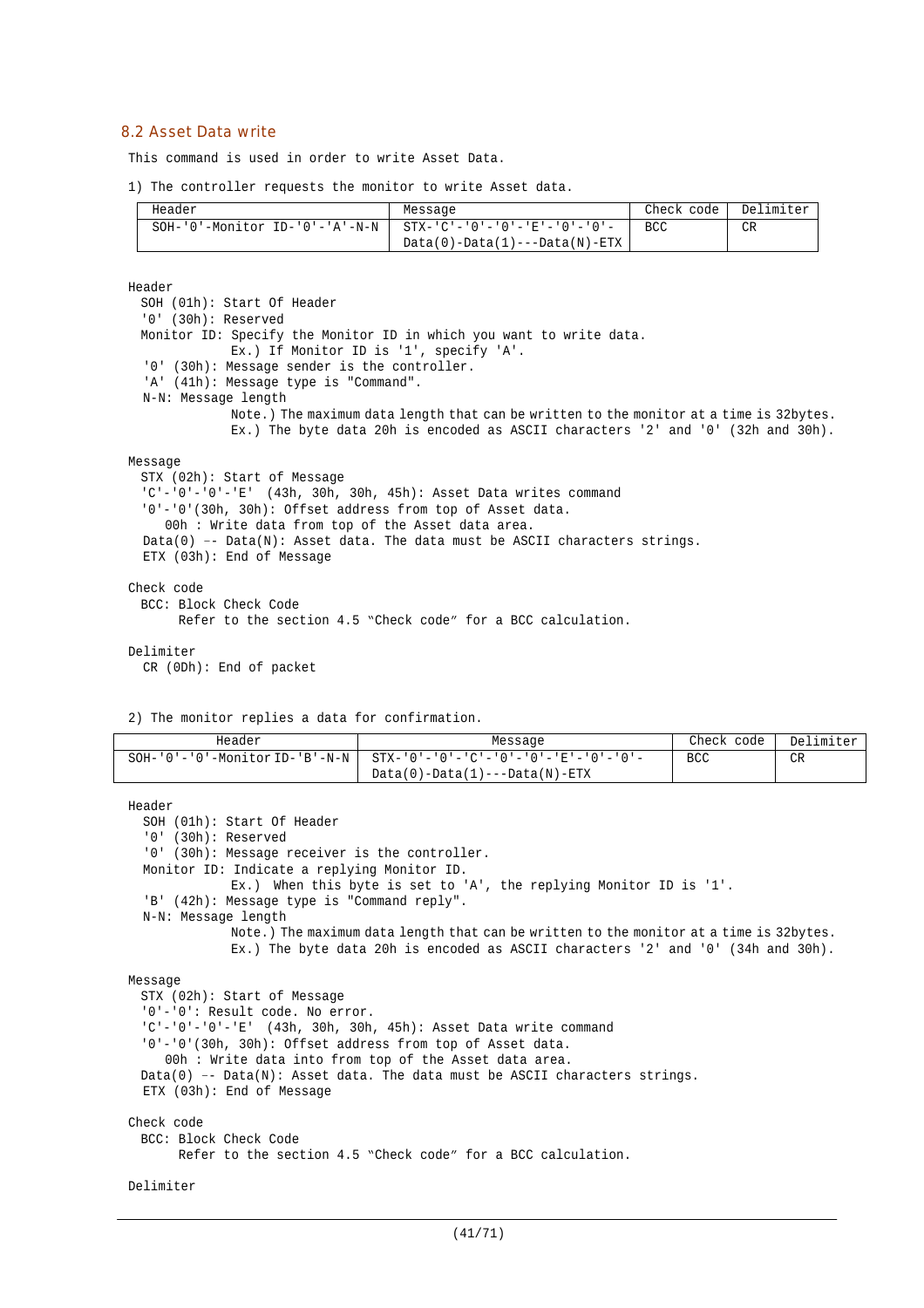CR (0Dh): End of packet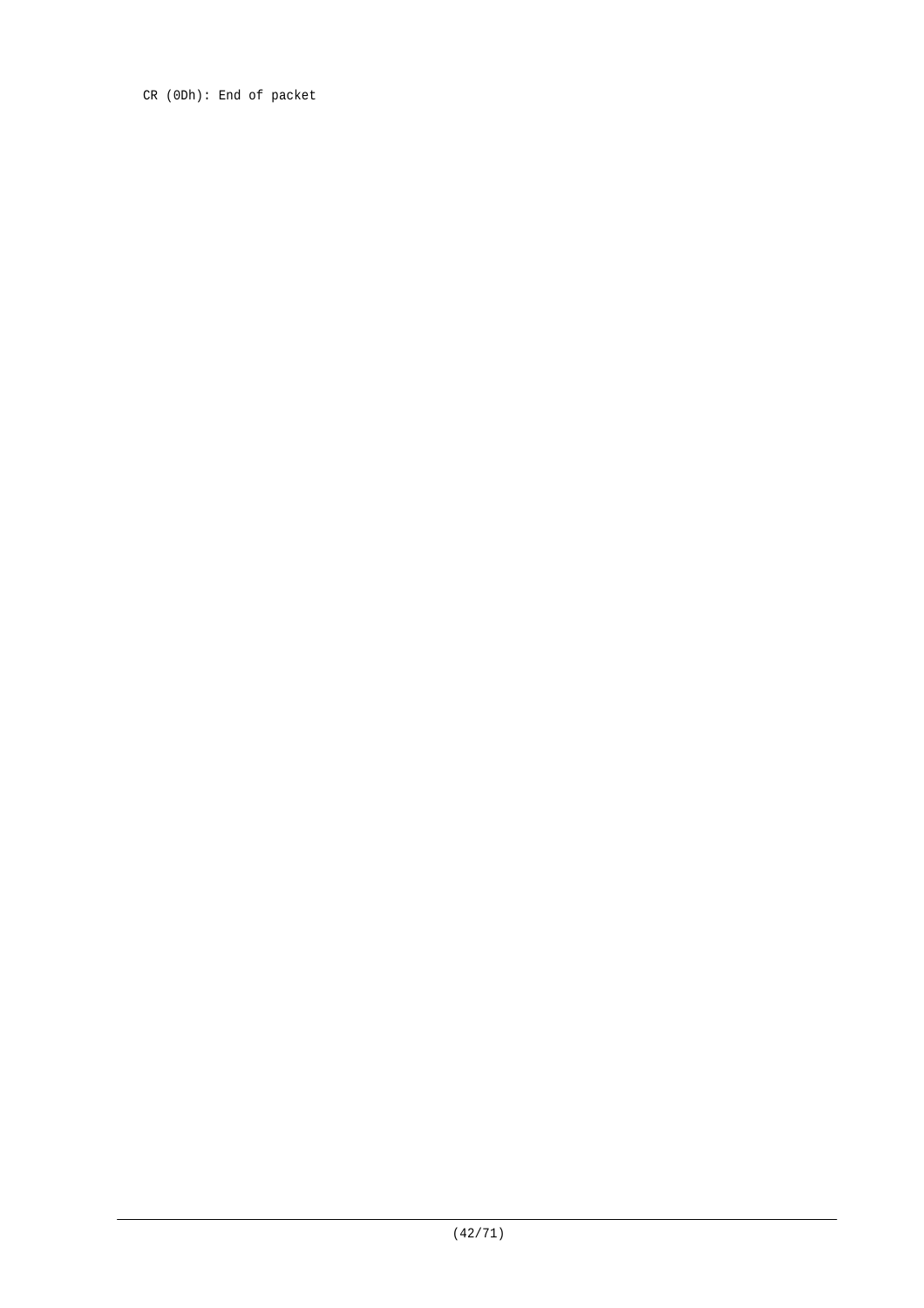# 9. Date & Time read and write

#### 9.1 Date & Time Read

This command is used in order to read the setting of Date & Time.

|  |  | 1) The controller requests the monitor to reply with the Date & Time. |  |  |  |  |  |  |  |  |  |  |  |
|--|--|-----------------------------------------------------------------------|--|--|--|--|--|--|--|--|--|--|--|
|--|--|-----------------------------------------------------------------------|--|--|--|--|--|--|--|--|--|--|--|

| Header                       | Message                 | Check code | Delimiter |
|------------------------------|-------------------------|------------|-----------|
| SOH-'0'-Monitor              | STX-'C'-'2'-'1'-'1'-ETX | BCC        | CR        |
| $TD - '0' - 'A' - '0' - '6'$ |                         |            |           |

Header SOH (01h): Start Of Header '0' (30h): Reserved Monitor ID: Specify the Monitor ID of which you want to get status. Ex.) If Monitor ID is '1', specify 'A'. '0' (30h): Message sender is the controller. 'A' (41h): Message type is "Command". '0'-'6'(30h, 36h): Message length Message STX (02h): Start of Message 'C'-'2'-'1'-'1' (43h, 32h, 31h, 31h): Date & time read request command. ETX (03h): End of Message Check code BCC: Block Check Code Refer to the section 4.5 "Check code" for a BCC calculation.

#### Delimiter

CR (0Dh): End of packet

2) The monitor replies Date & Time to the controller.

| Header                                           | Message                               | Check<br>code I | Delimiter |
|--------------------------------------------------|---------------------------------------|-----------------|-----------|
| $SOH - '0' - '0' - Monitor ID - 'B' - '1' - '4'$ | STX-'C'-'3'-'1'-'1'-YY-MM-DD-WW-HH-MN | <b>BCC</b>      | CR        |
|                                                  | $-DS-ETX$                             |                 |           |

```
Header
  SOH (01h): Start of Header
  '0' (30h): Reserved
  '0' (30h): Message receiver is the controller
 Monitor ID: Indicate a replying Monitor ID
             Ex.) When this byte is set to 'A', the replying Monitor ID is '1'.
  'B' (42h): Message type is "Command reply"
  '1'-'4'(31h, 34h): Message length
Message
  STX (02h): Start of Message
  'C'-'3'-'1'-'1' (43h, 33h, 31h, 31h): Date & Time read reply command
  'YY'-'MM'-'DD'-'WW'-'HH'-'MN'-'DS': Date & Time data
       YY: Year (offset 2000)
           '0'-'0'(30h, 30h): 2000
           |
            '6'-'3'(36h, 33h): 2099 (99 = 63h)
       MM: Month
            '0'-'1'(30h, 31h): January
               |
             '0'-'C'(30h, 43h): December
       DD: Day
             '0'-'1'(30h, 31h): 1
               |
             '1'-'E'(31h, 45h): 30(=1Eh)
             '1'-'F'(31h, 46h): 31(=1Fh)
```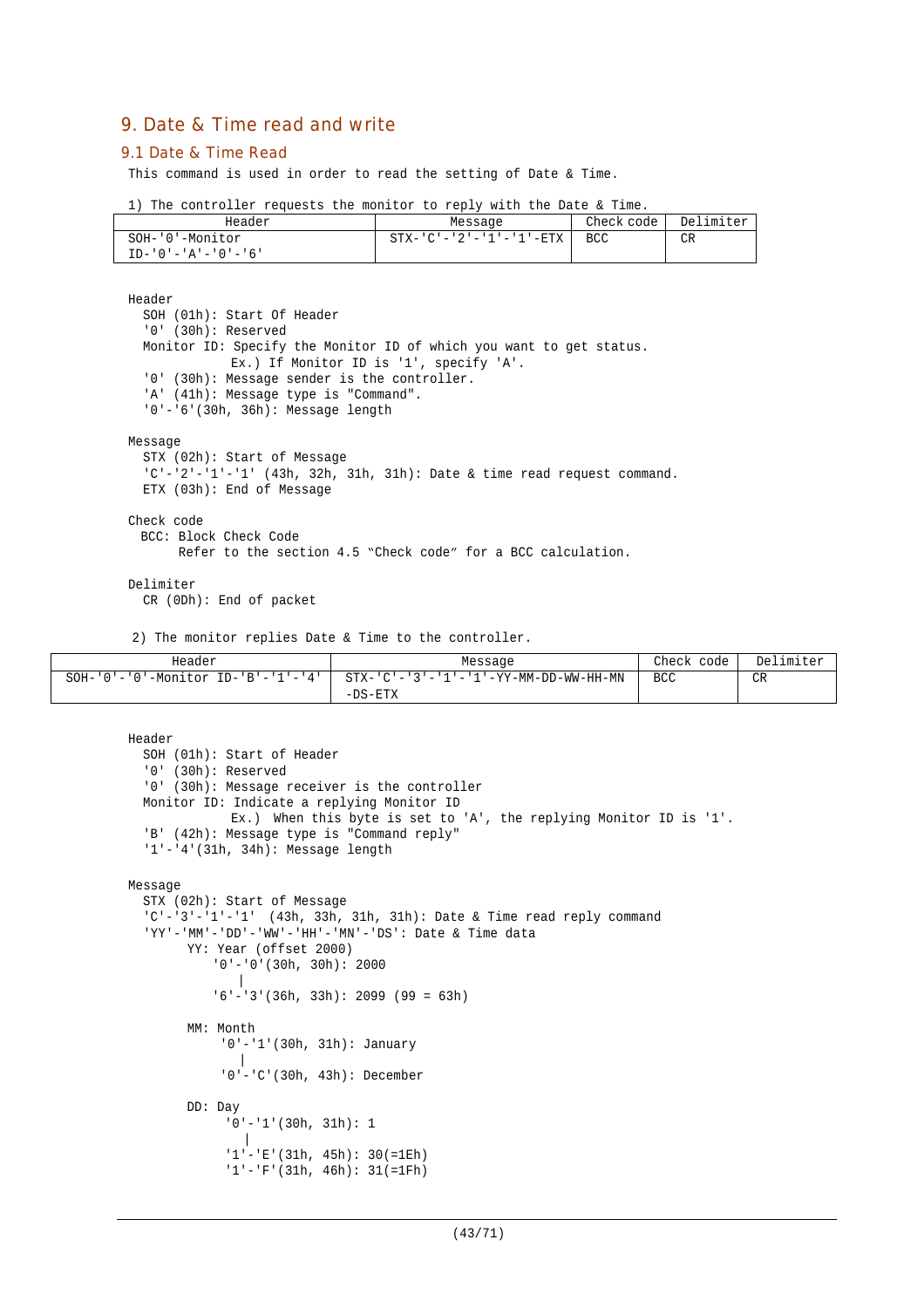```
WW: weekdays
            '0'-'0'(30h, 30h): Sunday
            '0'-'1'(30h, 31h): Monday
            '0'-'2'(30h, 32h): Tuesday
             '0'-'3'(30h, 33h): Wednesday
             '0'-'4'(30h, 34h): Thursday
             '0'-'5'(30h, 35h): Friday
            '0'-'6'(30h, 36h): Saturday
        HH: Hours
             '0'-'0'(30h, 30h): 0
               |
             1'-'7'(31h, 37h): 23 (=17h)
       MN: Minutes
            '0'-'0'(30h, 30h): 0
               \blacksquare'3'-'B' (33h, 42h): 59 (=3Bh)
        DS: Daylight saving (Summer time)
             '0'-'0'(30h, 30h): NO
             '0'-'1'(30h, 31h): YES
 ETX (03h): End of Message
Check code
 BCC: Block Check Code
        Refer to the section 4.5 "Check code" for a BCC calculation.
Delimiter
  CR (0Dh): End of packet
```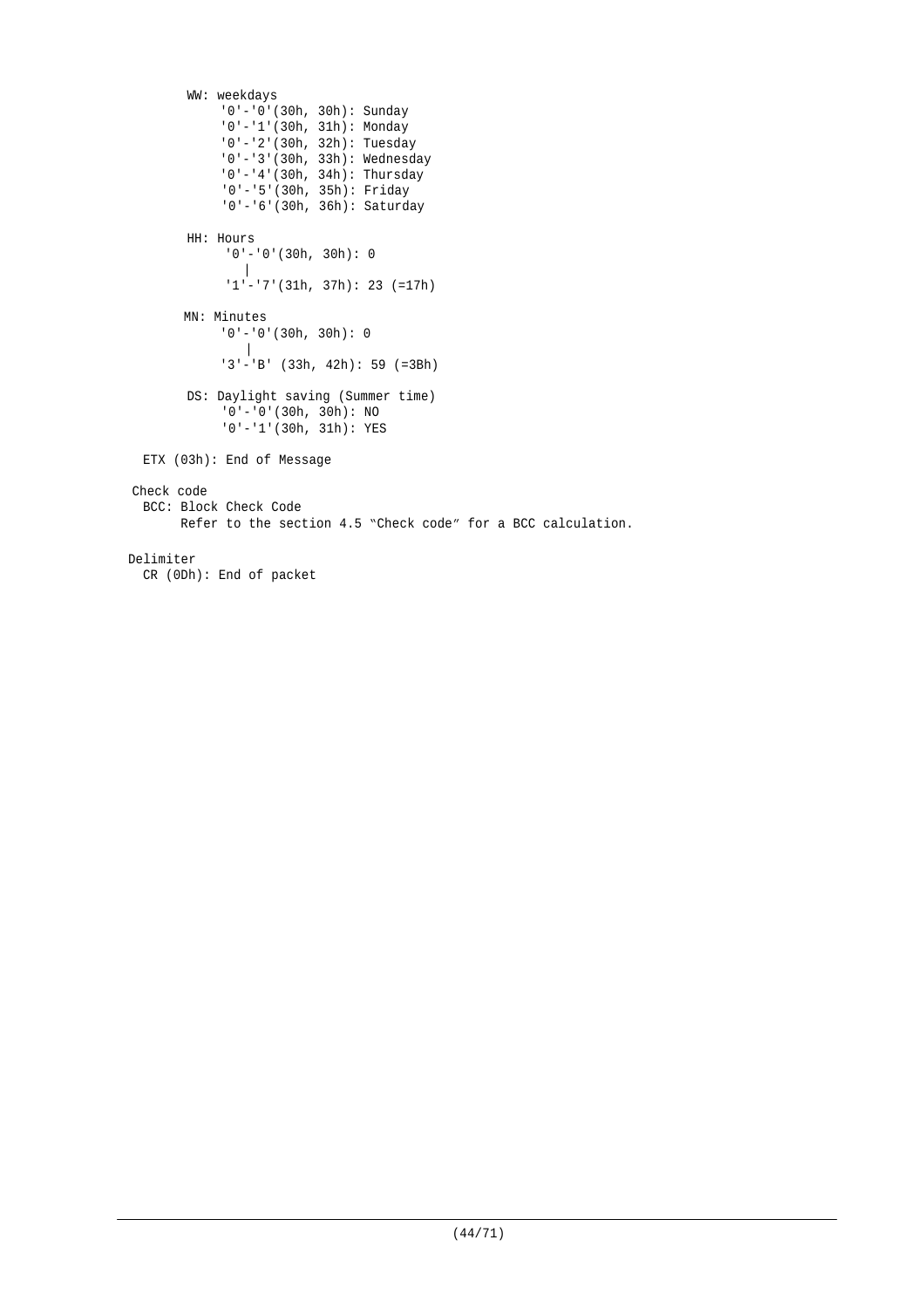## 9.2 Date & Time Write

This command is used in order to write the setting of the Date & Time.

1) The controller requests the monitor to write Date & Time.

| Header                                     | Message                                            | Check<br>code | Delimiter |
|--------------------------------------------|----------------------------------------------------|---------------|-----------|
| "-'0'-Monitor ID-'0'-'A'-'1'-'2'<br>$SOH-$ | STX-'C'-'2'-'1'-'2'-YY-MM-DD-WW-HH-MN<br>$-DS-ETX$ | <b>BCC</b>    | CR        |

```
Header
 SOH (01h): Start Of Header
  '0' (30h): Reserved
 Monitor ID: Specify the Monitor ID of which you want to change the setting.
             Ex.) If Monitor ID is '1', specify 'A'.
  '0' (30h): Message sender is the controller.
  'A' (41h): Message type is "Command".
  '1'-'2'(31h, 32h): Message length
Message
  STX (02h): Start of Message
  'C'-'2'-'1'-'2' (43h, 32h, 31h, 32h): Date & Time write command
  'YY'-'MM'-'DD'-'WW'-'HH'-'MN'-'DS': Date & Time data
       YY: Year (offset 2000)
            '0'-'0'(30h, 30h): 2000
           |
           '6'-'3'(36h, 33h): 2099 (99 = 63h)
        MM: Month
            '0'-'1'(30h, 31h): January
               |
            '0'-'C'(30h, 43h): December
        DD: Day
             '0'-'1'(30h, 31h): 1
                |
             '1'-'E'(31h, 45h): 30(=1Eh)
             '1'-'F'(31h, 46h): 31(=1Fh)
        WW: weekdays
            '0'-'0'(30h, 30h): Sunday
             '0'-'1'(30h, 31h): Monday
             '0'-'2'(30h, 32h): Tuesday
            '0'-'3'(30h, 33h): Wednesday
            '0'-'4'(30h, 34h): Thursday
            '0'-'5'(30h, 35h): Friday
            '0'-'6'(30h, 36h): Saturday
        HH: Hours
             '0'-'0'(30h, 30h): 0
                |
              '1'-'7'(31h, 37h): 23 (=17h)
        MN: Minutes
            '0'-'0'(30h, 30h): 0
               \Box'3'-'B' (33h, 42h): 59 (=3Bh)
        DS: Daylight saving (Summer time)
            '0'-'0'(30h, 30h): NO
            '0'-'1'(30h, 31h): YES
  ETX (03h): End of Message
Check code
  BCC: Block Check Code
        Refer to the section 4.5 "Check code" for a BCC calculation.
```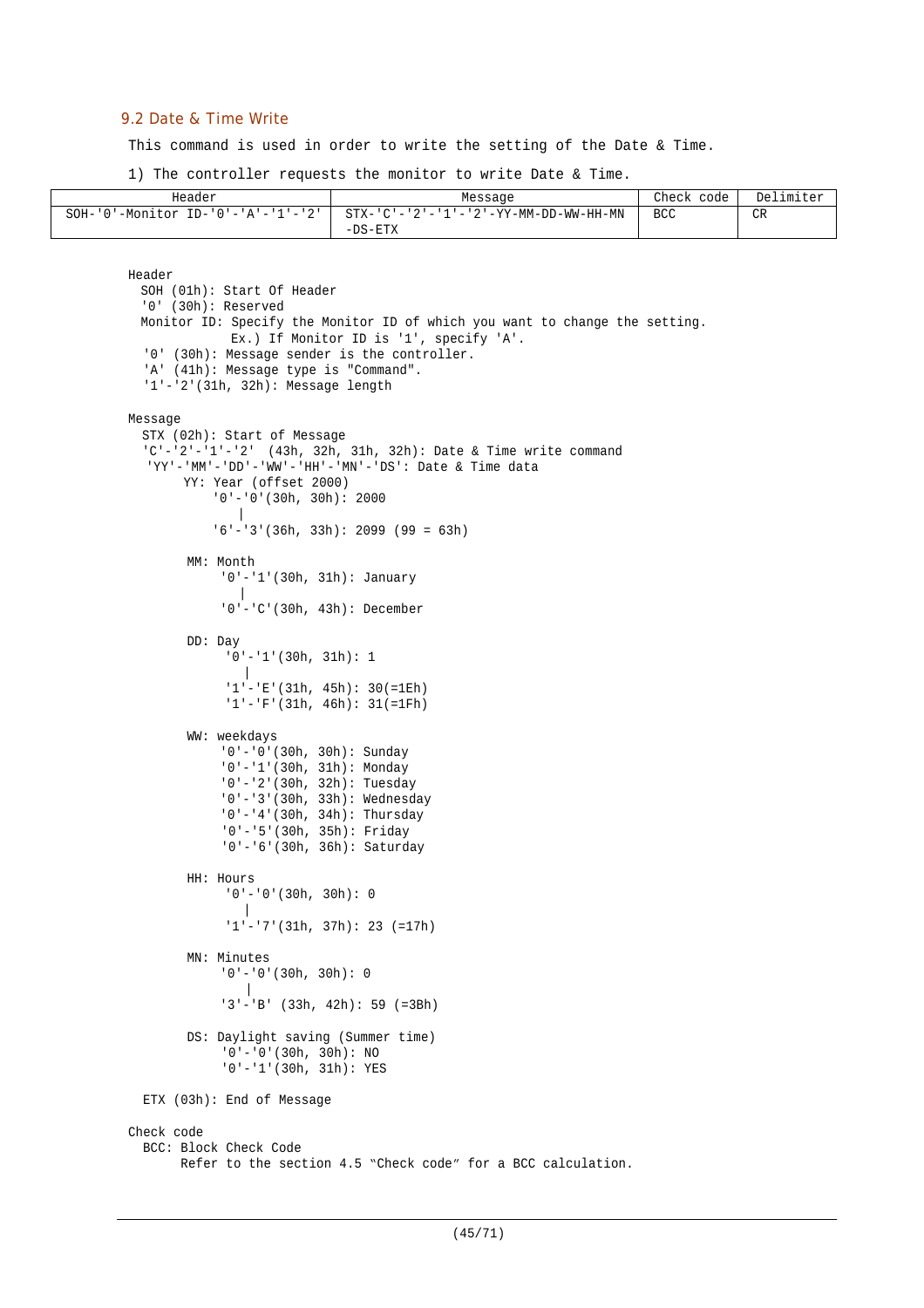Delimiter CR (0Dh): End of packet

2) The monitor replies a data for confirmation.

```
Header Message Check code Delimiter Message Check code Delimiter
SOH-'0'-'0'-Monitor ID-'B'-'1'-'6' STX-'C'-'3'-'1'-'2'-ST-YY-MM-DD-WW-HH-MN
                                     -DS-ETX
                                                                               BCC CRHeader
         SOH (01h): Start Of Header
          '0' (30h): Reserved
          '0' (30h): Message receiver is the controller.
         Monitor ID: Indicate a replying Monitor ID.
                     Ex.) When this byte is set to 'A', the replying Monitor ID is '1'.
          'B' (42h): Message type is "Command reply".
          '1'-'6'(31h, 36h): Message length
       Message
         STX (02h): Start of Message
          'C'-'3'-'1'-'2' (43h, 33h, 31h, 32h): Date & Time write reply command
          ST: Date & Time Status command
                '0'-'0'(30h, 30h): No error
               '0'-'1'(30h, 31h): Error
          'YY'-'MM'-'DD'-'WW'-'HH'-'MN'-'DS': Date & Time data
               YY: Year (offset 2000)
                   '0'-'0'(30h, 30h): 2000
                     \blacksquare'6'-'3'(36h, 33h): 2099 (99 = 63h)
               MM: Month
                   '0'-'1'(30h, 31h): January
                       |
                    '0'-'C'(30h, 43h): December
               DD: Day
                    '0'-'1'(30h, 31h): 1
                       |
                    '1'-'E'(31h, 45h): 30(=1Eh)
                    '1'-'F'(31h, 46h): 31(=1Fh)
               WW: weekdays
                    '0'-'0'(30h, 30h): Sunday
                    '0'-'1'(30h, 31h): Monday
                    '0'-'2'(30h, 32h): Tuesday
                    '0'-'3'(30h, 33h): Wednesday
                    '0'-'4'(30h, 34h): Thursday
                     '0'-'5'(30h, 35h): Friday
                    '0'-'6'(30h, 36h): Saturday
               HH: Hours
                    '0'-'0'(30h, 30h): 0
                       |
                     '1'-'7'(31h, 37h): 23 (=17h)
                MN: Minutes
                    '0'-'0'(30h, 30h): 0
                       |
                    '3'-'B' (33h, 42h): 59 (=3Bh)
               DS: Daylight saving (Summer time)
                    '0'-'0'(30h, 30h): NO
                    '0'-'1'(30h, 31h): YES
         ETX (03h): End of Message
       Check code
          BCC: Block Check Code
               Refer to the section 4.5 "Check code" for a BCC calculation.
```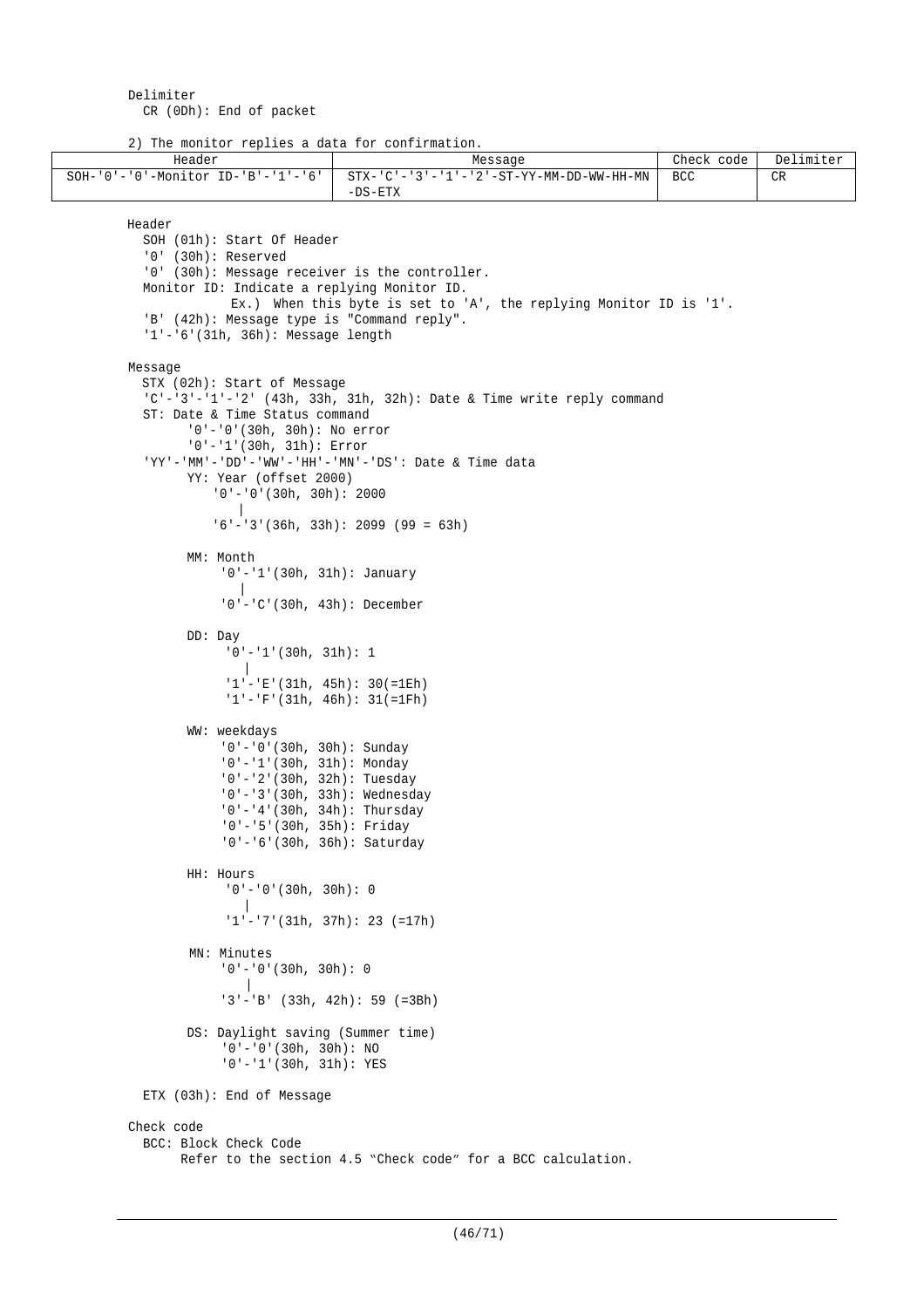Delimiter CR (0Dh): End of packet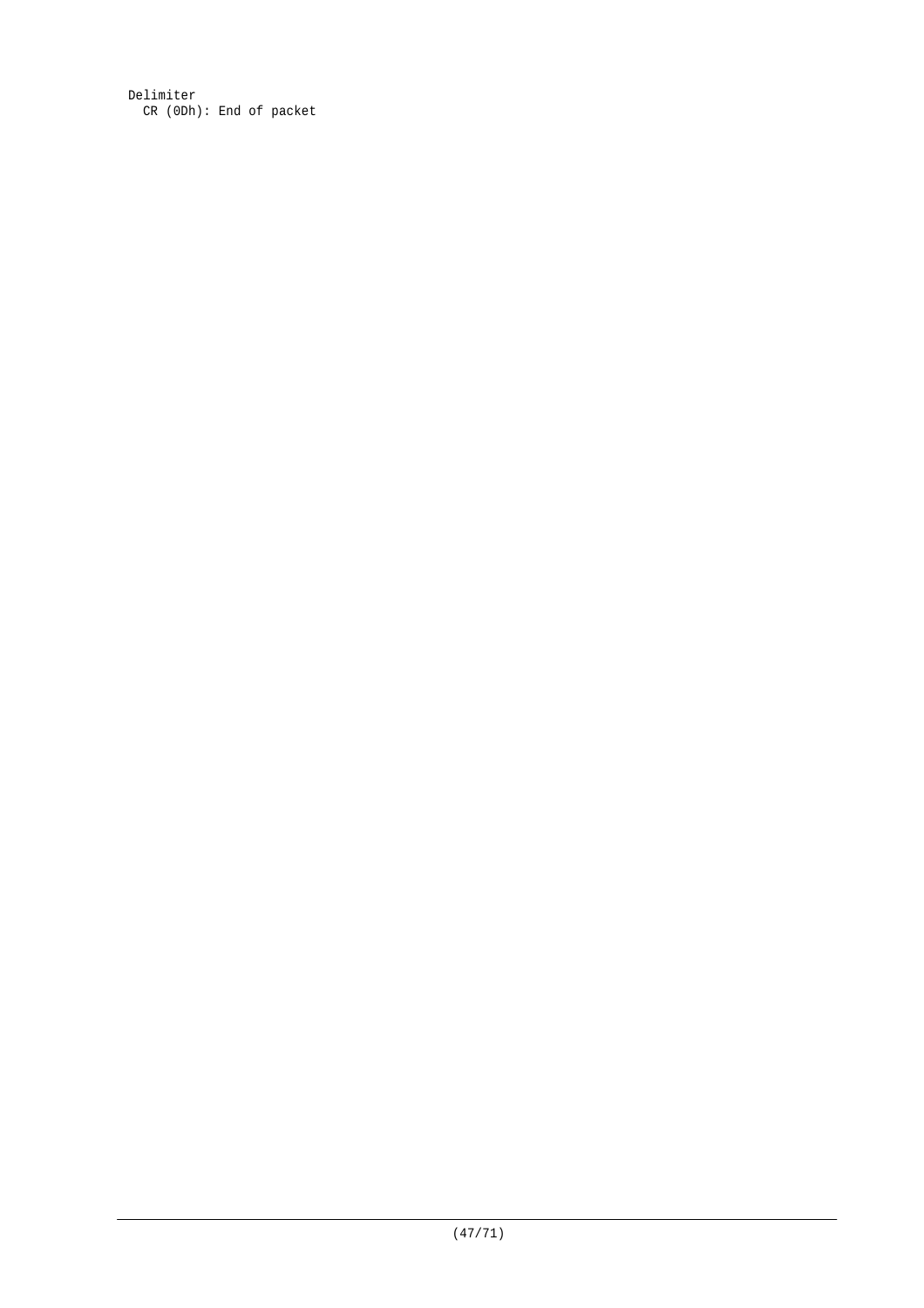# 10. Schedule read and write

#### 10.1 Schedule Read

This command is used in order to read the setting of the Schedule.

1) The controller requests the monitor to read Schedule.

| Header                                                      | Message              | Check<br>code | Delimiter |
|-------------------------------------------------------------|----------------------|---------------|-----------|
| '-Monitor ID-'0'-'A'-'0'-'8'    STX-'C'-'2'-'2'-'1'<br>SOH- | $-$ -PG-ETX $\qquad$ | <b>BCC</b>    | CR        |

Header

```
SOH (01h): Start Of Header
  '0' (30h): Reserved
  Monitor ID: Specify the Monitor ID of which you want to get status.
              Ex.) If Monitor ID is '1', specify 'A'.
  '0' (30h): Message sender is the controller.
  'A' (41h): Message type is "Command".
  '0'-'8'(30h, 38h): Message length
Message
  STX (02h): Start of Message
  'C'-'2'-'2'-'1' (43h, 32h, 32h, 31h): Schedule read request command.
  PG: Program No.
        \triangleright The data must be ASCII characters strings.
  ETX (03h): End of Message
Check code
 BCC: Block Check Code
      Refer to the section 4.5 "Check code" for a BCC calculation.
```
Delimiter

CR (0Dh): End of packet

2) The monitor replies Schedule to the controller.

ON MIN: Turn on time (minute) '0'-'0'(30h, 30h): 0

| Header | Message                                                                     | Check code | Delimiter |
|--------|-----------------------------------------------------------------------------|------------|-----------|
|        | SOH-'0'-'0'-Monitor ID-'B'-'2'-'6'   STX-'C'-'3'-'2'-'1'-PG-ON HOUR-ON MIN- | BCC        | CR        |
|        | OFF HOUR-OFF MIN-INPUT-WD-FL-P MODE-                                        |            |           |
|        | EXT1-EXT2-EXT3-EXT4-EXT5-EXT6-EXT7-ETX                                      |            |           |

```
Header
  SOH (01h): Start of Header
  '0' (30h): Reserved
  '0' (30h): Message receiver is the controller.
  Monitor ID: Indicate a replying Monitor ID.
             Ex.) When this byte is set to 'A', the replying Monitor ID is '1'.
  'B' (42h): Message type is "Command reply".
  '2'-'6'(32h, 36h): Message length
Message
  STX (02h): Start of Message
  'C'-'3'-'2'-'1' (43h, 33h, 32h, 31h): Schedule read reply command
  PG-ON HOURS-ON MIN-OFF HOURS-OFF MIN-INPUT-WD-FL-P MODE-
  EXT1-EXT2-EXT3-EXT4-EXT5-EXT6-EXT7: Schedule data
       PG: Program No.
            '0'-'0'(30h, 30h): Program No.1
               |
            '0'-'6'(30h, 36h): Program No.7
        ON HOUR: Turn on time (hour)
            '0'-'0'(30h, 30h): 00
               |
            '1'-'7'(31h, 37h): 23 (=17h)
            '1'-'8'(31h, 38h): ON timer isn't set.
```
(48/71)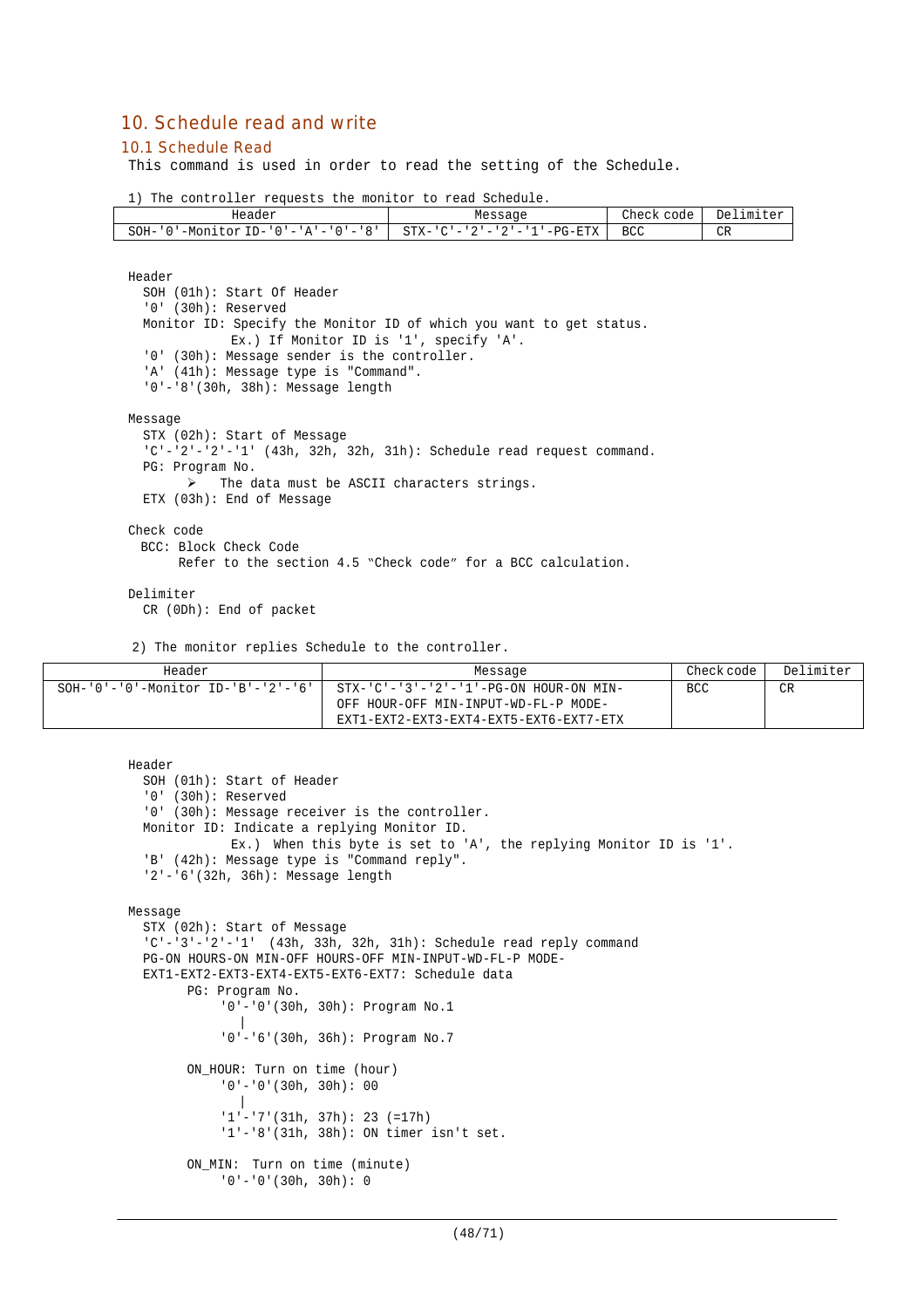```
|
     '3'-'B'(33h, 42h): 59
    '3'-'C'(33h, 43h): On timer isn't set.
OFF_HOUR: Turn off time (hour)
    '0'-'0'(30h, 30h): 00
      \blacksquare'1'-'7'(31h, 37h): 23 (=17h)
    '1'-'8'(31h, 38h): Off timer isn't set.
OFF MIN: Turn off time (minute)
    '0'-'0'(30h, 30h): 0
      \blacksquare'3'-'B'(33h, 42h): 59 (=3Bh)
    '3'-'C'(33h, 43h): Off timer isn't set.
INPUT: Timer input
    '0'-'0'(30h,30h): No mean (works on last memory)
    '0'-'1'(30h,31h): VGA
    '0'-'2'(30h,32h): RGB/HV
    '0'-'3'(30h,33h): DVI
    '0'-'5'(30h,35h): Video1
    '0'-'6'(30h,36h): Video2
    '0'-'7'(30h,37h): S-Video
    '0'-'A'(30h,41h): TV
    '0'-'C'(30h,43h): DVD/HD1
    '0'-'D'(30h,44h): Option
    '0'-'E'(30h,45h): DVD/HD2
    '0'-'F'(30h,46h): Display Port
    '1'-'1'(31h,31h): HDMI
WD: Week setting
    bit 0: Monday
    bit 1: Tuesday
    bit 2: Wednesday
    bit 3: Thursday
    bit 4: Friday
    bit 5: Saturday
    bit 6: Sunday
    EX.
    '0'-'1'(30h, 31h): Monday
    '0'-'4'(30h, 34h): Wednesday
    '0'-'F'(30h, 46h): Monday, Tuesday, Wednesday and Thursday
    '7'-'F'(37h, 46h): Monday to Sunday
FL: Option
    bit 0: 0:once 1:Everyday
    bit 1: 0:once 1:Every week
    bit 2: 0:Disable 1:Enable
    EX.
    '0'-'1'(30h, 31h): Disable, Everyday
    '0'-'4'(30h, 34h): Enable, once
P MODE: Picture mode
    '0'-'0'(30h,30h): No mean (works on last memory)
    '0'-'1'(30h,31h): sRGB
    '0'-'3'(30h,33h): Hi-Bright
    '0'-'4'(30h,34h): Standard
    '0'-'5'(30h,34h): Cinema
    '0'-'6'(30h,36h): ISF-Day
    '0'-'7'(30h,37h): ISF-Night
    '0'-'B'(30h,42h): Ambient-1
    '0'-'C'(30h,43h): Ambient-2
EXT1: Extension1
    '0'-'0'(30h,30h): (On this monitor, it is always '00')
EXT2: Extension 2
```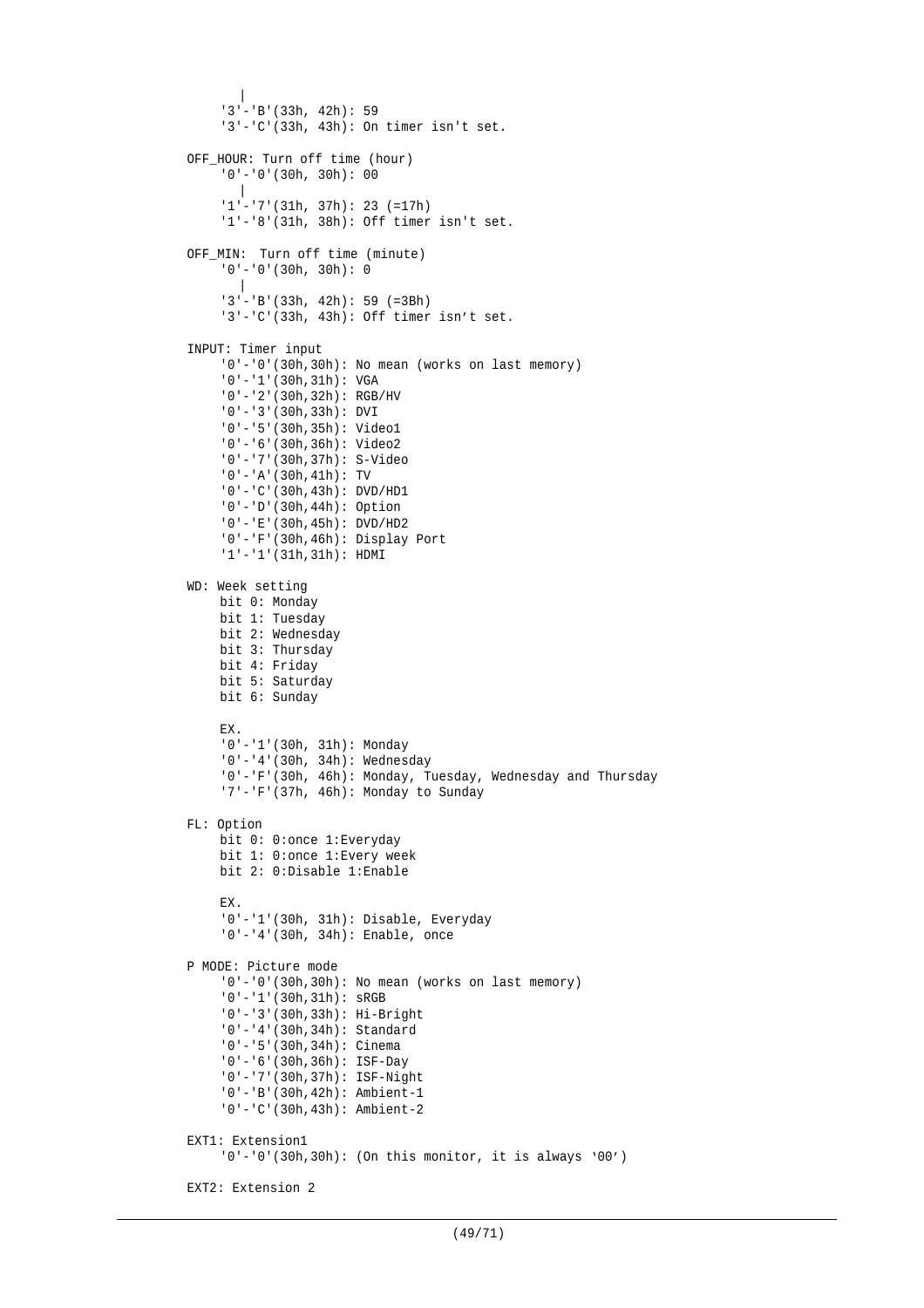'0'-'0'(30h,30h): (On this monitor, it is always '00') EXT3: Extension 3 '0'-'0'(30h,30h): (On this monitor, it is always '00') EXT4: Extension 4 '0'-'0'(30h,30h): (On this monitor, it is always '00') EXT5: Extension 5 '0'-'0'(30h,30h): (On this monitor, it is always '00') EXT6: Extension 6 '0'-'0'(30h,30h): (On this monitor, it is always '00') EXT7: Extension 7 '0'-'0'(30h,30h): (On this monitor, it is always '00') ETX (03h): End of Message Check code BCC: Block Check Code Refer to the section 4.5 "Check code" for a BCC calculation. Delimiter CR (0Dh): End of packet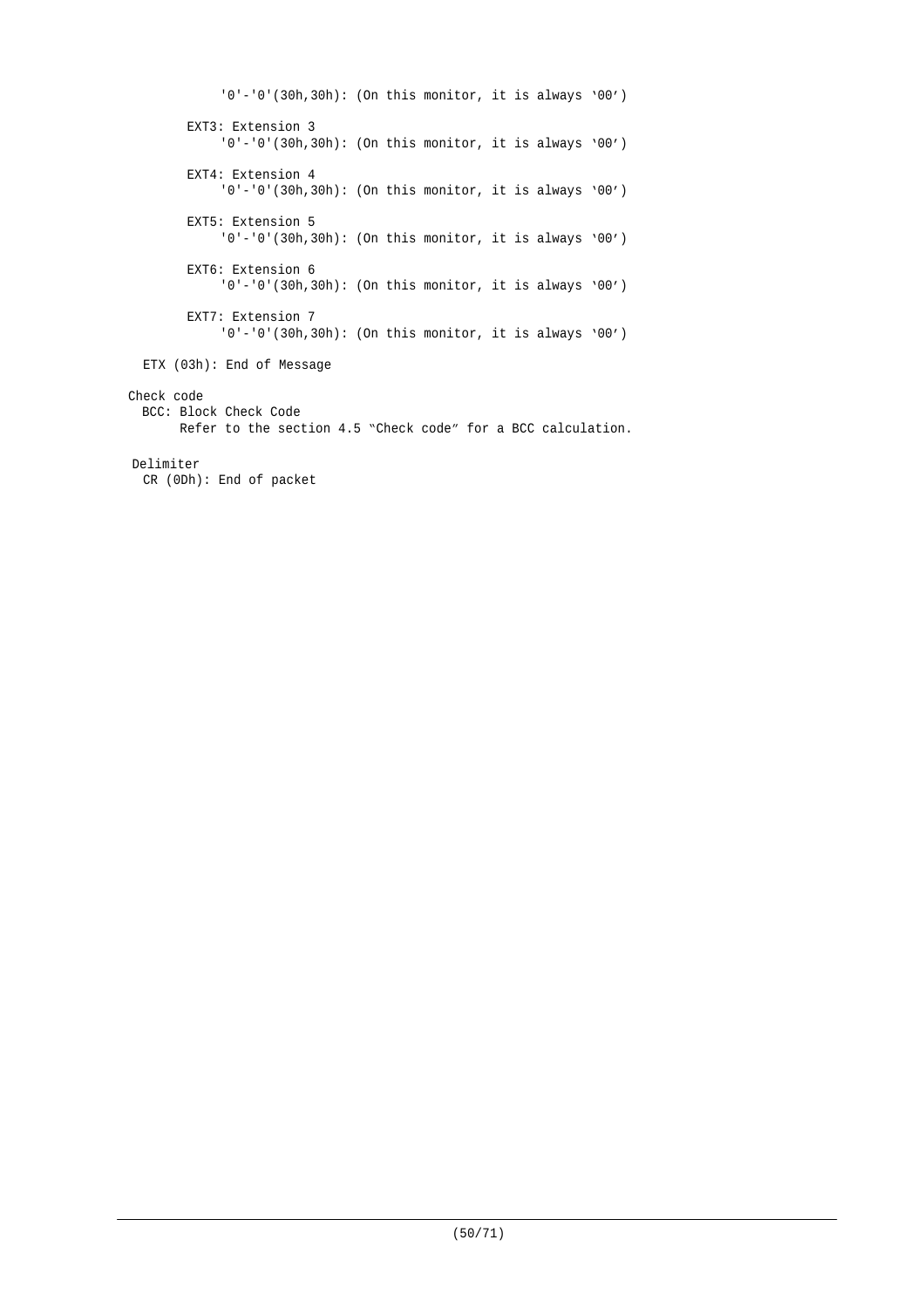\*\*\*Following command also can be used for to keep backward compatibility, in order to read the setting of the Schedule.

1) The controller requests the monitor to read Schedule.

| Header                                  | Message                    | Check code | Delimiter |
|-----------------------------------------|----------------------------|------------|-----------|
| '-Monitor ID-'0'-'A'-'0'-'8',<br>SOH-'0 | STX-'C'-'2'-'1'-'3'-PG-ETX | <b>BCC</b> | CR        |

```
Header
  SOH (01h): Start Of Header
  '0' (30h): Reserved
  Monitor ID: Specify the Monitor ID of which you want to get status.
              Ex.) If Monitor ID is '1', specify 'A'.
  '0' (30h): Message sender is the controller.
  'A' (41h): Message type is "Command".
  '0'-'8'(30h, 38h): Message length
Message
  STX (02h): Start of Message
  'C'-'2'-'1'-'3' (43h, 32h, 31h, 33h): Schedule read request command.
  PG: Program No.
       \triangleright The data must be ASCII characters strings.
  ETX (03h): End of Message
Check code
 BCC: Block Check Code
      Refer to the section 4.5 "Check code" for a BCC calculation.
```
Delimiter

CR (0Dh): End of packet

2) The monitor replies Schedule to the controller.

| Header                                           | Message                                            | Check code | Delimiter |
|--------------------------------------------------|----------------------------------------------------|------------|-----------|
| $SOH - '0' - '0' - Monttor ID - 'B' - '1' - '6'$ | $STX - 'C' - '3' - '1' - '3' - PG-ON HOUR-ON MIN-$ | <b>BCC</b> | <b>CR</b> |
|                                                  | HOUR-OFF MIN-INPUT-WD-FL-ETX<br>OFF                |            |           |

```
Header
  SOH (01h): Start of Header
  '0' (30h): Reserved
  '0' (30h): Message receiver is the controller.
 Monitor ID: Indicate a replying Monitor ID.
             Ex.) When this byte is set to 'A', the replying Monitor ID is '1'.
  'B' (42h): Message type is "Command reply".
  '1'-'6'(31h, 36h): Message length
Message
  STX (02h): Start of Message
  'C'-'3'-'1'-'3' (43h, 33h, 31h, 33h): Schedule read reply command
  PG-ON HOURS-ON MIN-OFF HOURS-OFF MIN-INPUT-WD-FL: Schedule data
        PG: Program No.
             '0'-'0'(30h, 30h): Program No.1
              |
            '0'-'6'(30h, 36h): Program No.7
        ON_HOUR: Turn on time (hour)
            '0'-'0'(30h, 30h): 00
              \blacksquare'1'-'7'(31h, 37h): 23 (=17h)
            '1'-'8'(31h, 38h): ON timer isn't set.
        ON_MIN: Turn on time (minute)
            '0'-'0'(30h, 30h): 0
               |
            '3'-'B'(33h, 42h): 59
            '3'-'C'(33h, 43h): On timer isn't set.
```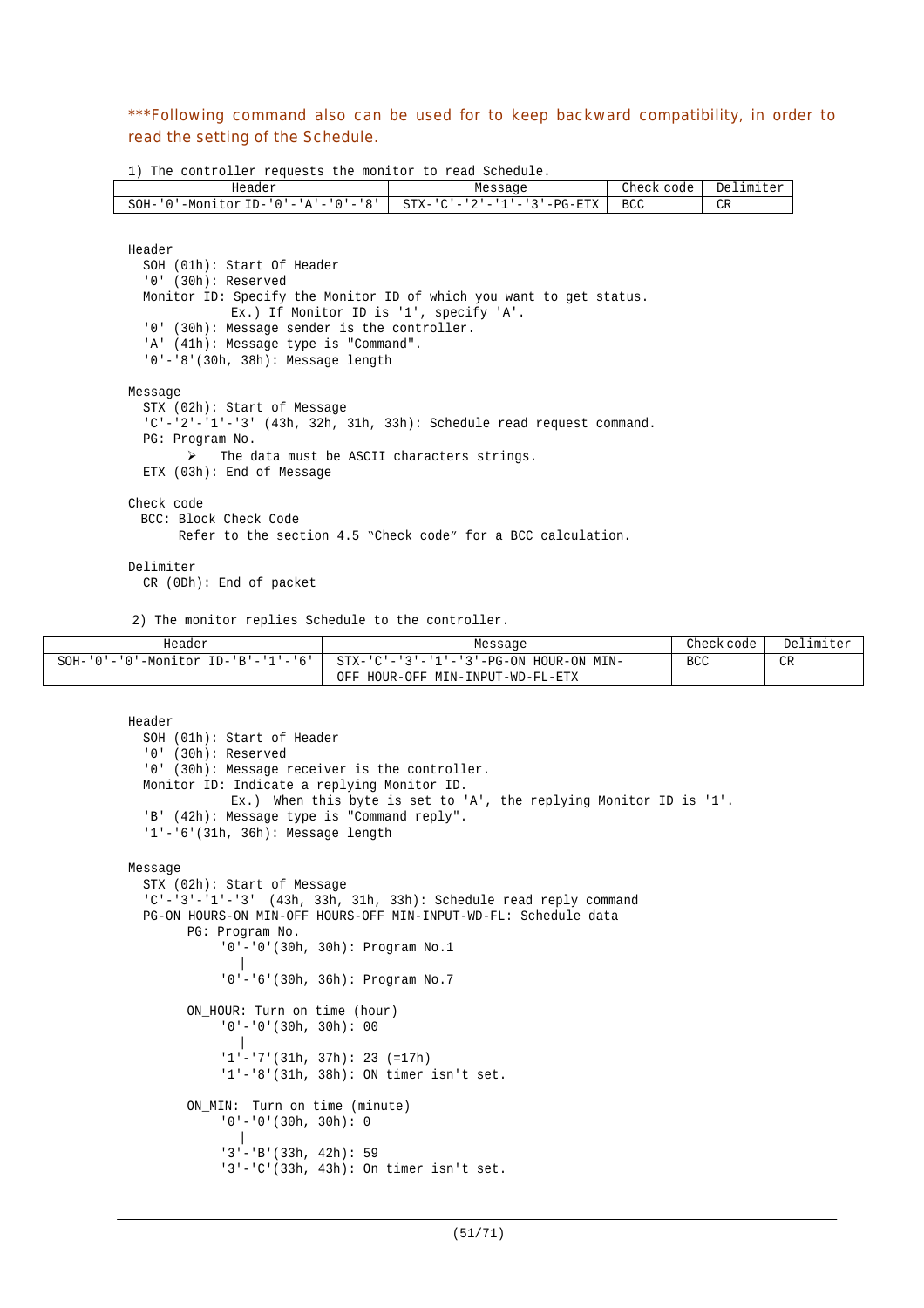```
OFF_HOUR: Turn off time (hour)
            '0'-'0'(30h, 30h): 00
              \blacksquare'1'-'7'(31h, 37h): 23 (=17h)
            '1'-'8'(31h, 38h): Off timer isn't set.
        OFF_MIN: Turn off time (minute)
            '0'-'0'(30h, 30h): 0
              \blacksquare'3'-'B'(33h, 42h): 59 (=3Bh)
            '3'-'C'(33h, 43h): Off timer isn't set.
        INPUT: Timer input
            '0'-'0'(30h, 30h): DVI
            '0'-'1'(30h, 31h): VGA
             '0'-'2'(30h, 32h): RGB/HV
             '0'-'3'(30h, 33h): DVD/HD1
             '0'-'4'(30h, 34h): VIDEO
            '0'-'5'(30h, 35h): S-VIDEO
            '0'-'7'(30h,30h): No mean (Works on last memory)
        WD: Week setting
            bit 0: Monday
            bit 1: Tuesday
            bit 2: Wednesday
            bit 3: Thursday
            bit 4: Friday
            bit 5: Saturday
            bit 6: Sunday
            EX.
            '0'-'1'(30h, 31h): Monday
            '0'-'4'(30h, 34h): Wednesday
            '0'-'F'(30h, 46h): Monday, Tuesday, Wednesday and Thursday
            '7'-'F'(37h, 46h): Monday to Sunday
        FL: Option
            bit 0: 0:once 1:Everyday
            bit 1: 0:once 1:Every week
            bit 2: 0:Disable 1:Enable
            EX.
            '0'-'1'(30h, 31h): Disable, Everyday
            '0'-'4'(30h, 34h): Enable, once
  ETX (03h): End of Message
Check code
 BCC: Block Check Code
       Refer to the section 4.5 "Check code" for a BCC calculation.
Delimiter
 CR (0Dh): End of packet
```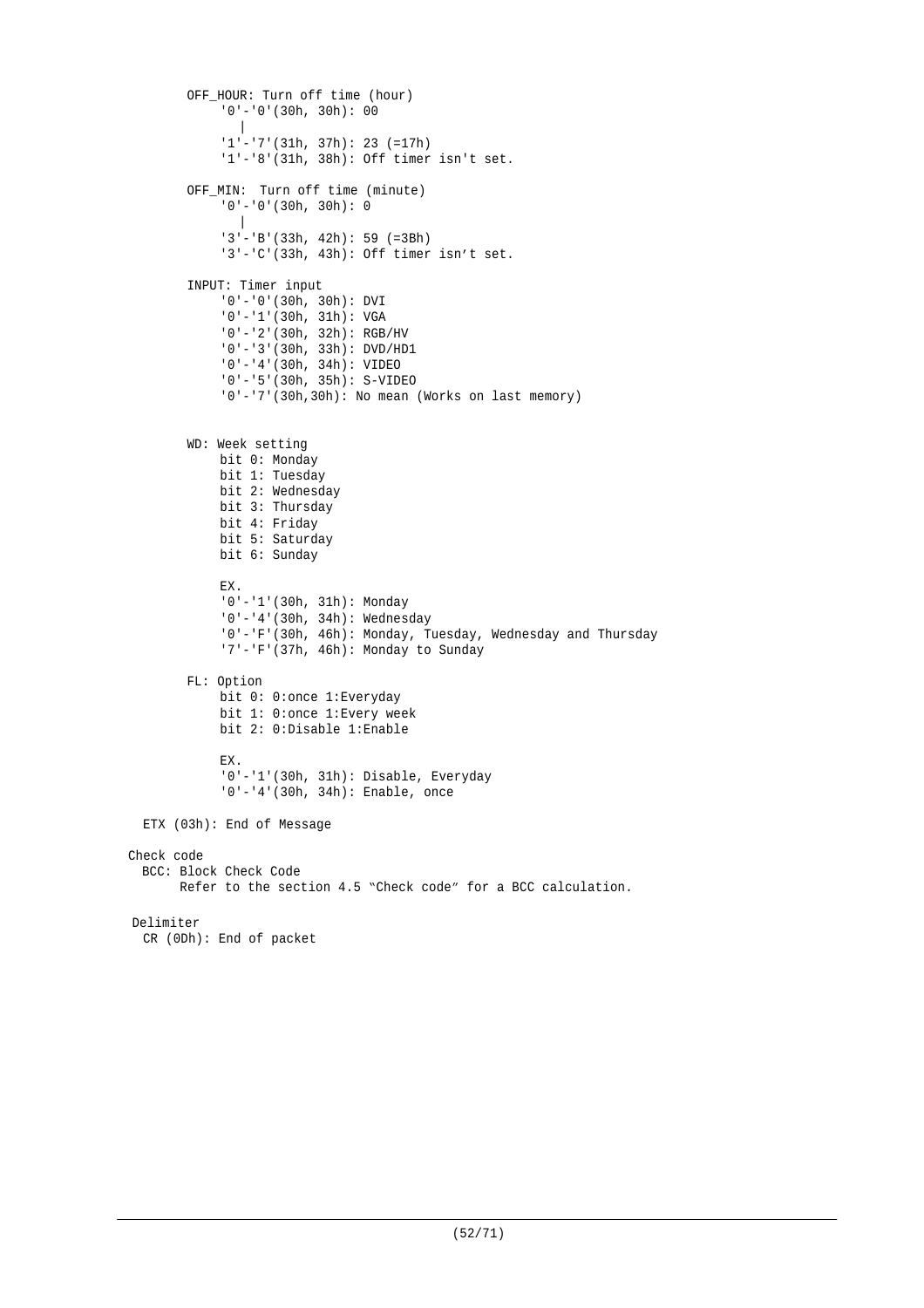#### 10.2 Schedule Write

This command is used in order to write the setting of the Schedule.

1) The controller requests the monitor to write Schedule.

| Header                                | Message                                                                                                                                   | Check code | Delimiter |
|---------------------------------------|-------------------------------------------------------------------------------------------------------------------------------------------|------------|-----------|
| $SOH-10$ '-Monitor ID-'0'-'A'-'2'-'6' | $STX - 'C' - '2' - '2' - '2' - PG - ON HOUR - ON MIN -$<br>OFF HOUR-OFF MIN-INPUT-WD-FL-P MODE-<br>EXT1-EXT2-EXT3-EXT4-EXT5-EXT6-EXT7-ETX | <b>BCC</b> | CR        |

```
Header
  SOH (01h): Start Of Header
  '0' (30h): Reserved
  Monitor ID: Specify the Monitor ID of which you want to change a setting.
             Ex.) If Monitor ID is '1', specify 'A'.
  '0' (30h): Message sender is the controller.
  'A' (41h): Message type is "Command".
  '2'-'6'(32h, 36h): Message length.
Message
 STX (02h): Start of Message
  'C'-'2'-'2'-'2' (43h, 32h, 32h, 32h): Schedule writes command
  PG-ON HOURS-ON MIN-OFF HOURS-OFF MIN-INPUT-WD-FL-P MODE
  EXT1-EXT2-EXT3-EXT4-EXT5-EXT6-EXT7: Schedule data
        PG: Program No.
             '0'-'0'(30h, 30h): Program No.1
              \blacksquare'0'-'6'(30h, 36h): Program No.7
        ON HOUR: Turn on time (hour)
            '0'-'0'(30h, 30h): 00
               |
             '1'-'7'(31h, 37h): 23 (=17h)
            '1'-'8'(31h, 38h): ON timer isn't set.
        ON_MIN: Turn on time (minute)
            '0'-'0'(30h, 30h): 0
              \blacksquare'3'-'B'(33h, 42h): 59
             '3'-'C'(33h, 43h): On timer isn't set.
        OFF_HOUR: Turn off time (hour)
             '0'-'0'(30h, 30h): 00
               |
             '1'-'7'(31h, 37h): 23 (=17h)
             '1'-'8'(31h, 38h): Off timer isn't set.
        OFF_MIN: Turn off time (minute)
             '0'-'0'(30h, 30h): 0
              \blacksquare'3'-'B'(33h, 42h): 59 (=3Bh)
            '3'-'C'(33h, 43h): Off timer isn't set.
        INPUT: Timer input
            '0'-'0'(30h,30h): No mean (works on last memory)
             '0'-'1'(30h,31h): VGA
             '0'-'2'(30h,32h): RGB/HV
             '0'-'3'(30h,33h): DVI
             '0'-'4'(30h,34h): HDMI (Set only)
            '0'-'5'(30h,35h): Video1
            '0'-'6'(30h,36h): Video2
             '0'-'7'(30h,37h): S-Video
             '0'-'A'(30h,41h): TV
             '0'-'C'(30h,43h): DVD/HD1
            '0'-'D'(30h,44h): Option
            '0'-'E'(30h,45h): DVD/HD2
            '0'-'F'(30h,46h): Display Port
```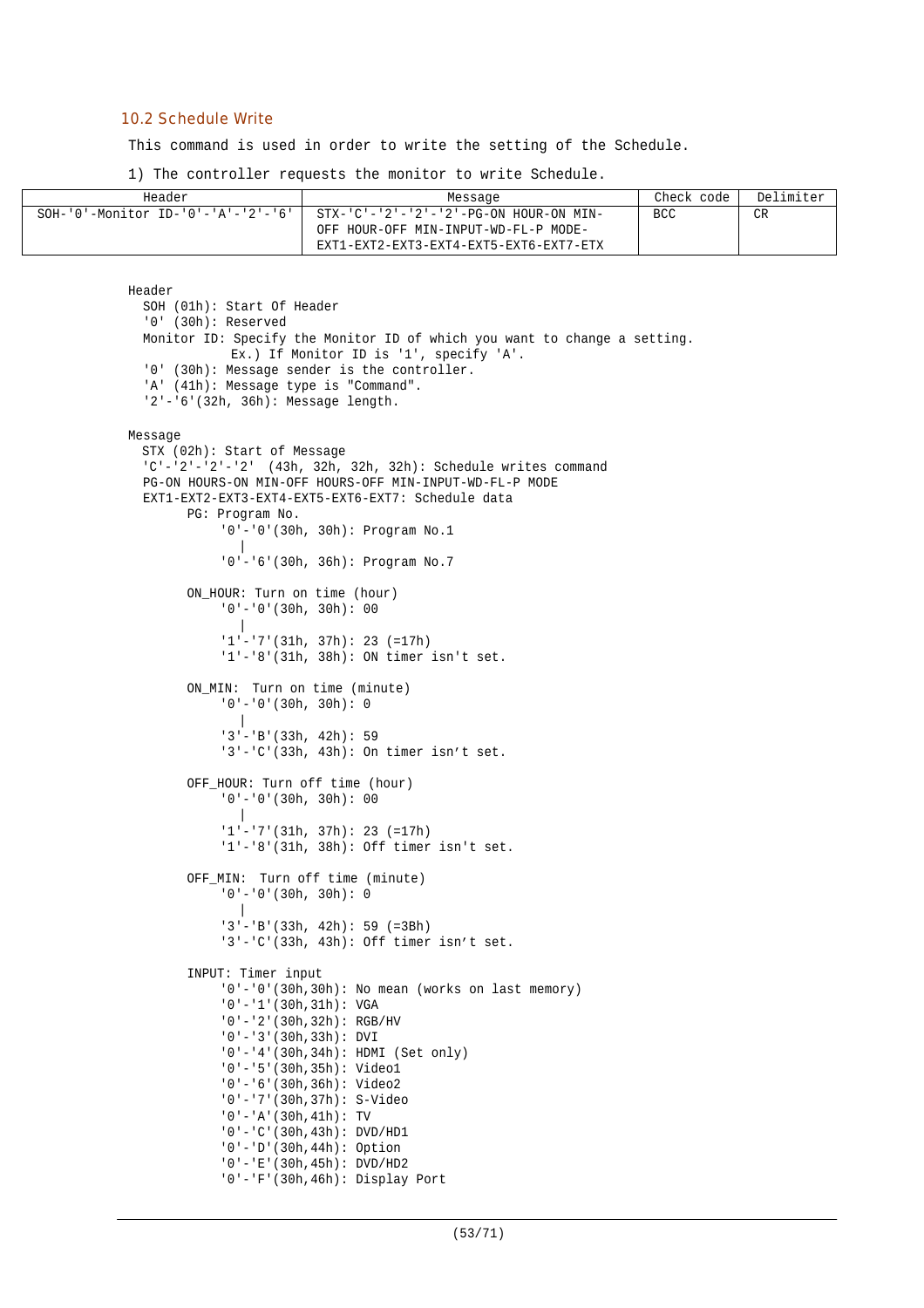```
'1'-'1'(31h,31h): HDMI
            * Please select active input on your system (setting).
            * If you select inactive input here, the input change execution will be ignored.
        WD: Week setting
            bit 0: Monday
            bit 1: Tuesday
            bit 2: Wednesday
            bit 3: Thursday
            bit 4: Friday
            bit 5: Saturday
            bit 6: Sunday
            EX.
            '0'-'1'(30h, 31h): Monday
            '0'-'4'(30h, 34h): Wednesday
            '0'-'F'(30h, 46h): Monday, Tuesday, Wednesday and Thursday
            '7'-'F'(37h, 46h): Monday to Sunday
        FL: Option
            bit 0: 0:once 1:Everyday
            bit 1: 0:once 1:Every week
            bit 2: 0:Disable 1:Enable
             * When bit 0 and bit 1 are '1', it behaves as Everyday.
            EX.
            '0'-'1'(30h, 31h): Disable, Everyday
            '0'-'4'(30h, 34h): Enable, once
        P MODE: Picture mode
            '0'-'0'(30h,30h): No mean (Works on last memory)
            '0'-'1'(30h,31h): sRGB
            '0'-'3'(30h,33h): Hi-Bright
            '0'-'4'(30h,34h): Standard
            '0'-'5'(30h,34h): Cinema
            '0'-'6'(30h,36h): ISF-Day
            '0'-'7'(30h,37h): ISF-Night
            '0'-'B'(30h,42h): Ambient-1
            '0'-'C'(30h,43h): Ambient-2
            * Please select active picture mode on your system (setting).
            * If you select inactive picture mode here, the input change execution will be ignored.
        EXT1: Extension1
            '0'-'0'(30h,30h): (On this monitor, it is always '00')
        EXT2: Extension 2
            '0'-'0'(30h,30h): (On this monitor, it is always '00')
        EXT3: Extension 3
            '0'-'0'(30h,30h): (On this monitor, it is always '00')
        EXT4: Extension 4
            '0'-'0'(30h,30h): (On this monitor, it is always '00')
        EXT5: Extension 5
            '0'-'0'(30h,30h): (On this monitor, it is always '00')
        EXT6: Extension 6
            '0'-'0'(30h,30h): (On this monitor, it is always '00')
        EXT7: Extension 7
            '0'-'0'(30h,30h): (On this monitor, it is always '00')
  ETX (03h): End of Message
Check code
  BCC: Block Check Code
        Refer to the section 4.5 "Check code" for a BCC calculation.
```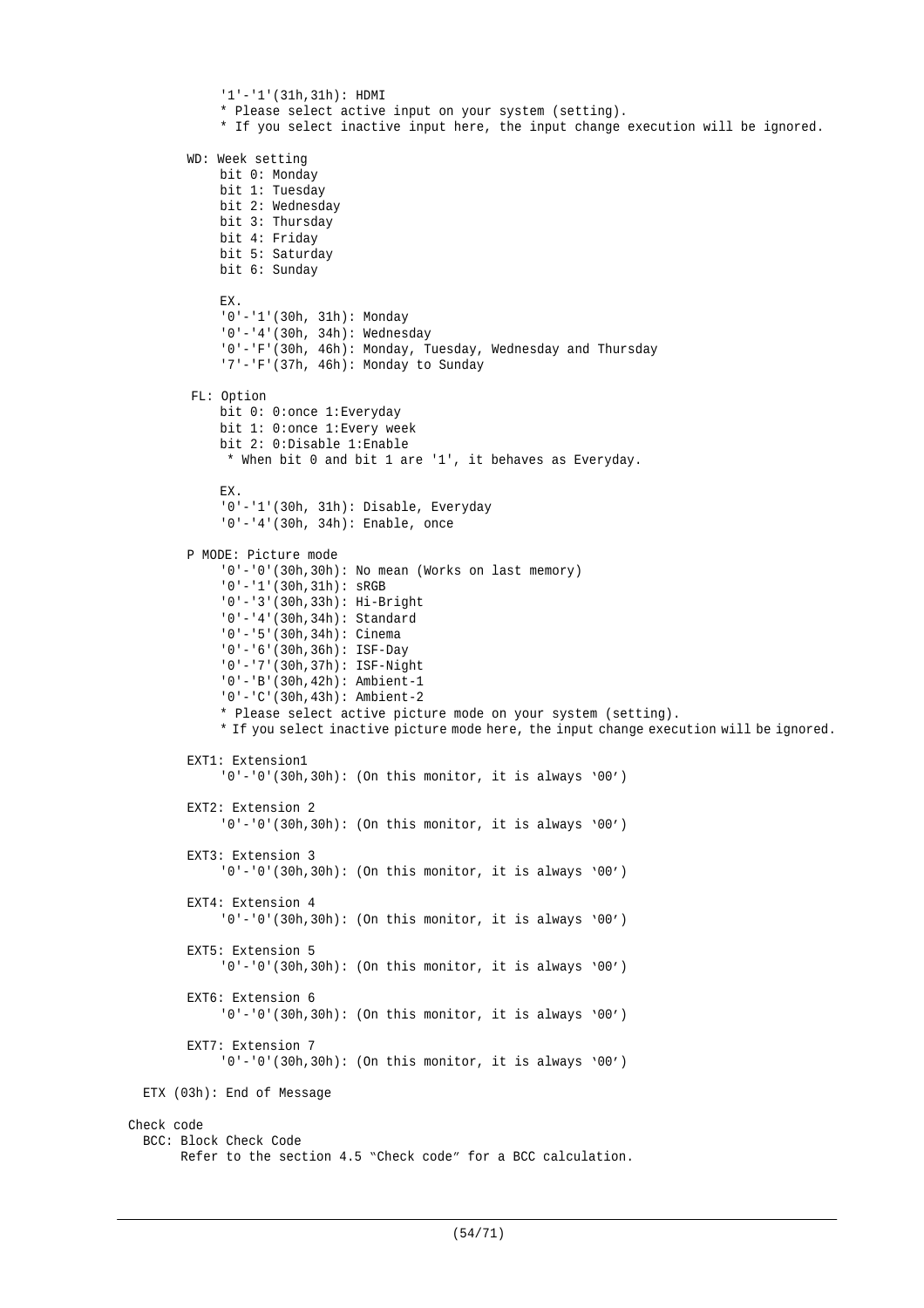Delimiter CR (0Dh): End of packet

2) The monitor replies a data for confirmation.

| Header                                           | Message                                                             | Check code | Delimiter |
|--------------------------------------------------|---------------------------------------------------------------------|------------|-----------|
| $SOH - '0' - '0' - Monttor ID - 'B' - '2' - '8'$ | $STX - 'C' - '3' - '2' - '2' - ST - PG - ON HOUR - ON MIN -$        | <b>BCC</b> | CR.       |
|                                                  | OFF HOUR-OFF MIN-INPUT-WD-FL-P MODE-                                |            |           |
|                                                  | EXT1-EXT2-EXT3-EXT4-EXT5-EXT6-EXT7-ETX                              |            |           |
|                                                  |                                                                     |            |           |
| Header                                           |                                                                     |            |           |
| SOH (01h): Start Of Header                       |                                                                     |            |           |
| $'0'$ (30h): Reserved                            |                                                                     |            |           |
|                                                  | '0' (30h): Message receiver is the controller.                      |            |           |
| Monitor ID: Indicate a replying Monitor ID.      |                                                                     |            |           |
|                                                  |                                                                     |            |           |
| 'B' (42h): Message type is "Command reply".      | Ex.) When this byte is set to 'A', the replying Monitor ID is '1'.  |            |           |
| $'2' - '8'$ (32h, 38h): Message length           |                                                                     |            |           |
|                                                  |                                                                     |            |           |
|                                                  |                                                                     |            |           |
| Message                                          |                                                                     |            |           |
| STX (02h): Start of Message                      |                                                                     |            |           |
|                                                  | 'C'-'3'-'2'-'2' (43h, 33h, 32h, 32h): Schedule writes reply command |            |           |
| ST: Schedule Status command                      |                                                                     |            |           |
| $'0'$ -'0'(30h, 30h): No error                   |                                                                     |            |           |
| $'0'$ - '1' (30h, 31h): Error                    |                                                                     |            |           |
|                                                  | PG-ON HOURS-ON MIN-OFF HOURS-OFF MIN-INPUT-WD-FL-P MODE             |            |           |
|                                                  | EXT1-EXT2-EXT3-EXT4-EXT5-EXT6-EXT7: Schedule data                   |            |           |
| PG: Program No.                                  |                                                                     |            |           |
|                                                  | $'0' - '0'$ (30h, 30h): Program No.1                                |            |           |
|                                                  |                                                                     |            |           |
|                                                  | $'0'$ - $'6'$ (30h, 36h): Program No.7                              |            |           |
|                                                  |                                                                     |            |           |
| ON_HOUR: Turn on time (hour)                     |                                                                     |            |           |
| $'0'$ - $'0'$ (30h, 30h): 00                     |                                                                     |            |           |
|                                                  |                                                                     |            |           |
|                                                  | $1! - 7! (31h, 37h): 23 (=17h)$                                     |            |           |
|                                                  | $'1'$ - '8' (31h, 38h): ON timer isn't set.                         |            |           |
|                                                  |                                                                     |            |           |
| ON_MIN: Turn on time (minute)                    |                                                                     |            |           |
| $'0'$ - $'0'$ (30h, 30h): 0                      |                                                                     |            |           |
|                                                  |                                                                     |            |           |
| $'3'$ - 'B' (33h, 42h): 59                       |                                                                     |            |           |
|                                                  | $'3'$ -'C'(33h, 43h): On timer isn't set.                           |            |           |
|                                                  |                                                                     |            |           |
| OFF_HOUR: Turn off time (hour)                   |                                                                     |            |           |
| $'0'$ - $'0'$ (30h, 30h): 00                     |                                                                     |            |           |
|                                                  |                                                                     |            |           |
|                                                  | $1! - 7! (31h, 37h): 23 (=17h)$                                     |            |           |
|                                                  | '1'-'8'(31h, 38h): Off timer isn't set.                             |            |           |
|                                                  |                                                                     |            |           |
| OFF_MIN: Turn off time (minute)                  |                                                                     |            |           |
| $'0'$ - $'0'$ (30h, 30h): 0                      |                                                                     |            |           |
|                                                  |                                                                     |            |           |
|                                                  | $13' - 1B'$ (33h, 42h): 59 (=3Bh)                                   |            |           |
|                                                  | $'3'$ -'C'(33h, 43h): Off timer isn't set.                          |            |           |
|                                                  |                                                                     |            |           |
| INPUT: Timer input                               |                                                                     |            |           |
|                                                  | $'0'$ -'0'(30h,30h): No mean (works on last memory)                 |            |           |
| $'0'$ - '1'(30h,31h): VGA                        |                                                                     |            |           |
| $'0'$ - '2' (30h, 32h): RGB/HV                   |                                                                     |            |           |
| $'0'$ - '3' (30h, 33h): DVI                      |                                                                     |            |           |
| $'0'$ -'5'(30h,35h): Video1                      |                                                                     |            |           |
| $'0'$ - $'6'$ (30h, 36h): Video2                 |                                                                     |            |           |
|                                                  | $'0'$ -'7'(30h,37h): S-Video                                        |            |           |
| $'0'$ - 'A' (30h, 41h): TV                       |                                                                     |            |           |
|                                                  | $'0'$ - $'C'$ (30h, 43h): DVD/HD1                                   |            |           |
| $'0'$ - $'0'$ (30h, 44h): Option                 |                                                                     |            |           |
|                                                  | $'0'$ - 'E' (30h, 45h): DVD/HD2                                     |            |           |
|                                                  | $'0'$ - $F'(30h,46h)$ : Display Port                                |            |           |
| $'1'$ - $'1'$ (31h,31h): HDMI                    |                                                                     |            |           |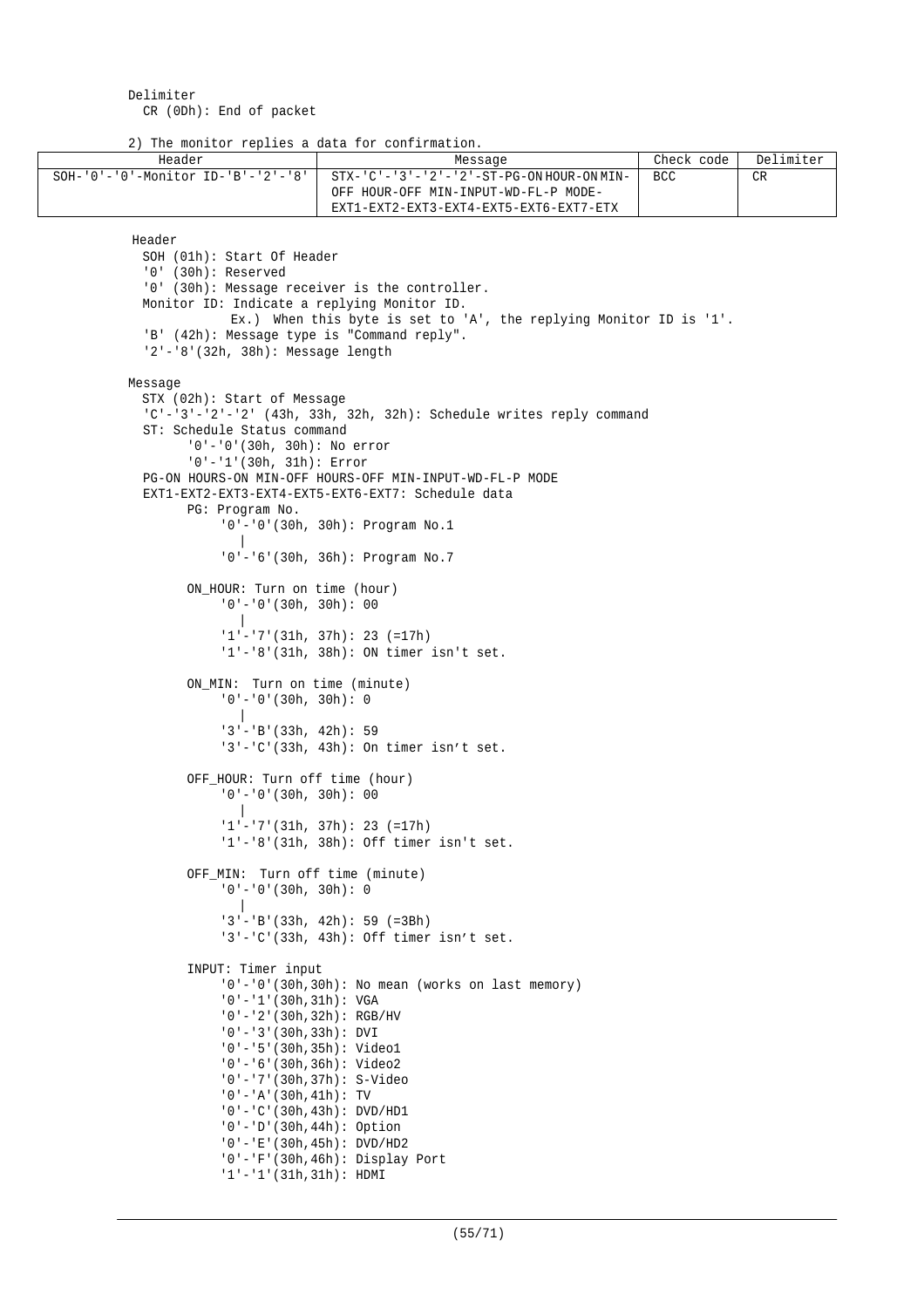```
WD: Week setting
            bit 0: Monday
            bit 1: Tuesday
            bit 2: Wednesday
            bit 3: Thursday
            bit 4: Friday
            bit 5: Saturday
            bit 6: Sunday
            EX.
            '0'-'1'(30h, 31h): Monday
            '0'-'4'(30h, 34h): Wednesday
            '0'-'F'(30h, 46h): Monday, Tuesday, Wednesday and Thursday
            '7'-'F'(37h, 46h): Monday to Sunday
       FL: Option
            bit 0: 0:once 1:Everyday
            bit 1: 0:once 1:Every week
            bit 2: 0:Disable 1:Enable
            * When bit 0 and bit 1 are '1', it behaves as Everyday.
            EX.
            '0'-'1'(30h, 31h): Disable, Everyday
            '0'-'4'(30h, 34h): Enable, once
       P MODE: Picture mode
            '0'-'0'(30h,30h): No mean (works on last memory)
            '0'-'1'(30h,31h): sRGB
            '0'-'3'(30h,33h): Hi-Bright
            '0'-'4'(30h,34h): Standard
            '0'-'5'(30h,34h): Cinema
            '0'-'6'(30h,36h): ISF-Day
            '0'-'7'(30h,37h): ISF-Night
            '0'-'B'(30h,42h): Ambient-1
            '0'-'C'(30h,43h): Ambient-2
       EXT1: Extension1
            '0'-'0'(30h,30h): (On this monitor, it is always '00')
       EXT2: Extension 2
            '0'-'0'(30h,30h): (On this monitor, it is always '00')
       EXT3: Extension 3
            '0'-'0'(30h,30h): (On this monitor, it is always '00')
       EXT4: Extension 4
            '0'-'0'(30h,30h): (On this monitor, it is always '00')
       EXT5: Extension 5
            '0'-'0'(30h,30h): (On this monitor, it is always '00')
       EXT6: Extension 6
            '0'-'0'(30h,30h): (On this monitor, it is always '00')
       EXT7: Extension 7
            '0'-'0'(30h,30h): (On this monitor, it is always '00')
  ETX (03h): End of Message
Check code
  BCC: Block Check Code
        Refer to the section 4.5 "Check code" for a BCC calculation.
Delimiter
  CR (0Dh): End of packet
3) The controller requests the monitor to write Enable/Disable Schedule.
```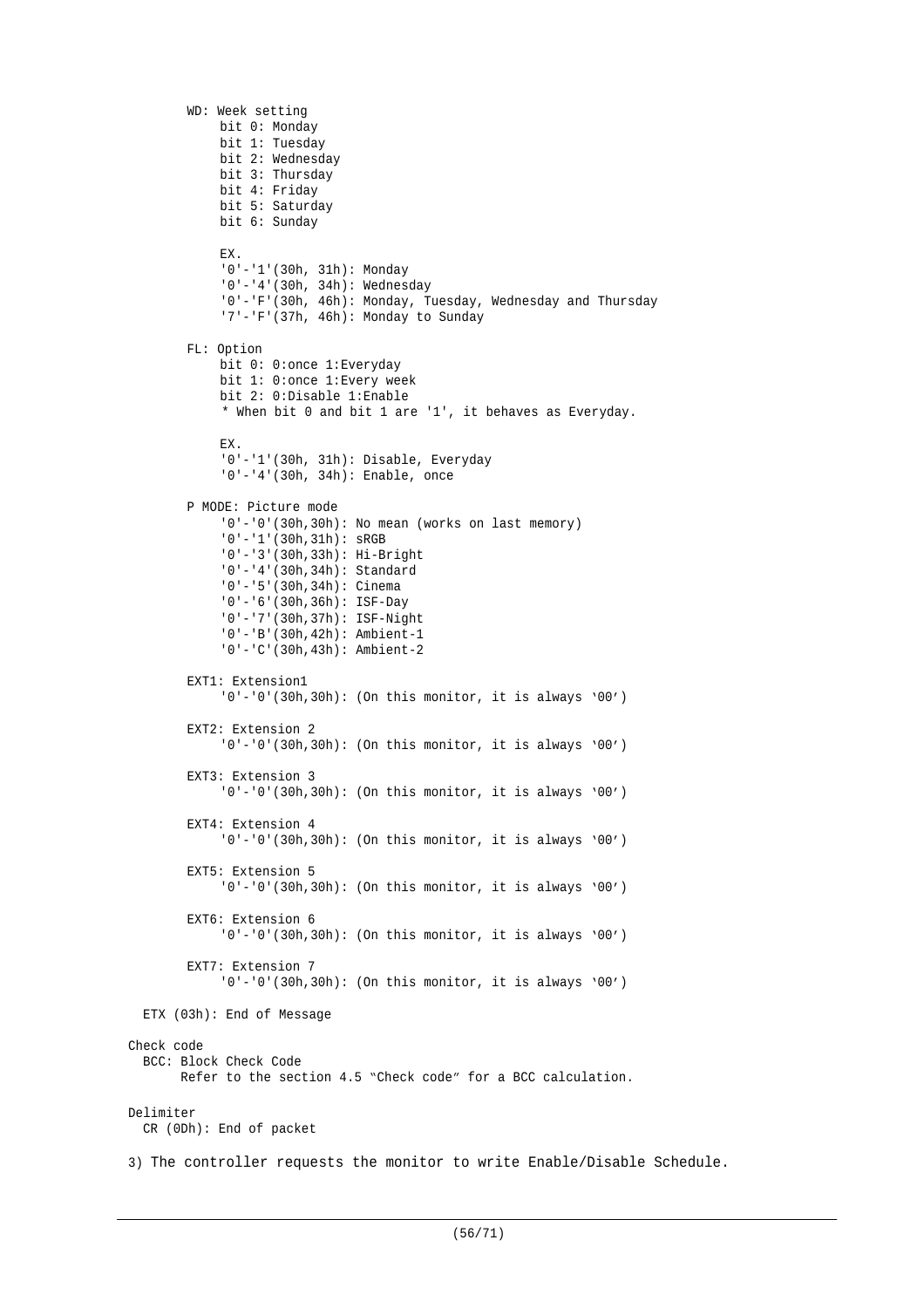| Header          | Messaqe                                                       | Check<br>code | Delimiter |
|-----------------|---------------------------------------------------------------|---------------|-----------|
| SOH-'、<br>י ה י | '-Monitor ID-'0'-'A'-'0'-'A'    STX-'C'-'2'-'1'-'5'-PG-EN-ETX | <b>BCC</b>    | CR        |

```
Header
  SOH (01h): Start Of Header
  '0' (30h): Reserved
  Monitor ID: Specify the Monitor ID of which you want to change a setting.
             Ex.) If Monitor ID is '1', specify 'A'.
  '0' (30h): Message sender is the controller.
  'A' (41h): Message type is "Command".
  '0'-'A'(30h, 41h): Message length
Message
  STX (02h): Start of Message
  'C'-'2'-'1'-'5' (43h, 32h, 31h, 35h): Enable/Disable Schedule writes command
  PG-EN: Enable/Disable Schedule data
        PG: Program No.
            '0'-'0'(30h, 30h): Program No.1
               |
             '0'-'6'(30h, 36h): Program No.7
        EN: Enable /Disable
            '0'-'0'(30h, 30h): Disable
            '0'-'1'(30h, 31h): Enable
```
ETX (03h): End of Message

#### Check code BCC: Block Check Code

Refer to the section 4.5 "Check code" for a BCC calculation.

### Delimiter

CR (0Dh): End of packet

```
4) The monitor replies a data for confirmation.
```

| Header                                                                                                                                                                  | Message                                                                                                                  | ™eck<br>code<br>سدد ۱۷ | De 1<br>limiter |
|-------------------------------------------------------------------------------------------------------------------------------------------------------------------------|--------------------------------------------------------------------------------------------------------------------------|------------------------|-----------------|
| $\sim$<br>SOH-<br>ו בזי<br>$ID-$<br>$\sim$<br>–M∩n<br>tor<br>$\mathbf{u}$<br>$\overline{\phantom{a}}$<br>$\overline{\phantom{a}}$<br>$\overline{\phantom{a}}$<br>◡<br>- | l'-PG-EN-ETX<br>$STX-$<br>$\cap$ $\Box$<br>$\overline{\phantom{a}}$<br>$\overline{\phantom{a}}$<br>$ -$<br>. .<br>$\sim$ | <b>BCC</b><br>$ -$     | $\cap$ D<br>レエハ |

```
Header
  SOH (01h): Start Of Header
  '0' (30h): Reserved
  '0' (30h): Message receiver is the controller.
  Monitor ID: Indicate a replying Monitor ID.
             Ex.) When this byte is set to 'A', the replying Monitor ID is '1'.
  'B' (42h): Message type is "Command reply".
  '0'-'C' (30h, 43h): Message length
Message
  STX (02h): Start of Message
  'C'-'3'-'1'-'5' (43h, 33h, 31h, 35h): Enable/Disable Schedule writes reply command
  ST: Enable/Disable Schedule Status command
        '0'-'0'(30h, 30h): No error
        '0'-'1'(30h, 31h): Error
  PG-EN: Enable/Disable Schedule data
        PG: Program No.
            '0'-'0'(30h, 30h): Program No.1
               |
            '0'-'6'(30h, 36h): Program No.7
  EN: Enable /Disable
            '0'-'0'(30h, 30h): Disable
            '0'-'1'(30h, 31h): Enable
  ETX (03h): End of Message
Check code
  BCC: Block Check Code
        Refer to the section 4.5 "Check code" for a BCC calculation.
```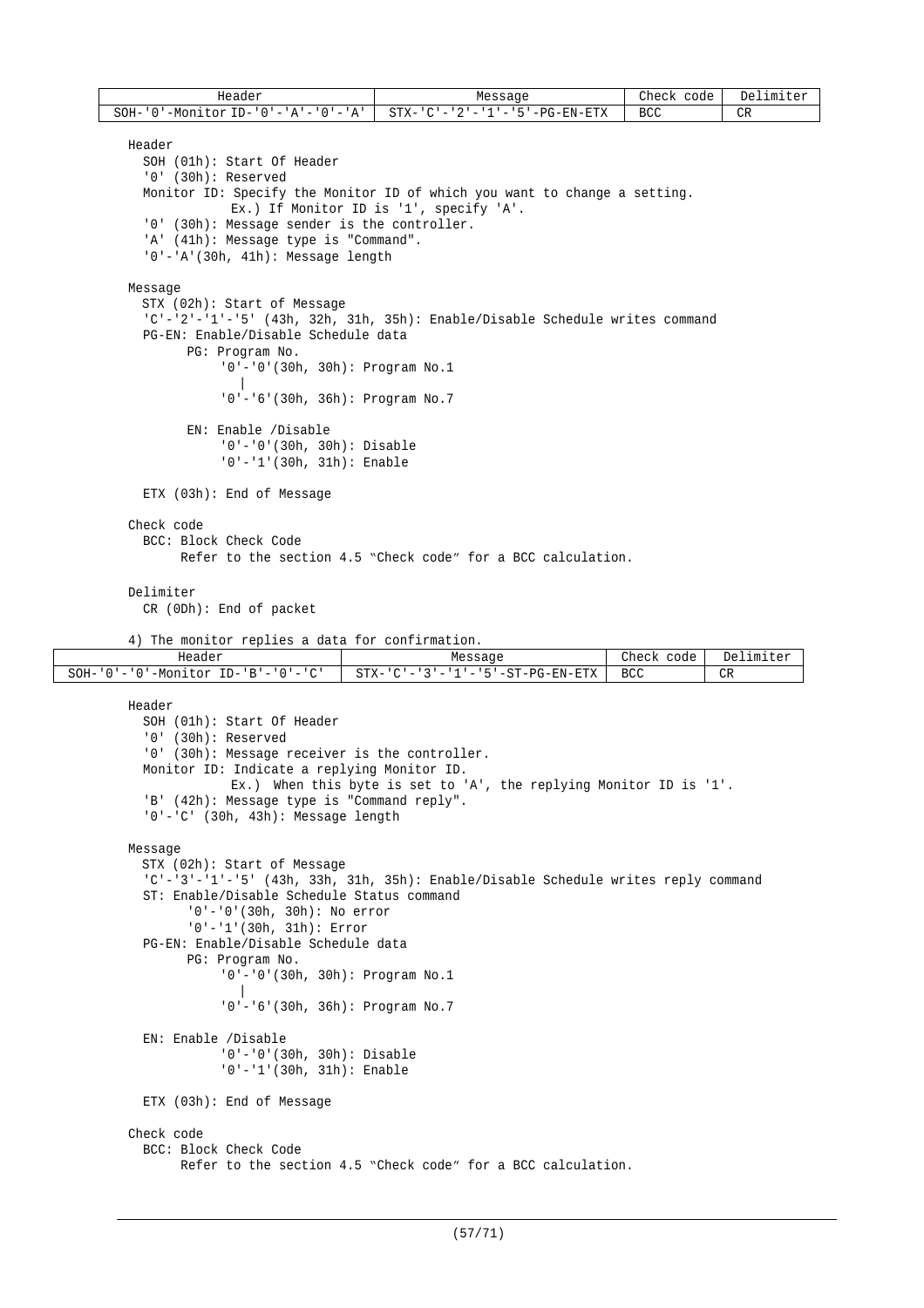Delimiter CR (0Dh): End of packet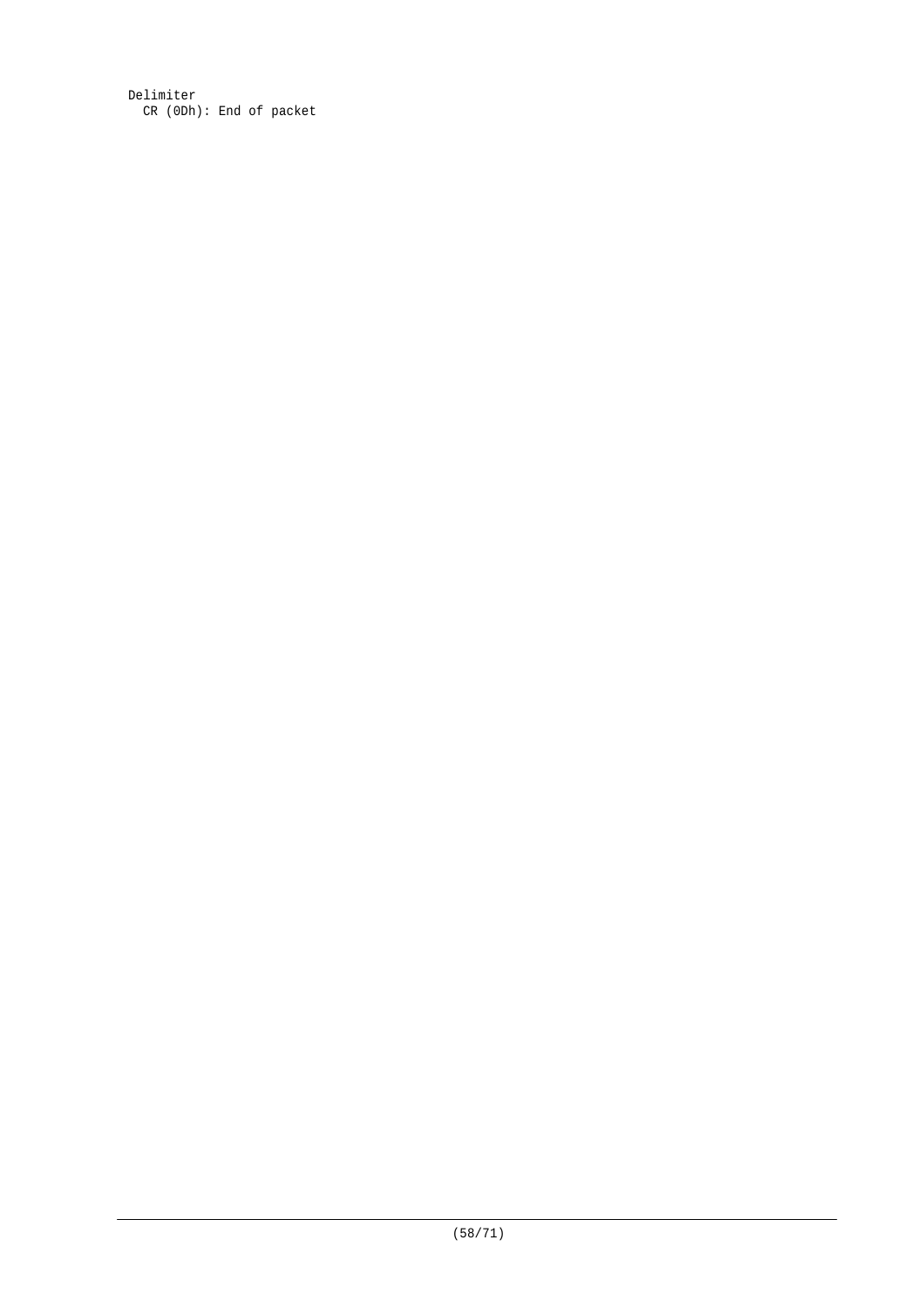# \*\*\*Following command also can be used for to keep backward compatibility, in order to write the setting of the Schedule.

1) The controller requests the monitor to write Schedule.

| Header | Message                                                                     | Check code | Delimiter |
|--------|-----------------------------------------------------------------------------|------------|-----------|
|        | SOH-'0'-Monitor ID-'0'-'A'-'1'-'6'   STX-'C'-'2'-'1'-'4'-PG-ON HOUR-ON MIN- | <b>BCC</b> | ∼פ<br>レハ  |
|        | OFF HOUR-OFF MIN-INPUT-WD-FL-ETX                                            |            |           |

```
Header
  SOH (01h): Start Of Header
  '0' (30h): Reserved
  Monitor ID: Specify the Monitor ID of which you want to change a setting.
             Ex.) If Monitor ID is '1', specify 'A'.
  '0' (30h): Message sender is the controller.
  'A' (41h): Message type is "Command".
  '1'-'6'(31h, 36h): Message length.
Message
  STX (02h): Start of Message
  'C'-'2'-'1'-'4' (43h, 32h, 31h, 34h): Schedule writes command
  PG-ON HOURS-ON MIN-OFF HOURS-OFF MIN-INPUT-WD-FL: Schedule data
        PG: Program No.
            '0'-'0'(30h, 30h): Program No.1
               |
            '0'-'6'(30h, 36h): Program No.7
        ON HOUR: Turn on time (hour)
            '0'-'0'(30h, 30h): 00
              |
            '1'-'7'(31h, 37h): 23 (=17h)
            '1'-'8'(31h, 38h): ON timer isn't set.
        ON_MIN: Turn on time (minute)
            '0'-'0'(30h, 30h): 0
               |
            '3'-'B'(33h, 42h): 59
            '3'-'C'(33h, 43h): On timer isn't set.
        OFF_HOUR: Turn off time (hour)
            '0'-'0'(30h, 30h): 00
               |
            '1'-'7'(31h, 37h): 23 (=17h)
            '1'-'8'(31h, 38h): Off timer isn't set.
        OFF_MIN: Turn off time (minute)
            '0'-'0'(30h, 30h): 0
               |
            '3'-'B'(33h, 42h): 59 (=3Bh)
            '3'-'C'(33h, 43h): Off timer isn't set.
        INPUT: Timer input
            '0'-'0'(30h, 30h): DVI
            '0'-'1'(30h, 31h): VGA
            '0'-'2'(30h, 32h): RGB/HV
            '0'-'3'(30h, 33h): DVD/HD1
            '0'-'4'(30h, 34h): VIDEO
             '0'-'5'(30h, 35h): S-VIDEO
             '0'-'7'(30h, 37h): (Works on last memory)
            * Please select active input on your system (setting).
            * If you select inactive input here, the input change execution will be ignored.
        WD: Week setting
            bit 0: Monday
            bit 1: Tuesday
            bit 2: Wednesday
```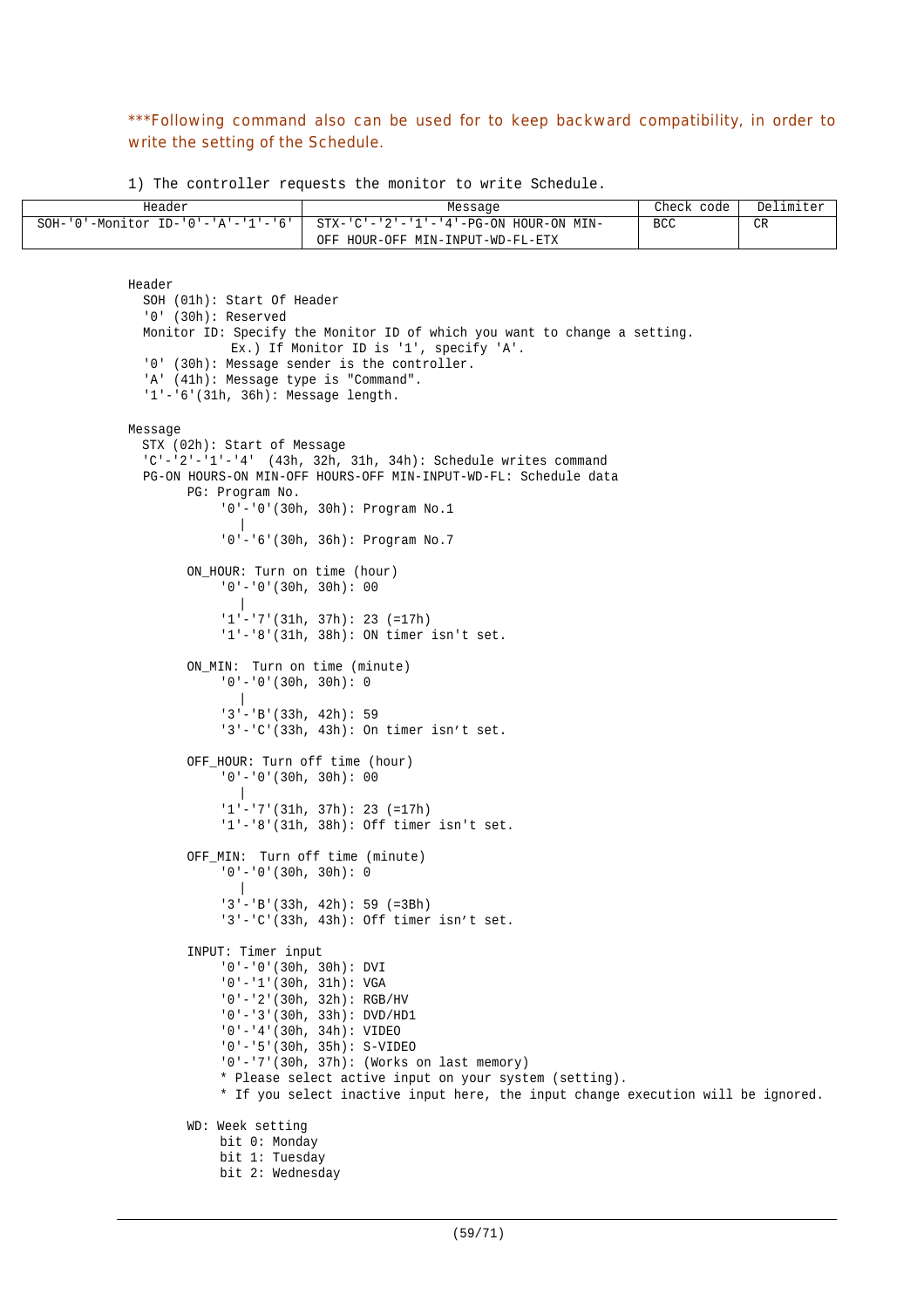```
bit 3: Thursday
            bit 4: Friday
            bit 5: Saturday
            bit 6: Sunday
            EX.
            '0'-'1'(30h, 31h): Monday
            '0'-'4'(30h, 34h): Wednesday
            '0'-'F'(30h, 46h): Monday, Tuesday, Wednesday and Thursday
            '7'-'F'(37h, 46h): Monday to Sunday
        FL: Option
            bit 0: 0: once 1: Everyday
            bit 1: 0:once 1:Every week
            bit 2: 0:Disable 1:Enable
             * When bit 0 and bit 1 are '1', it behaves as Everyday.
            EX.
            '0'-'1'(30h, 31h): Disable, Everyday
            '0'-'4'(30h, 34h): Enable, once
 ETX (03h): End of Message
Check code
  BCC: Block Check Code
        Refer to the section 4.5 "Check code" for a BCC calculation.
Delimiter
  CR (0Dh): End of packet
```
2) The monitor replies a data for confirmation.

| Header                                           | Message                                   | Check<br>code | Delimiter |
|--------------------------------------------------|-------------------------------------------|---------------|-----------|
| $SOH - '0' - '0' - Monttor ID - 'B' - '1' - '8'$ | STX-'C'-'3'-'1'-'4'-ST-PG-ON HOUR-ON MIN- | <b>BCC</b>    | CR        |
|                                                  | OFF HOUR-OFF MIN-INPUT-WD-FL-ETX          |               |           |

Header

```
SOH (01h): Start Of Header
  '0' (30h): Reserved
  '0' (30h): Message receiver is the controller.
 Monitor ID: Indicate a replying Monitor ID.
             Ex.) When this byte is set to 'A', the replying Monitor ID is '1'.
  'B' (42h): Message type is "Command reply".
  '1'-'8'(31h, 38h): Message length
Message
  STX (02h): Start of Message
  'C'-'3'-'1'-'4' (43h, 33h, 31h, 34h): Schedule writes reply command
  ST: Schedule Status command
        '0'-'0'(30h, 30h): No error
        '0'-'1'(30h, 31h): Error
  PG-ON HOURS-ON MIN-OFF HOURS-OFF MIN-INPUT-WD-FL: Schedule data
        PG: Program No.
            '0'-'0'(30h, 30h): Program No.1
               |
            '0'-'6'(30h, 36h): Program No.7
        ON_HOUR: Turn on time (hour)
            '0'-'0'(30h, 30h): 00
               |
             '1'-'7'(31h, 37h): 23 (=17h)
            '1'-'8'(31h, 38h): ON timer isn't set.
        ON_MIN: Turn on time (minute)
            '0'-'0'(30h, 30h): 0
               |
             '3'-'B'(33h, 42h): 59
            '3'-'C'(33h, 43h): On timer isn't set.
        OFF_HOUR: Turn off time (hour)
```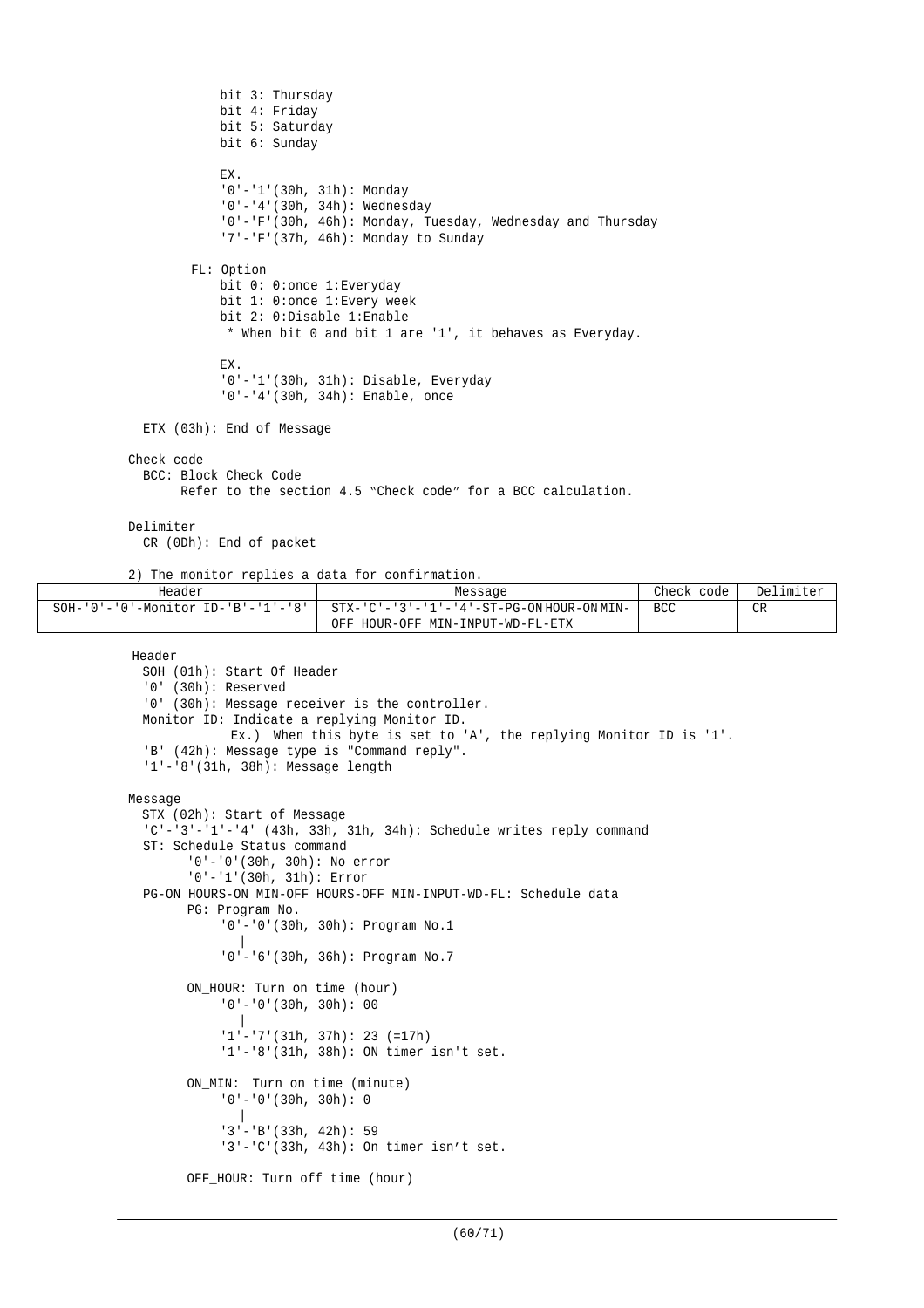```
'0'-'0'(30h, 30h): 00
               |
              '1'-'7'(31h, 37h): 23 (=17h)
              '1'-'8'(31h, 38h): Off timer isn't set.
         OFF_MIN: Turn off time (minute)
              12...<br>10' - 10' (30h, 30h): 0|
              '3'-'B'(33h, 42h): 59 (=3Bh)
              '3'-'C'(33h, 43h): Off timer isn't set.
         INPUT: Timer input
              '0'-'0'(30h, 30h): DVI
              '0'-'1'(30h, 31h): VGA
              '0'-'2'(30h, 32h): RGB/HV
              '0'-'3'(30h, 33h): DVD/HD1
              '0'-'4'(30h, 34h): VIDEO
              '0'-'5'(30h, 35h): S-VIDEO
              '0'-'7'(30h,30h): No mean (Works on last memory)
         WD: Week setting
             bit 0: Monday
             bit 1: Tuesday
             bit 2: Wednesday
             bit 3: Thursday
             bit 4: Friday
             bit 5: Saturday
             bit 6: Sunday
              EX.
              '0'-'1'(30h, 31h): Monday
              '0'-'4'(30h, 34h): Wednesday
              '0'-'F'(30h, 46h): Monday, Tuesday, Wednesday and Thursday
              '7'-'F'(37h, 46h): Monday to Sunday
         FL: Option
             bit 0: 0:once 1:Everyday
             bit 1: 0:once 1:Every week
              bit 2: 0:Disable 1:Enable
              * When bit 0 and bit 1 are '1', it behaves as Everyday.
             EX.
              '0'-'1'(30h, 31h): Disable, Everyday
              '0'-'4'(30h, 34h): Enable, once
   ETX (03h): End of Message
 Check code
   BCC: Block Check Code
         Refer to the section 4.5 "Check code" for a BCC calculation.
 Delimiter
   CR (0Dh): End of packet
 3) The controller requests the monitor to write Enable/Disable Schedule.
             Header Message Check code Delimiter
SOH - '0' - Monitor ID - '0' - 'A' - '0' - 'A' STX - 'C' - '2' - '1' - '5' - PG-EN-ETX BCC CR
 Header
   SOH (01h): Start Of Header
   '0' (30h): Reserved
   Monitor ID: Specify the Monitor ID of which you want to change a setting.
              Ex.) If Monitor ID is '1', specify 'A'.
   '0' (30h): Message sender is the controller.
   'A' (41h): Message type is "Command".
    '0'-'A'(30h, 41h): Message length
 Message
   STX (02h): Start of Message
```

```
(61/71)
```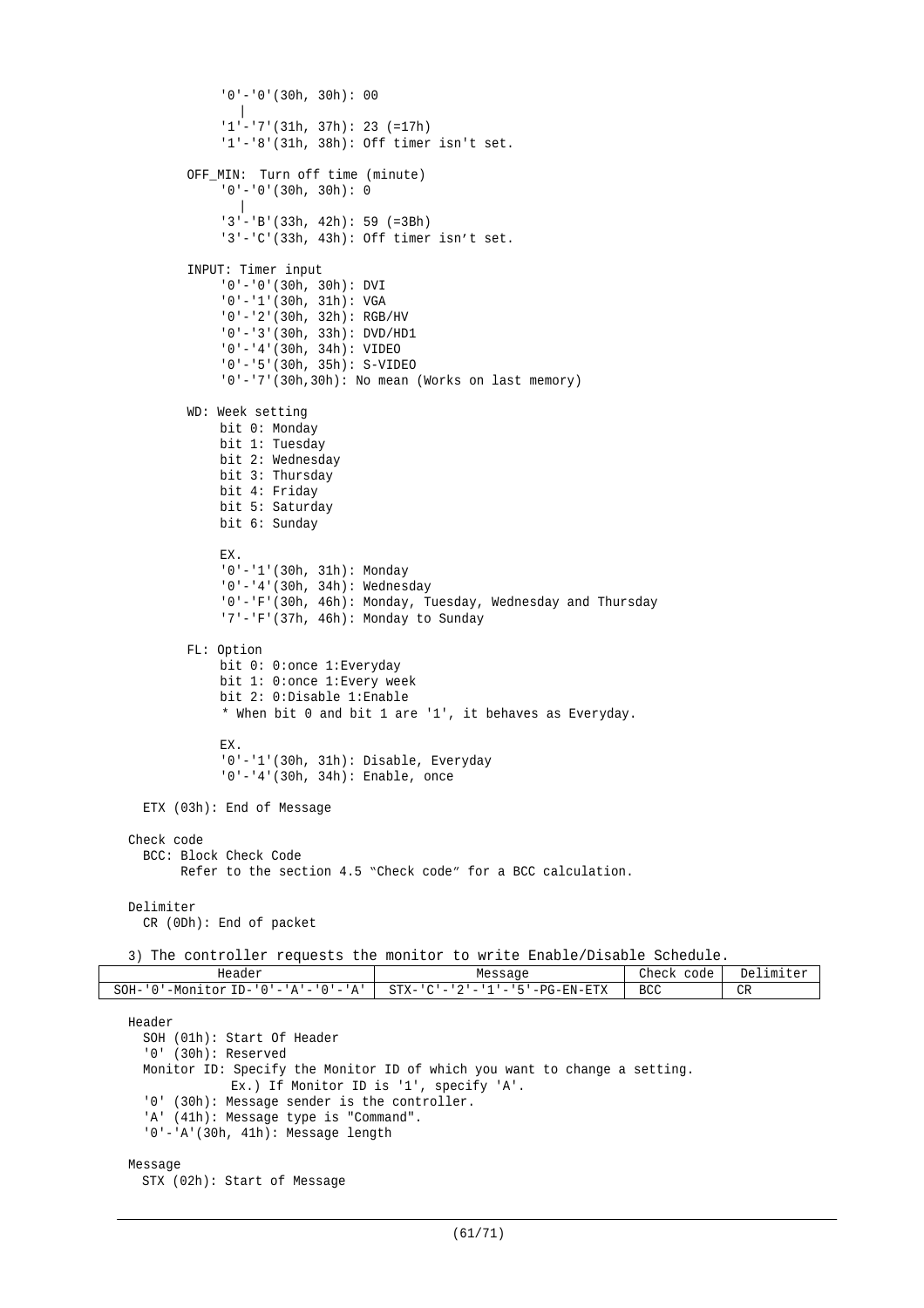```
'C'-'2'-'1'-'5' (43h, 32h, 31h, 35h): Enable/Disable Schedule writes command
          PG-EN: Enable/Disable Schedule data
                PG: Program No.
                    '0'-'0'(30h, 30h): Program No.1
                       |
                    '0'-'6'(30h, 36h): Program No.7
                EN: Enable /Disable
                    '0'-'0'(30h, 30h): Disable
                    '0'-'1'(30h, 31h): Enable
          ETX (03h): End of Message
        Check code
          BCC: Block Check Code
               Refer to the section 4.5 "Check code" for a BCC calculation.
        Delimiter
          CR (0Dh): End of packet
        4) The monitor replies a data for confirmation.<br>Header
                                      Message Check code Delimiter<br>
STX-'C'-'3'-'1'-'5'-ST-PG-EN-ETX BCC CR
SOH-'0'-'0'-Monitor ID-'B'-'0'-'C' STX-'C'-'3'-'1'-'5'-ST-PG-EN-ETX BCC CR
        Header
          SOH (01h): Start Of Header
          '0' (30h): Reserved
          '0' (30h): Message receiver is the controller.
          Monitor ID: Indicate a replying Monitor ID.
                     Ex.) When this byte is set to 'A', the replying Monitor ID is '1'.
          'B' (42h): Message type is "Command reply".
          '0'-'C' (30h, 43h): Message length
        Message
          STX (02h): Start of Message
          'C'-'3'-'1'-'5' (43h, 33h, 31h, 35h): Enable/Disable Schedule writes reply command
          ST: Enable/Disable Schedule Status command
                '0'-'0'(30h, 30h): No error
                '0'-'1'(30h, 31h): Error
          PG-EN: Enable/Disable Schedule data
                PG: Program No.
                    '0'-'0'(30h, 30h): Program No.1
                       |
                     '0'-'6'(30h, 36h): Program No.7
          EN: Enable /Disable
                     '0'-'0'(30h, 30h): Disable
                     '0'-'1'(30h, 31h): Enable
         ETX (03h): End of Message
        Check code
         BCC: Block Check Code
                Refer to the section 4.5 "Check code" for a BCC calculation.
        Delimiter
          CR (0Dh): End of packet
```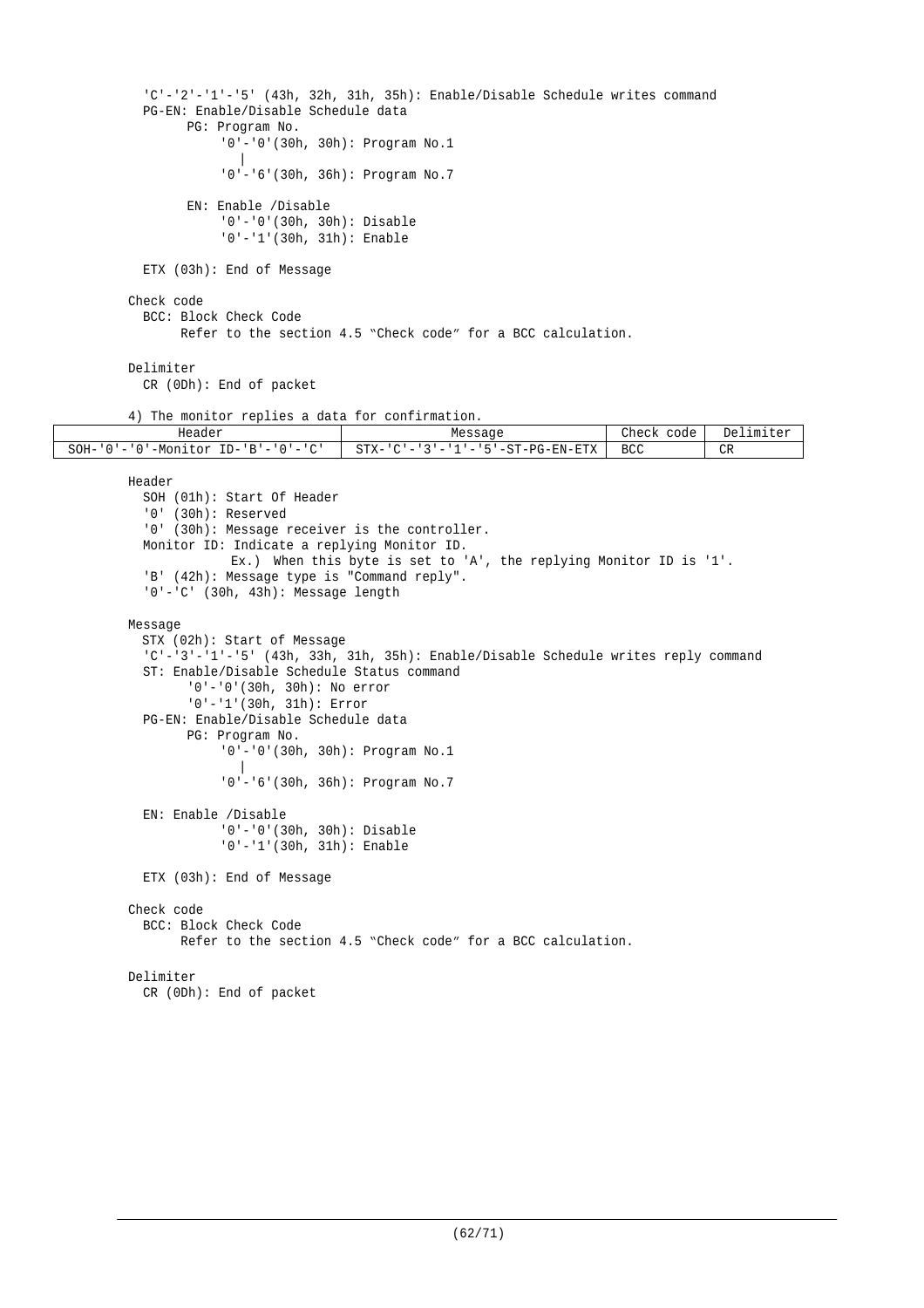# 11. Self diagnosis

### 11.1 Self-diagnosis status read

This command is used in order to read the Self-diagnosis status.

1) The controller requests the monitor to read Self-diagnosis status.

| Header                                                                 | Message                           | Check<br>code | De]<br>$F \cap Y$<br>.ımıter |
|------------------------------------------------------------------------|-----------------------------------|---------------|------------------------------|
| SOH-<br>$TD -$<br>-Moni<br>4<br>†∩r<br>' () ' = ' A ' = ' () ' = '<br> | $-ETX$<br>$STX-$<br>R<br>-<br>--- | <b>BCC</b>    | CR                           |

Header SOH (01h): Start of Header '0' (30h): Reserved Monitor ID: Specify the Monitor ID which you want to get status. Ex.) If Monitor ID is '1', specify 'A'. '0' (30h): Message sender is the controller. 'A' (41h): Message type is "Command". '0'-'4'(30h, 34h): Message length Message STX (02h): Start of Message 'B'-'1' (42h, 31h): Self-diagnosis command ETX (03h): End of Message Check code BCC: Block Check Code Refer to the section 4.5 "Check code" for a BCC calculation. Delimiter

CR (0Dh): End of packet

2) The monitor replies a result of the self-diagnosis.

| Header                               | Message                           | Check code | Delimiter |
|--------------------------------------|-----------------------------------|------------|-----------|
| $SOH-101-101-10$ -Monitor ID-1B'-N-N | $STX - 'A' - '1' -$               | BCC        | CR        |
|                                      | $ST(0) - ST(1)$ --------ST(n)-ETX |            |           |

```
Header
  SOH (01h): Start Of Header
  '0' (30h): Reserved
  '0' (30h): Message receiver is the controller.
  Monitor ID: Indicate a replying Monitor ID.
             Ex.) When this byte is set to 'A', the replying Monitor ID is '1'.
  'B' (42h): Message type is "Command reply".
  N-N: Message length
             Note.) The maximum data length that can be written to the monitor at a time is 32bytes.
              Ex.) The byte data 20h is encoded as ASCII characters '2' and '0' (34h and 30h).
Message
  STX (02h): Start of Message
  'A'-'1' (41h, 31h): Application Test Report reply command
  ST: Result of self-tests
        '0'-'0'(30h, 30h):00: Normal
        '7'-'0'(37h, 30h):70: Standby-power +3.3V abnormality
        '7'-'1'(37h, 31h):71: Standby-power +5V abnormality
        '7'-'2'(37h, 32h):72: Panel-power +12V abnormality
        '7'-'8'(37h, 38h):78: Inverter power/Option slot2 power +24V Abnormality
        '8'-'0'(38h, 30h):80: Cooling fan-1 abnormality
        '8'-'1'(38h, 31h):81: Cooling fan-2 abnormality
        ('8'-'2'(38h, 32h):82: Cooling fan-3 abnormality)
        '9'-'0'(39h, 30h):90: Inverter abnormality
        '9'-'1'(39h, 31h):91: LED Backlight abnormality
        'A'-'0'(41h, 30h):A0: Temperature abnormality – shutdown
        'A'-'1'(41h, 31h):A1: Temperature abnormality – half brightness
        'A'-'2'(41h, 32h):A2: SENSOR reached at the temperature that the user had specified.
        'B'-'0'(42h, 30h):B0: No signal
        'C'-'0'(43h, 30h):C0: Option board abnormality
```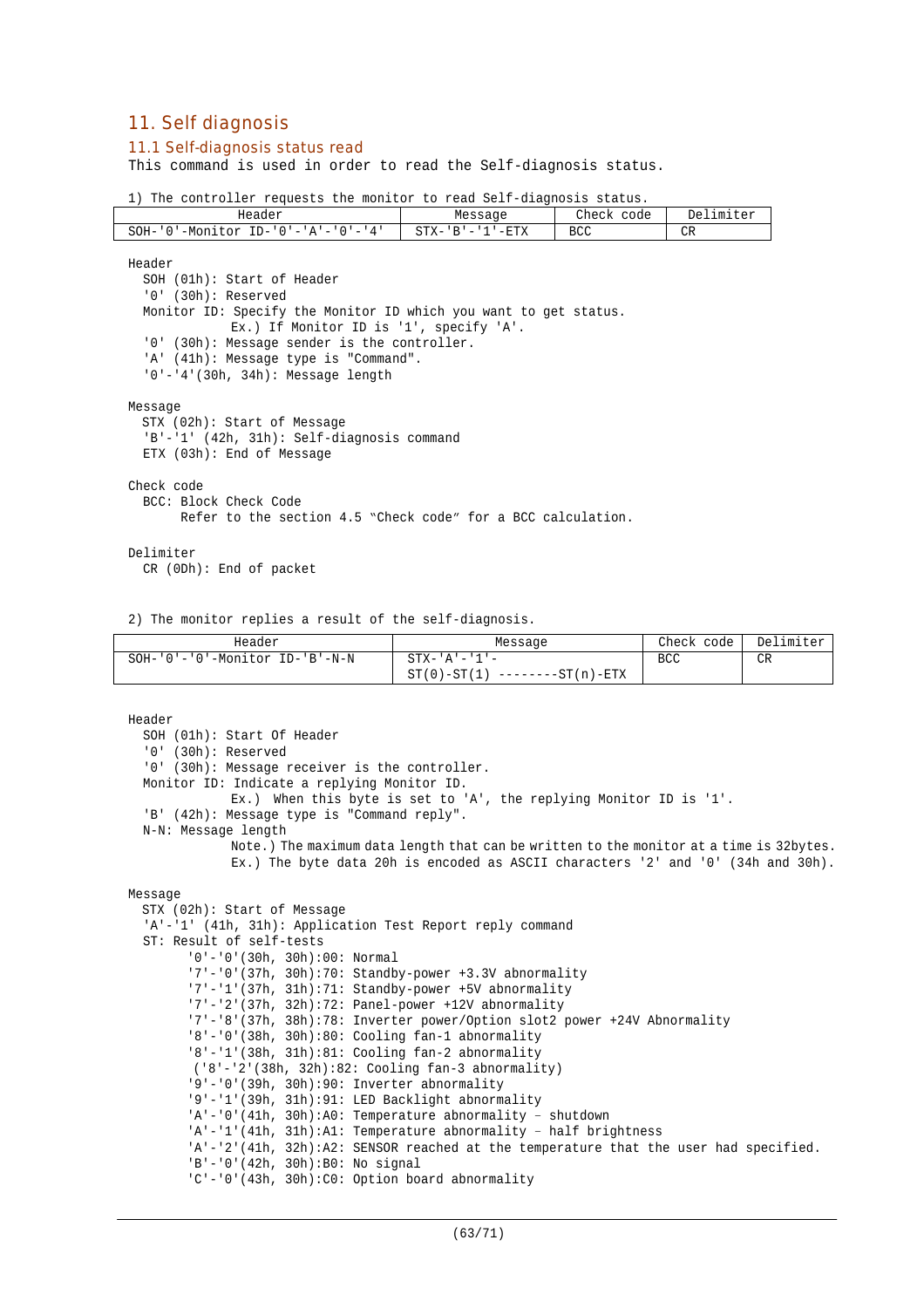ETX (03h): End of Message Check code BCC: Block Check Code Refer to the section 4.5 "Check code" for a BCC calculation.

Delimiter CR (0Dh): End of packet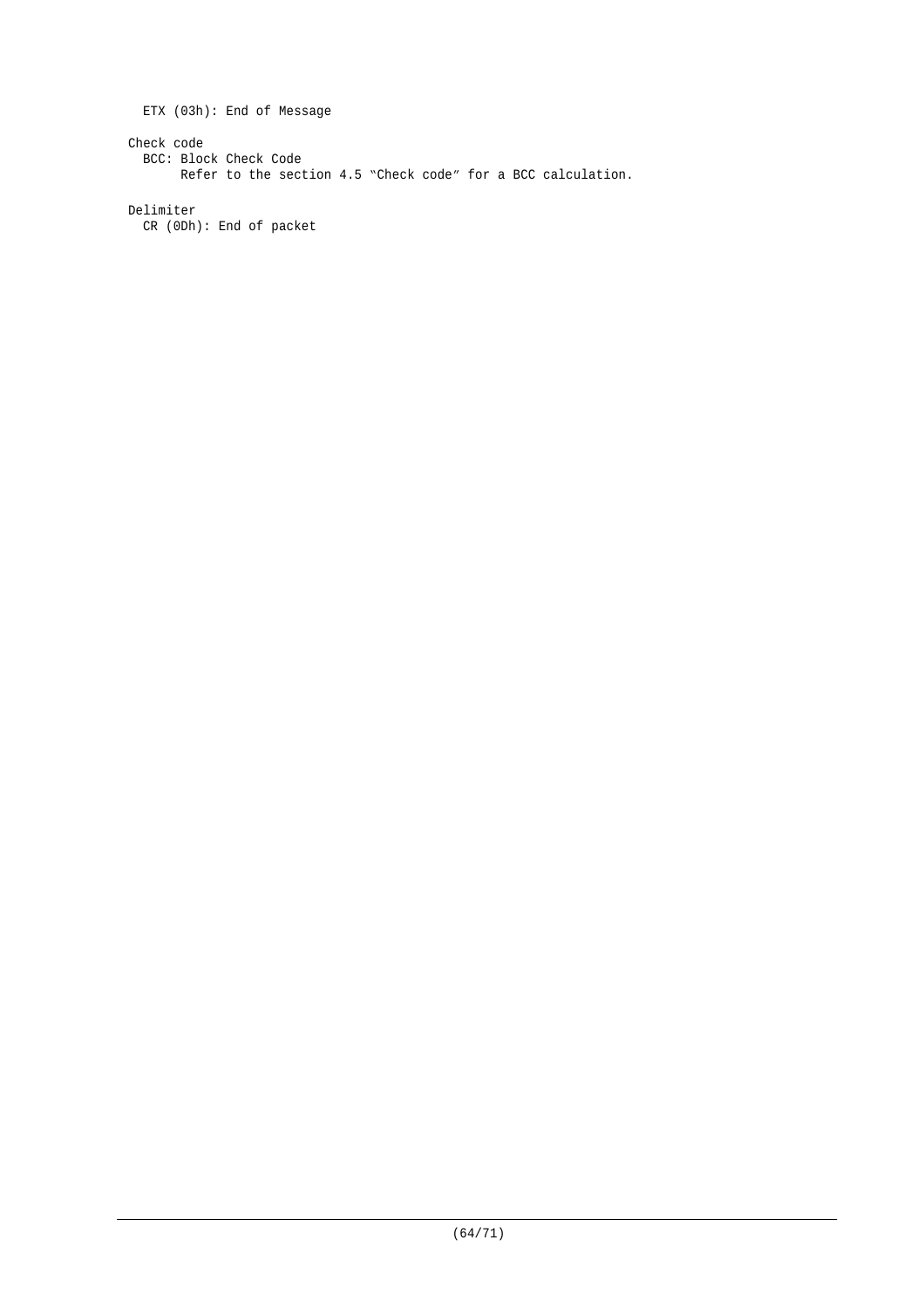# 12. Serial No. & Model Name Read

#### 12.1 Serial No. Read

'n

This command is used in order to read a serial number.

|  |  | 1) The controller requests the monitor to read a serial number. |  |  |  |  |  |  |  |  |
|--|--|-----------------------------------------------------------------|--|--|--|--|--|--|--|--|
|--|--|-----------------------------------------------------------------|--|--|--|--|--|--|--|--|

| Header                                                                                                                                                                                                                                                                                                                 | Message                             | Check code | Delimiter |
|------------------------------------------------------------------------------------------------------------------------------------------------------------------------------------------------------------------------------------------------------------------------------------------------------------------------|-------------------------------------|------------|-----------|
| SOH-'0'-Monitor ID-'0'-' $A'$ -'0'-'6'                                                                                                                                                                                                                                                                                 | $STX - 'C' - '2' - '1' - '6' - RTX$ | <b>BCC</b> | CR        |
| Header<br>SOH (01h): Start Of Header<br>$'0'$ (30h): Reserved<br>Monitor ID: Specify the Monitor ID which you want to get serial number.<br>Ex.) If Monitor ID is '1', specify 'A'.<br>'0' (30h): Message sender is the controller.<br>'A' (41h): Message type is "Command".<br>$'0' - '6'$ (30h, 36h): Message length |                                     |            |           |
| Message<br>STX (02h): Start of Message<br>'C'-'2'-'1'-'6' (43h, 32h, 31h, 36h): Serial No. command<br>ETX (03h): End of Message                                                                                                                                                                                        |                                     |            |           |
| Check code<br>BCC: Block Check Code<br>Refer to the section 4.5 "Check code" for a BCC calculation.                                                                                                                                                                                                                    |                                     |            |           |
| Delimiter<br>$CR$ (ODh): End of packet                                                                                                                                                                                                                                                                                 |                                     |            |           |

2) The monitor replies the serial No. data to the controller.

| Header                                                | Message                         | Check code | Delimiter |
|-------------------------------------------------------|---------------------------------|------------|-----------|
| SOH-'0'-'0'-Monitor ID-'B'-N-N   STX-'C'-'3'-'1'-'6'- |                                 | <b>BCC</b> | CR        |
|                                                       | $Data(0)-Data(1)---Data(n)-ETX$ |            |           |

```
Header
  SOH (01h): Start Of Header
  '0' (30h): Reserved
 '0' (30h): Message receiver is the controller.
 Monitor ID: Indicate a replying Monitor ID.
             Ex.) When this byte is set to 'A', the replying Monitor ID is '1'.
'B' (42h): Message type is "Command reply".
N-N: Message length
             Note.) The maximum data length that can be returned from the monitor at a time is
                    32bytes.
             Ex.) The byte data 20h is encoded as ASCII characters '2' and '0' (32h and 30h).
Message
 STX (02h): Start of Message
  'C'-'3'-'1'-'6' (41h, 33h, 31h, 36h): Serial No. reply command
 Data(0)-Data(1)----Data(n):Serial Number
  > These data are encoded to ASCII characters strings.
ETX (03h): End of Message
Check code
 BCC: Block Check Code
       Refer to the section 4.5 "Check code" for a BCC calculation.
Delimiter
 CR (0Dh): End of packet
```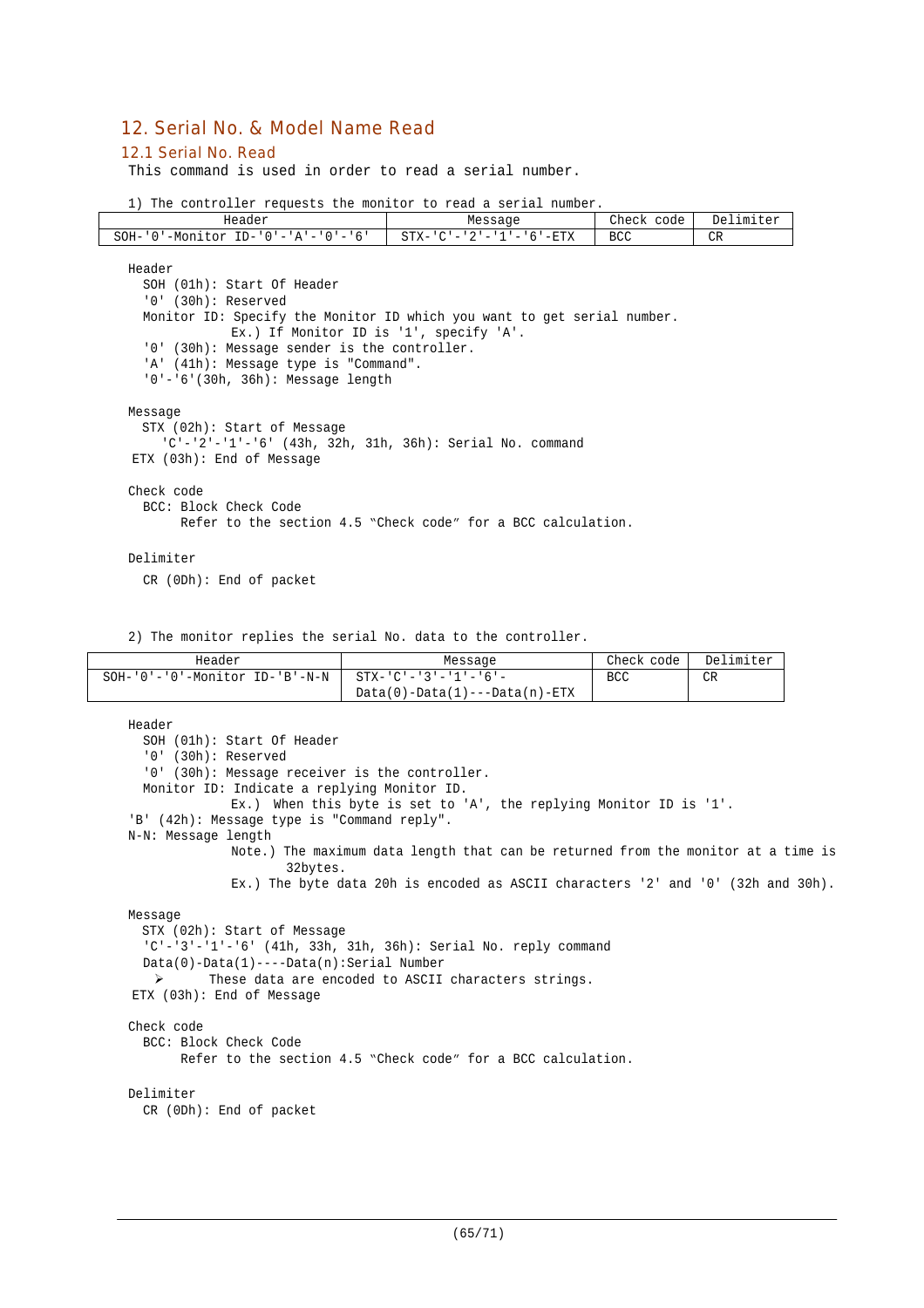### 12.2 Model Name Read

This command is used in order to read the Model Name.

1) The controller requests the monitor to read Model Name.

| Header                                                                                                                                                                                                                               |          | Message                                                                                                                                                                                                                                         | Check code | Delimiter  |           |
|--------------------------------------------------------------------------------------------------------------------------------------------------------------------------------------------------------------------------------------|----------|-------------------------------------------------------------------------------------------------------------------------------------------------------------------------------------------------------------------------------------------------|------------|------------|-----------|
| SOH-'0'-Monitor ID-'0'-'A'-'0'-'6'                                                                                                                                                                                                   |          | $STX - 'C' - '2' - '1' - '7' - ETX$                                                                                                                                                                                                             | <b>BCC</b> | CR.        |           |
| Header<br>SOH (01h): Start Of Header<br>$'0'$ (30h): Reserved<br>'0' (30h): Message sender is the controller.<br>'A' (41h): Message type is "Command".<br>'0'-'6'(30h, 36h): Message length                                          |          | Monitor ID: Specify the Monitor ID which you want to get Model Name.<br>Ex.) If Monitor ID is '1', specify 'A'.                                                                                                                                 |            |            |           |
| Message<br>STX (02h): Start of Message<br>ETX (03h): End of Message                                                                                                                                                                  |          | 'C'-'2'-'1'-'7' (43h, 32h, 31h, 37h): Model Name command                                                                                                                                                                                        |            |            |           |
| Check code<br>BCC: Block Check Code                                                                                                                                                                                                  |          | Refer to the section 4.5 "Check code" for a BCC calculation.                                                                                                                                                                                    |            |            |           |
| Delimiter<br>CR (ODh): End of packet                                                                                                                                                                                                 |          |                                                                                                                                                                                                                                                 |            |            |           |
| Header                                                                                                                                                                                                                               |          | 2) The monitor replies the model name data to the controller.<br>Message                                                                                                                                                                        |            | Check code | Delimiter |
| $SOH - '0' - '0' - Monttor ID - 'B' - N - N$                                                                                                                                                                                         |          | $STX - 'C' - '3' - '1' - '7' - Data(0) - Data(1) - - -$<br>$-Data(n) - ETX$                                                                                                                                                                     |            | <b>BCC</b> | CR.       |
| Header<br>SOH (01h): Start Of Header<br>$'0'$ (30h): Reserved<br>'0' (30h): Message receiver is the controller.<br>Monitor ID: Indicate a replying Monitor ID.<br>'B' (42h): Message type is "Command reply".<br>N-N: Message length | 32bytes. | Ex.) When this byte is set to 'A', the replying Monitor ID is '1'.<br>Note.) The maximum data length that can be returned from the monitor at a time is<br>Ex.) The byte data 20h is encoded as ASCII characters $'2'$ and $'0'$ (32h and 30h). |            |            |           |
| Message                                                                                                                                                                                                                              |          |                                                                                                                                                                                                                                                 |            |            |           |

STX (02h): Start of Message 'C'-'3'-'1'-'7' (43h, 33h, 31h, 37h): Model Name reply Command Data(0) -Data(1)----Data(n):Model name These data are encoded to ASCII characters strings. ETX (03h): End of Message Check code BCC: Block Check Code Refer to the section 4.5 "Check code" for a BCC calculation. Delimiter

```
CR (0Dh): End of packet
```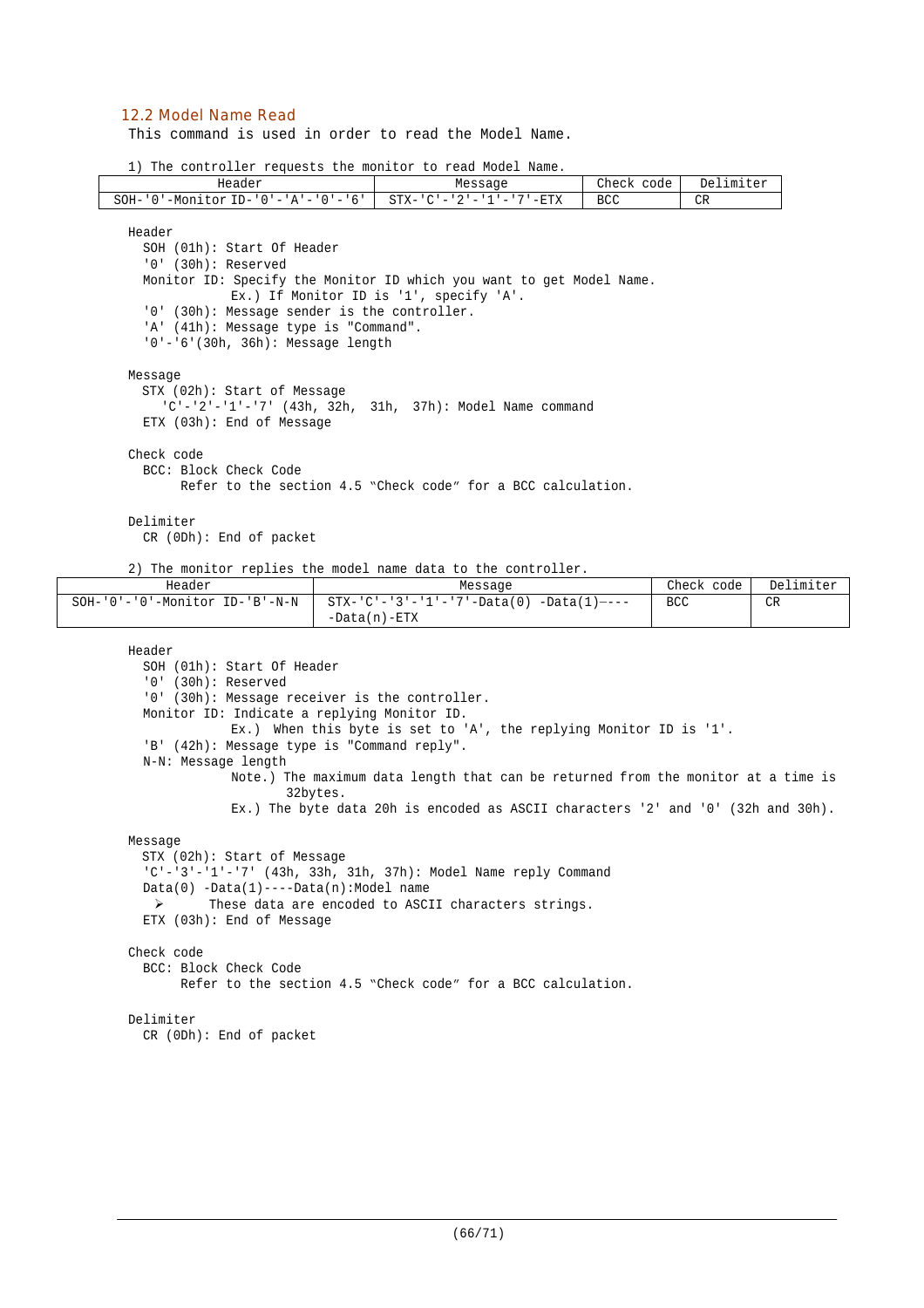# 13. Security Lock

# 13.1 Security Lock Control

This command sets the condition of security lock function to "LOCK" or "UNLOCK".

If security pass codes 1st to 4th are matched with monitor resisted pass codes, then this command is executed, and reply no error status and a new condition.

If codes aren't matched with them then setting isn't changed, and reply error status and a current condition.

If the monitor receives this command while waiting for Pass codes inputs, then it only checks Pass cords (and releases image muting if Pass codes are OK) and doesn't apply "EN" parameter.

Header Research Message Research Check

Delimiter

1) The controller requests the monitor to set the condition of security lock.

|                                                                                                                                                                               |                                                                           | code       |    |
|-------------------------------------------------------------------------------------------------------------------------------------------------------------------------------|---------------------------------------------------------------------------|------------|----|
| $SOH - '0' - MonitorID - '0' - 'A' - '1' - '0'$                                                                                                                               | $STX - 'C' - '2' - '1' - 'D' - EN - P1 - P2 - P3 - P4 - ETX$              | <b>BCC</b> | CR |
| Header<br>SOH (01h): Start Of Header<br>$'0'$ (30h): Reserved<br>Ex.) If Monitor ID is '1', specify 'A'.<br>'0' (30h): Message sender is the controller.                      | Monitor ID: Specify the Monitor ID of which you want to change a setting. |            |    |
| 'A' (41h): Message type is "Command".<br>$'1'$ - '0' (31h, 30h): Message length                                                                                               |                                                                           |            |    |
| Message<br>STX (02h): Start of Message<br>EN-P1-P2-P3-P4: Lock condition control data<br>EN: Enable /Disable<br>$'0'$ -'0'(30h, 30h): Disable<br>$'0'$ -'1'(30h, 31h): Enable | $C'$ -'2'-'1'-'D' (43h, 32h, 31h, 44h): Security Lock Control command     |            |    |
| P1: Security Pass code 1st<br>$'0'$ - '0' (30h, 30h): "0"<br>$'0'$ - $'9'$ (30h, 39h): "9"                                                                                    |                                                                           |            |    |
| P2: Security Pass code 2nd<br>$'0'$ - $'0'$ (30h, 30h): "0"<br>$'0'$ - $'9'$ (30h, 39h): "9"                                                                                  |                                                                           |            |    |
| P3: Security Pass code 3rd<br>$'0'$ - $'0'$ (30h, 30h): "0"<br>$'0'$ - $'9'$ (30h, 39h): "9"                                                                                  |                                                                           |            |    |
| P4: Security Pass code 4th<br>$'0' - '0'$ (30h, 30h): "0"<br>$'0'$ - $'9'$ (30h, 39h): "9"                                                                                    |                                                                           |            |    |
| ETX (03h): End of Message                                                                                                                                                     |                                                                           |            |    |
| Check code<br>BCC: Block Check Code                                                                                                                                           | Refer to the section 4.5 "Check code" for a BCC calculation.              |            |    |
| Delimiter<br>CR (ODh): End of packet                                                                                                                                          |                                                                           |            |    |
| 2) The monitor replies the result to the controller.                                                                                                                          |                                                                           |            |    |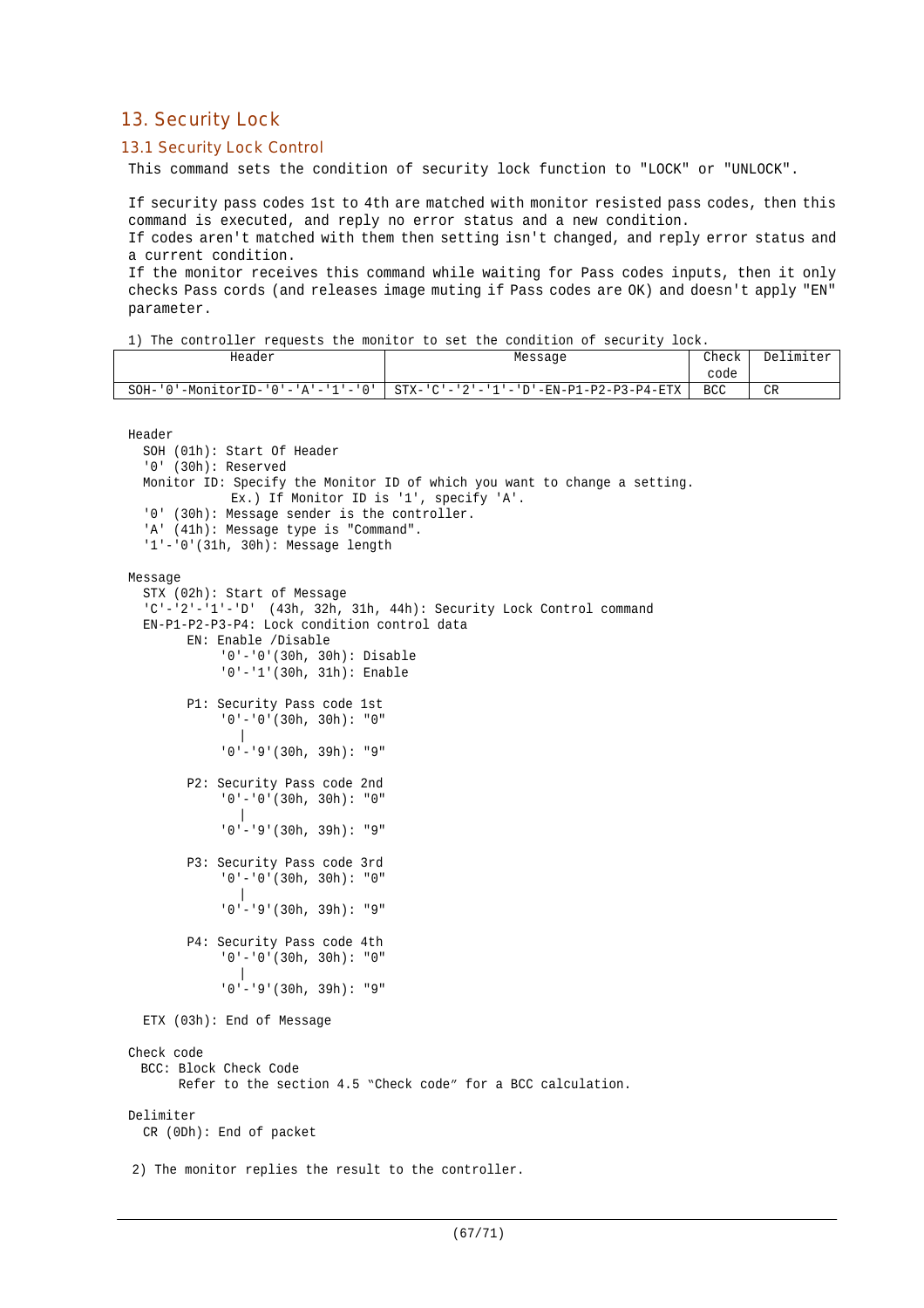| Header                                          | Message                       | Check<br>code | Delimiter |
|-------------------------------------------------|-------------------------------|---------------|-----------|
| $\cdot$ ID-'B'-'0'-'A'  <br>SOH-'0'-'0'-Monitor | STX-'C'-'3'-'1'-'D'-ST-EN-ETX | <b>BCC</b>    | CR        |

Header

```
SOH (01h): Start of Header
  '0' (30h): Reserved
  '0' (30h): Message receiver is the controller.
 Monitor ID: Indicate a replying Monitor ID.
             Ex.) When this byte is set to 'A', the replying Monitor ID is '1'.
  'B' (42h): Message type is "Command reply".
  '0'-'A'(30h, 41h): Message length
Message
  STX (02h): Start of Message
  'C'-'3'-'1'-'D' (43h, 33h, 31h, 44h): Security Lock Control reply command
  ST-EN: Lock condition result data
       ST: Status
            '0'-'0'(30h, 30h): No error
            '0'-'1'(30h, 31h): Error
       EN: Enable /Disable (Current condition)
            '0'-'0'(30h, 30h): Disable
            '0'-'1'(30h, 31h): Enable
  ETX (03h): End of Message
Check code
 BCC: Block Check Code
       Refer to the section 4.5 "Check code" for a BCC calculation.
Delimiter
  CR (0Dh): End of packet
```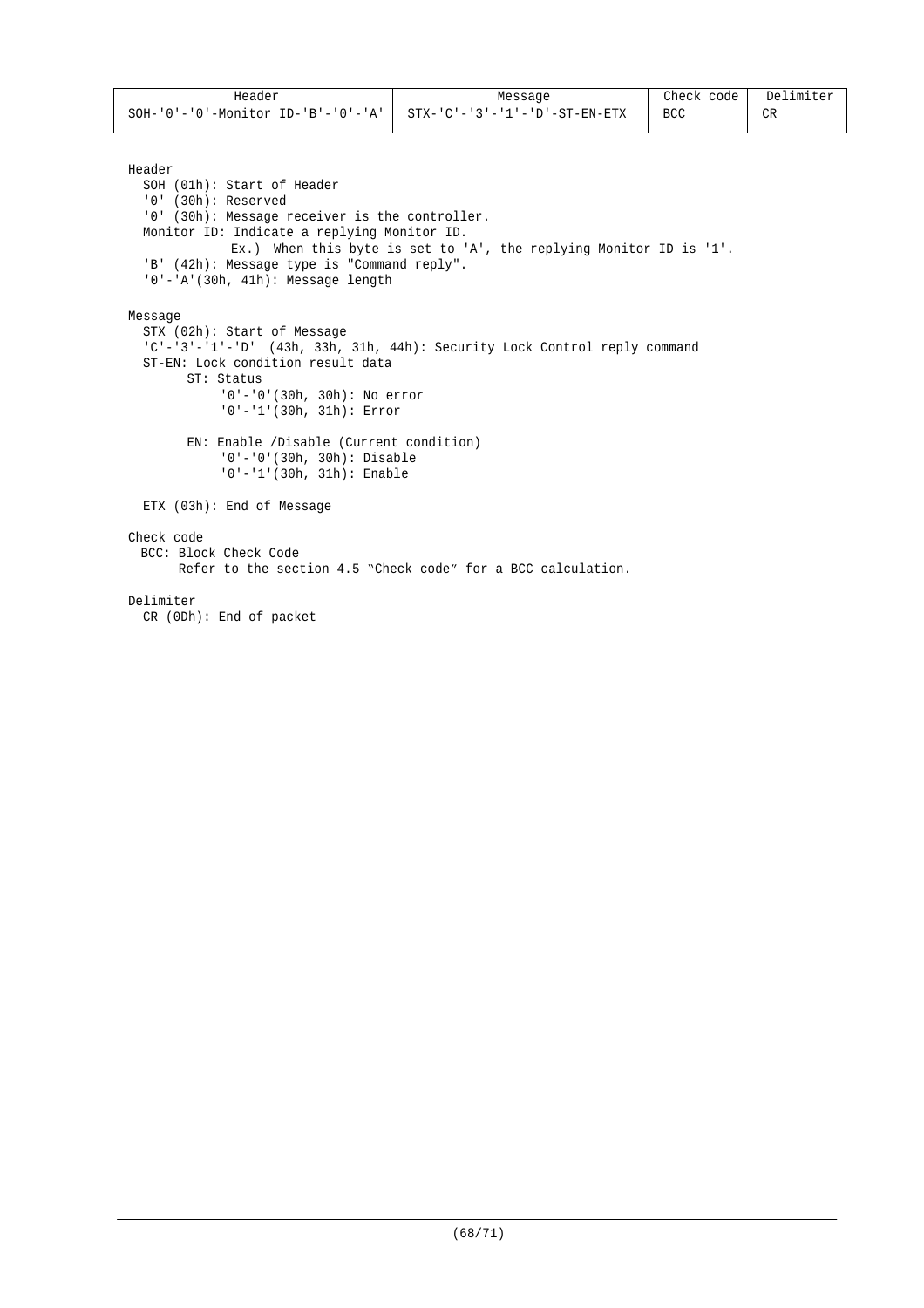# 14. Direct TV Chanel Read & Write

When DTV unit (Option unit) is installed, channel setting is read and write directly.

### 14.1 Direct TV Chanel Read & Reply

1) The controller requests the monitor to read channel information.

| Header                                                                 | Message                                                      | Check code | Delimiter |
|------------------------------------------------------------------------|--------------------------------------------------------------|------------|-----------|
| $SOH - '0'$ -Monitor ID-'0'-'A'-'0'-'6'                                | $STX - 'C' - '2' - '2' - 'C' - ETX$                          | <b>BCC</b> | CR        |
| Header                                                                 |                                                              |            |           |
| SOH (01h): Start Of Header                                             |                                                              |            |           |
| '0' (30h): Reserved                                                    |                                                              |            |           |
| Monitor ID: Specify the Monitor ID which you want to get Model Name.   |                                                              |            |           |
|                                                                        | Ex.) If Monitor ID is '1', specify 'A'.                      |            |           |
| '0' (30h): Message sender is the controller.                           |                                                              |            |           |
| 'A' (41h): Message type is "Command".                                  |                                                              |            |           |
| $'0' - '6'$ (30h, 36h): Message length                                 |                                                              |            |           |
|                                                                        |                                                              |            |           |
| Message                                                                |                                                              |            |           |
| STX (02h): Start of Message                                            |                                                              |            |           |
| $C'$ -'2'-'2'-'C' (43h, 32h, 32h, 43h): Direct TV Channel Read command |                                                              |            |           |
| ETX (03h): End of Message                                              |                                                              |            |           |
| Check code                                                             |                                                              |            |           |
| BCC: Block Check Code                                                  |                                                              |            |           |
|                                                                        | Refer to the section 4.5 "Check code" for a BCC calculation. |            |           |
|                                                                        |                                                              |            |           |
| Delimiter                                                              |                                                              |            |           |
| $CR$ (ODh): End of packet                                              |                                                              |            |           |
|                                                                        |                                                              |            |           |
| 2) The monitor replies the result to the controller.                   |                                                              |            |           |

| Header                             | Message                                      |            | Delimiter |
|------------------------------------|----------------------------------------------|------------|-----------|
| SOH-'0'-'0'-Monitor ID-'B'-'1'-'2' | '-'3'-'2'-'C'-MajorCH-MinorCH-ETX<br>STX-'C' | <b>BCC</b> |           |

```
Header
```

```
SOH (01h): Start of Header
  '0' (30h): Reserved
  '0' (30h): Message receiver is the controller.
 Monitor ID: Indicate a replying Monitor ID.
             Ex.) When this byte is set to 'A', the replying Monitor ID is '1'.
  'B' (42h): Message type is "Command reply".
  '1'-'2'(31h, 32h): Message length = 18bytes
Message
  STX (02h): Start of Message
  'C'-'3'-'2'-'C' (43h, 33h, 32h, 43h): Direct TV Channel read reply command
 MajorCH: Major Channel (00000000h – FFFFFFFFh),
           '0'-'0'-'0'-'0'-'0'-'0'-'0'-'0' 'F'-'F'-'F'-'F'-'F'-'F'-'F'-'F'
 MinorCH: Minor Channel (0000h – FFFFh),
           '0'-'0'-'0'-'0' 'F'-'F'-'F'-'F'
 ETX (03h): End of Message
Check code
 BCC: Block Check Code
       Refer to the section 4.5 "Check code" for a BCC calculation.
Delimiter
  CR (0Dh): End of packet
```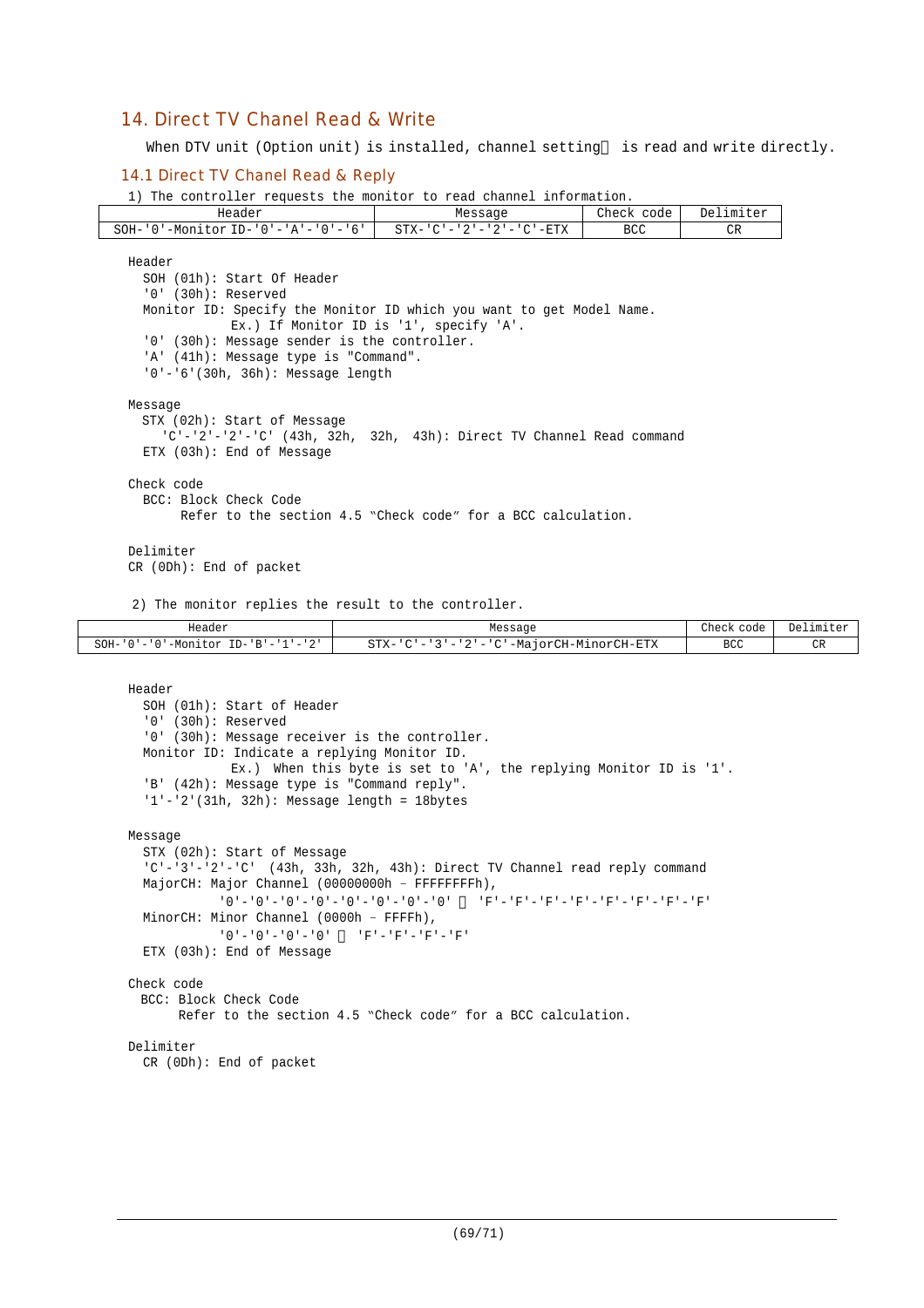### 14.2 Direct TV Chanel Write & Reply

1) The controller requests the monitor to write channel information.

| Header                                          | Message                                                                                             | Check code | Delimiter |
|-------------------------------------------------|-----------------------------------------------------------------------------------------------------|------------|-----------|
| SOH-'0'-Monitor ID-'0'-'A'-'1'-'2'              | STX-'C'-'2'-'2'-'D'-MajorCH-MinorCH-ETX                                                             | BCC.       | CR        |
| Header                                          |                                                                                                     |            |           |
| SOH (01h): Start Of Header                      |                                                                                                     |            |           |
| $'0'$ (30h): Reserved                           |                                                                                                     |            |           |
|                                                 | Monitor ID: Specify the Monitor ID which you want to get Model Name.                                |            |           |
|                                                 | Ex.) If Monitor ID is '1', specify 'A'.                                                             |            |           |
| '0' (30h): Message sender is the controller.    |                                                                                                     |            |           |
| 'A' (41h): Message type is "Command".           |                                                                                                     |            |           |
| $1'-2'$ (31h, 32h): Message length = 18bytes    |                                                                                                     |            |           |
|                                                 |                                                                                                     |            |           |
| Message                                         |                                                                                                     |            |           |
| STX (02h): Start of Message                     |                                                                                                     |            |           |
|                                                 | $C'$ -'2'-'2'-'D' (43h, 32h, 32h, 44h): Direct TV Channel write command                             |            |           |
| MajorCH: Major Channel (00000000h - FFFFFFFFh), |                                                                                                     |            |           |
|                                                 | יתי – יתי – יתי – יתי – יתי – יתי – יתי – יתי – יחי – יחי – יחי – יחי – יחי – יחי – יחי – יחי – יחי |            |           |
| MinorCH: Minor Channel (0000h - FFFFh),         |                                                                                                     |            |           |
|                                                 | $101 - 101 - 101 - 101$                                                                             |            |           |
| ETX (03h): End of Message                       |                                                                                                     |            |           |
| Check code                                      |                                                                                                     |            |           |
| BCC: Block Check Code                           |                                                                                                     |            |           |
|                                                 | Refer to the section 4.5 "Check code" for a BCC calculation.                                        |            |           |
|                                                 |                                                                                                     |            |           |
| Delimiter                                       |                                                                                                     |            |           |
| $CR$ (ODh): End of packet                       |                                                                                                     |            |           |

2) The monitor replies the result to the controller.

| Header<br>.                                                                                                                                              | Message                                                                               | Check code | Delimiter        |
|----------------------------------------------------------------------------------------------------------------------------------------------------------|---------------------------------------------------------------------------------------|------------|------------------|
| $\cap$<br>$SOH -$<br>$\mathbf{R}$ $\mathbf{R}$<br><sup>10</sup> '-Monitul<br>T <sub>D</sub><br>$\cdot$ $\cdot$ $\cdot$ $\cdot$<br>$\cdot$ $\cdot$ $\sim$ | '-MajorCH-MinorCH-ETX<br>$\sim$ $\sim$<br>$STX-$<br>.<br>$\qquad \qquad \blacksquare$ | BCC        | $n_{\rm D}$<br>◡ |

```
Header
  SOH (01h): Start of Header
  '0' (30h): Reserved
  '0' (30h): Message receiver is the controller.
  Monitor ID: Indicate a replying Monitor ID.
             Ex.) When this byte is set to 'A', the replying Monitor ID is '1'.
  'B' (42h): Message type is "Command reply".
  '1'-'2'(31h, 32h): Message length = 18bytes
Message
  STX (02h): Start of Message
  'C'-'3'-'2'-'D' (43h, 33h, 32h, 43h): Direct TV Channel write reply command
 MajorCH: Major Channel (00000000h – FFFFFFFFh),
            '0'-'0'-'0'-'0'-'0'-'0'-'0'-'0' 'F'-'F'-'F'-'F'-'F'-'F'-'F'-'F'
 MinorCH: Minor Channel (0000h – FFFFh),
           '0' -'0'-'0'-'0' 'F'-'F'-'F'-'F'
  ETX (03h): End of Message
Check code
 BCC: Block Check Code
       Refer to the section 4.5 "Check code" for a BCC calculation.
Delimiter
  CR (0Dh): End of packet
```